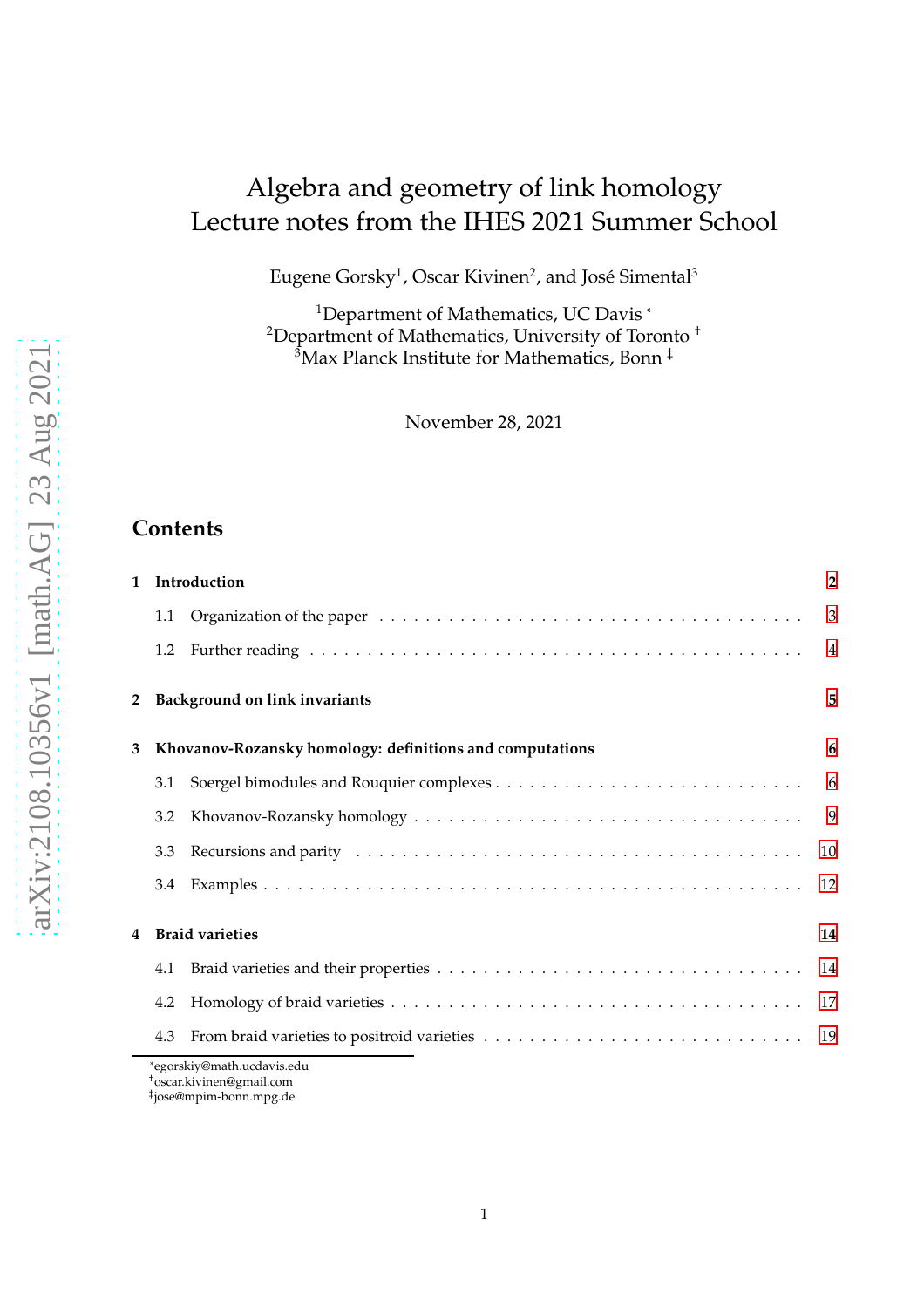| 5 |            | y-ification and tautological classes         | 20 |
|---|------------|----------------------------------------------|----|
|   | 5.1        |                                              | 20 |
|   | 5.2        |                                              | 21 |
|   | 5.3        |                                              | 24 |
|   | 5.4        |                                              | 26 |
| 6 |            | Algebraic links and affine Springer theory   | 27 |
|   | 6.1        |                                              | 27 |
|   | 6.2        |                                              | 28 |
|   | 6.3        |                                              | 31 |
|   | 6.4        |                                              | 37 |
| 7 |            | $Hilb^{n}(\mathbb{C}^{2})$ and link homology | 37 |
|   | 7.1        |                                              | 37 |
|   | 7.2        |                                              | 39 |
|   | 7.3        |                                              | 40 |
|   | 7.4        |                                              | 41 |
|   | 7.5        |                                              | 42 |
|   | References |                                              | 44 |

# <span id="page-1-0"></span>**1 Introduction**

These notes cover the lectures of the first named author at 2021 IHES Summer School on "Enumerative Geometry, Physics and Representation Theory" with additional details and references. They cover the definition of Khovanov-Rozansky triply graded homology, its basic properties and recent advances, as well as three algebro-geometric models for link homology: braid varieties, Hilbert schemes on singular curves and affine Springer fibers, and Hilbert schemes of points on the plane.

The relations between these models are very subtle and partially conjectural, and yet to be fully understood. Braid varieties can be defined for arbitrary positive braids, and their homology (with the weight filtration) is most clearly related to link homology. By the work of Mellit [\[84\]](#page-46-0) they can be used as building blocks for character varieties over punctured surfaces. On the other hand, braid varieties generalize open Richardson and positroid varieties [\[20,](#page-43-1) [32,](#page-44-0) [33,](#page-44-1) [34\]](#page-44-2) which are important for the study of cluster algebras.

Hilbert schemes on singular curves, compactified Jacobians and affine Springer fibers can be defined for algebraic links, or (more or less equivalently) for matrices with entries in Laurent series. The characteristic polynomial of such a matrix defines a plane curve singularity which intersects a small sphere at a link. The Hilbert schemes of points on a plane curve singularity are closely related to the "local" version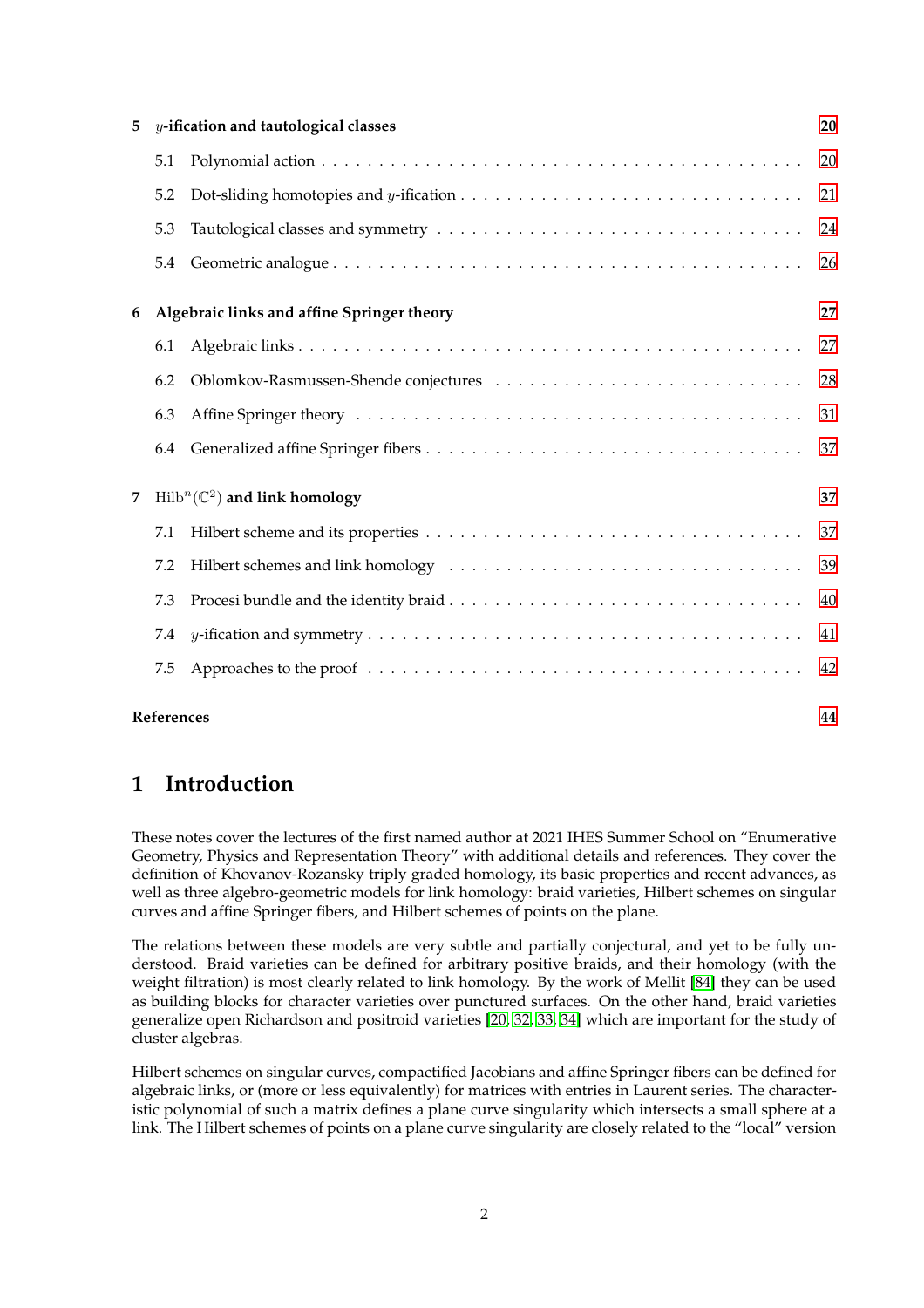of the Hitchin fibration [\[86,](#page-46-1) [81\]](#page-46-2), and "local" curve-counting invariants [\[80\]](#page-46-3). On the other hand, they play an important role in the generalized Springer theory [\[62,](#page-45-0) [36\]](#page-44-3) for Coulomb branch algebras defined by Braverman, Finkelberg, and Nakajima [\[14,](#page-43-2) [15\]](#page-43-3).

A beautiful conjecture of Oblomkov, Rasmussen and Shende [\[91\]](#page-47-0) relates the homology of Hilbert schemes of points on singular curves to the Khovanov-Rozansky homology of the corresponding links. By the above, one expects a direct relation between the homology of these Hilbert schemes and of the corresponding braid variety, similar in spirit to the non-abelian Hodge correspondence between the character varieties and the Hitchin system [\[22\]](#page-44-4). This also remains a tantalizing conjecture. We review the precise statements and the state of the art for these conjectures below.

Finally, yet another model for link homology comes from the Hilbert scheme of points on the plane. Roughly speaking, to any braid on n strands one associates a coherent sheaf on  $\mathrm{Hilb}^n(\mathbb{C}^2)$  whose cohomology matches the Khovanov-Rozansky homology of the link. Such a sheaf, or rather a complex of sheaves, was constructed by Oblomkov and Rozansky in a series of papers [\[92,](#page-47-1) [93,](#page-47-2) [94,](#page-47-3) [95,](#page-47-4) [96,](#page-47-5) [97,](#page-47-6) [98,](#page-47-7) [99\]](#page-47-8). Another approach [\[52\]](#page-45-1) highlights the importance of the graded algebra generated by the homologies of the powers of the full twist braid. We describe this algebra explicitly following [\[43\]](#page-44-5) and explain its relation to the homogeneous coordinate ring of the Hilbert scheme. This model is also closely related to the "refined Chern-Simons invariants" of Aganagic-Shakirov and Cherednik [\[3,](#page-43-4) [24\]](#page-44-6).

In the case of torus knots, all of the above models yield explicit, yet very different combinatorial descriptions. The Khovanov-Rozansky homology for torus knots was computed in [\[83\]](#page-46-4), and the homology of the braid varieties (which in this case coincide with the open positroid strata in the Grassmannians) was computed in [\[32\]](#page-44-0). The homology of the Hilbert schemes on singular curves and affine Springer fibers was computed earlier in numerous papers, starting from [\[78\]](#page-46-5). Finally, the sheaves on Hilb $\hat{n(\mathbb{C}^2)}$  for torus knots were constructed in [\[51\]](#page-45-2) using the elliptic Hall algebra. The comparison between all these answers is highly nontrivial, and is related to the "rational Shuffle conjecture" in combinatorics of Macdonald polynomials, proved in [\[82\]](#page-46-6).

Throughout the notes, we track various structures and homological operations in link homology, and describe their appearance in various models. In particular, we have an action of the polynomial algebra where the number of variables equals the number of link components. From the topological point of view, this corresponds to the action of the homology of the unknot on the homology of an arbitrary link with a chosen marked point. Furthermore, link homology admits a deformation, or "y-ification" [\[43\]](#page-44-5) where a polynomial algebra in an additional set of variables plays an important role. Finally, there is an action of the Lie algebra  $\mathfrak{sl}_2$  in the y-ified homology [\[44\]](#page-45-3) which implies the symmetry exchanging the two sets of variables. All these structures indicate that the relation between link homology and the geometric models holds on a much deeper categorical level than just isomorphisms of triply graded vector spaces.

# <span id="page-2-0"></span>**1.1 Organization of the paper**

The notes are organized as follows. In Section 2 we remind the readers of the basics of knot theory, such as the braid group and theorems of Alexander and Markov on braid closures.

In Section 3 we define Khovanov-Rozansky homology using Soergel bimodules and Rouquier complexes. We describe a method to recursively compute the homology of torus (and other) links, and present many examples.

Section 4 is focused on braid varieties. We define braid varieties, outline their basic properties, and explain their relation to link homology and positroid varieties.

In Section 5 we describe more subtle properties and homological operations in link homology. In particular, we define  $y$ -ified homology and compute it for all powers of the full twist. We also define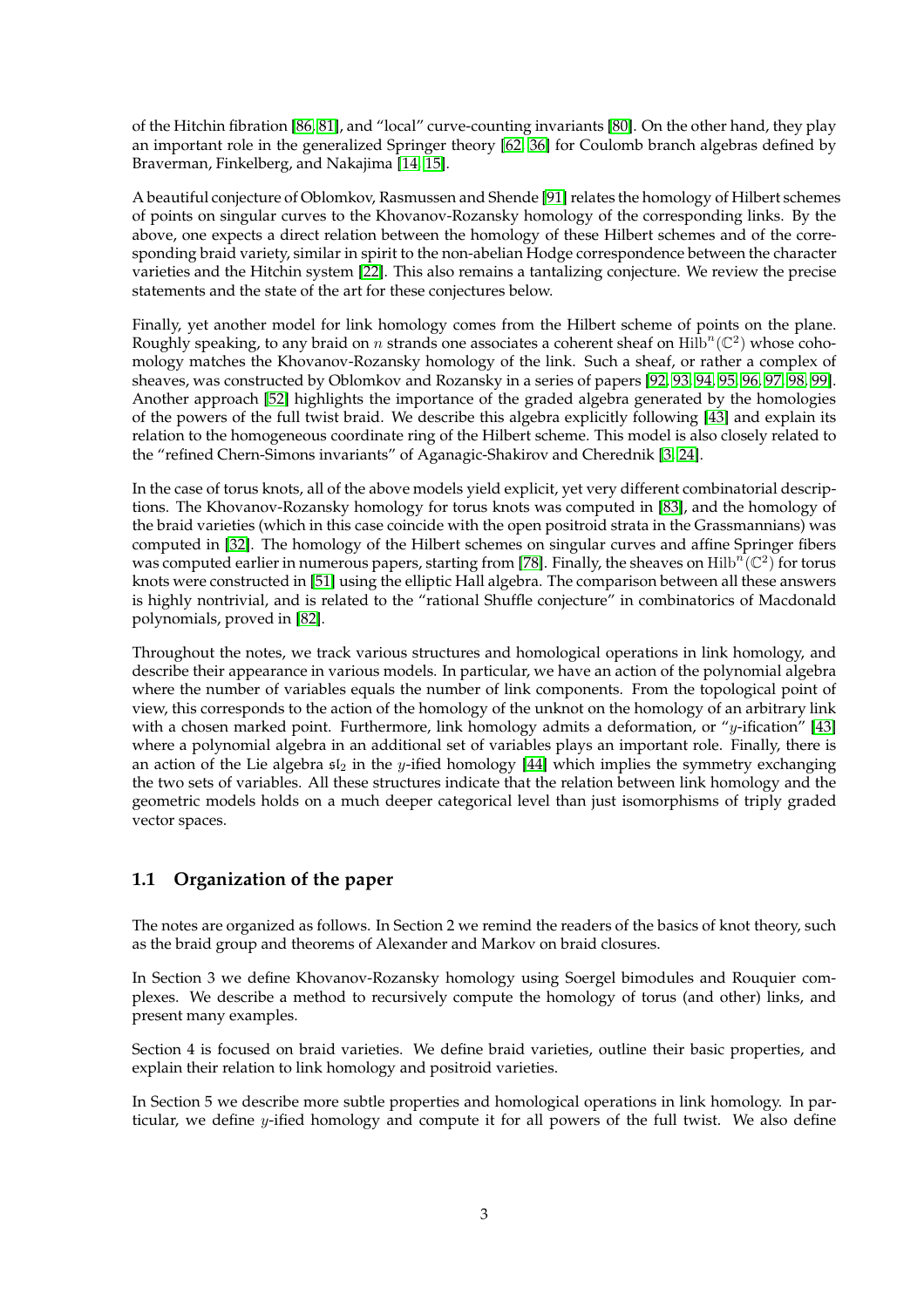"tautological classes" in Khovanov-Rozansky homology and use them to outline the proof of the " $q-t$ " symmetry in this homology. These abstract algebraic constructions are compared to the actual tautological classes in the homology of braid varieties.

In Section 6 we define Hilbert schemes on singular curves, compactified Jacobians, affine Springer fibers, and discuss the relations between them. We state the Oblomkov-Rasmussen-Shende conjecture and discuss the known evidence for it. A connection to geometric representation theory of Coulomb branch algebras is also discussed.

In Section 7 we define the Hilbert scheme of points on the plane and describe its properties, in particular, present it as a symplectic resolution and construct the Procesi bundle. We state an explicit conjecture relating braids to sheaves on the Hilbert scheme, and discuss some examples and approaches to the proof.

# <span id="page-3-0"></span>**1.2 Further reading**

In these lectures we chose to focus on topics in link homology most closely related to commutative algebra and algebraic geometry. Unfortunately, this means that we had to skip many other topics of interest, which are also important for understanding the big picture.

In defining link homology, we focus on Soergel bimodules and do not discuss other approaches using webs, foams and categorified quantum groups, referring the reader to [\[104,](#page-47-9) [110\]](#page-47-10) for more details. We do not discuss Khovanov [\[68\]](#page-46-7) or  $\mathfrak{sl}(N)$  Khovanov-Rozansky homology [\[70\]](#page-46-8) and their relation to HOMFLY homology, and refer to [\[105,](#page-47-11) [106\]](#page-47-12) instead.

We mostly avoid representation theory and categorification aspects. In particular, we do not define Hecke algebras or work with diagrammatics of Soergel bimodules, and refer the reader to [\[30\]](#page-44-7) for these instead. We refer to [\[53,](#page-45-4) [54\]](#page-45-5) for the connections with the rational Cherednik algebra, and to [\[51,](#page-45-2) [82\]](#page-46-6) for the connections with the DAHA and elliptic Hall algebra.

We also do not discuss very rich combinatorics of  $q$ ,  $t$ -Catalan numbers and Macdonald polynomials [\[4,](#page-43-5) [8,](#page-43-6) [37,](#page-44-8) [42,](#page-44-9) [51,](#page-45-2) [56,](#page-45-6) [57,](#page-45-7) [58,](#page-45-8) [59,](#page-45-9) [82\]](#page-46-6) which deserves to be a subject of a separate course.

Finally, we recommend several other surveys on link homology [\[89,](#page-47-13) [85,](#page-46-9) [90,](#page-47-14) [106\]](#page-47-12).

# **Acknowledgments**

We would like to thank Andrei Negut, , Francesco Sala and Olivier Schiffmann for organizing the IHES Summer School and creating a wonderful working environment despite the COVID-19 pandemic. We thank Mikhail Gorsky, Matt Hogancamp, Anton Mellit, Alexei Oblomkov, Jacob Rasmussen, Minh-Tam Trinh and Paul Wedrich for many discussions over the years and helpful comments about the first draft of these notes.

We thank all of the participants of the online seminar on homology of torus (and other) knots in Spring 2021, especially Anton Mellit and Pavel Galashin, for very helpful comments and discussions. These lecture notes partly grew from the notes for that seminar [\[102\]](#page-47-15).

The work of E. G. was partially supported by the NSF grant DMS-1760329. The work of O.K. was partially supported by the Finnish Academy of Science and Letters. J. S. is grateful for the hospitality and financial support of the Max Planck Institute for Mathematics, where this work was carried out.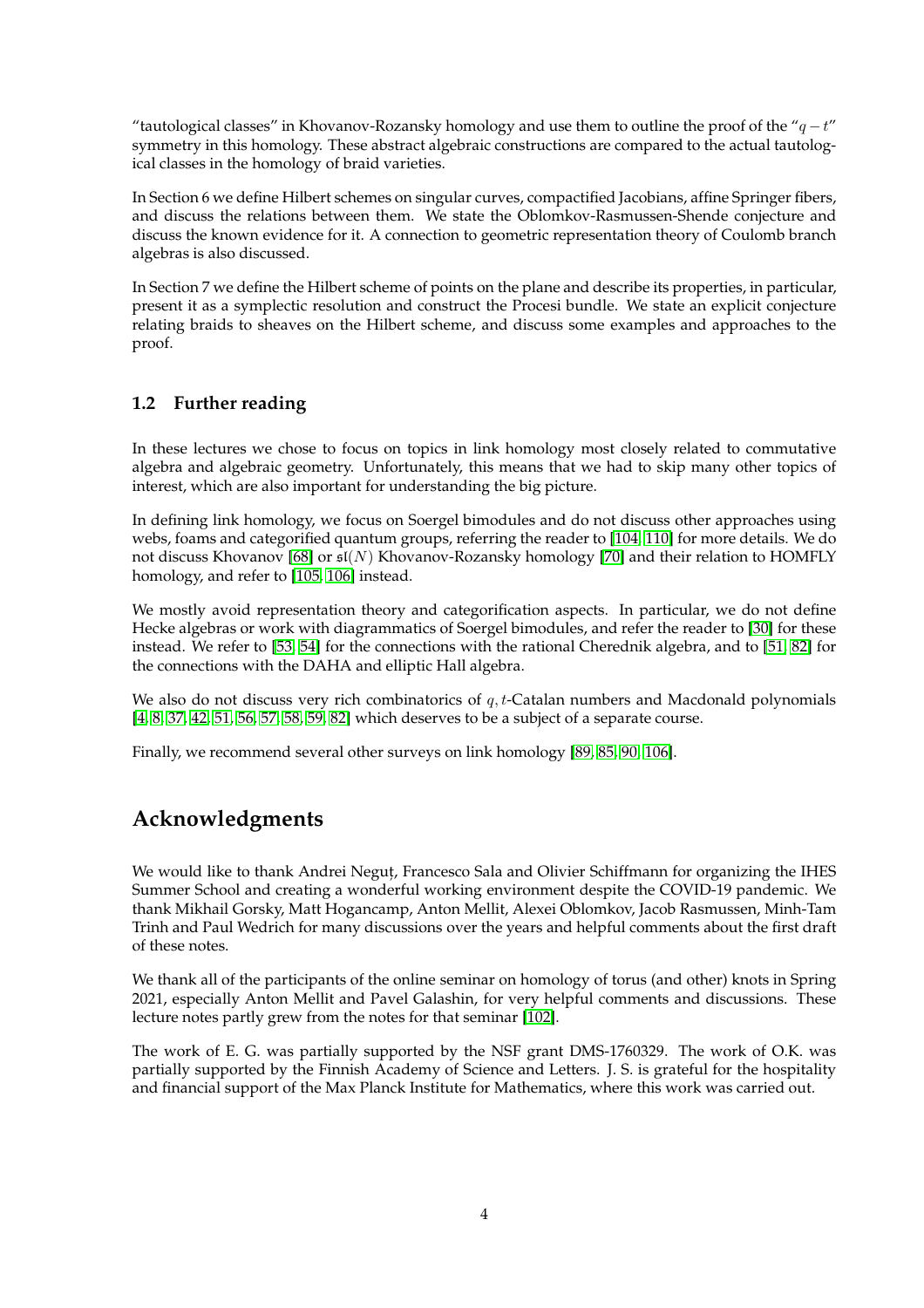# <span id="page-4-0"></span>**2 Background on link invariants**

In this section we record some basic facts on link invariants. The **braid group** on n strands has generators  $\sigma_1, \ldots, \sigma_{n-1}$  and relations

<span id="page-4-1"></span>
$$
\sigma_i \sigma_{i+1} \sigma_i = \sigma_{i+1} \sigma_i \sigma_{i+1}, \quad \sigma_i \sigma_j = \sigma_j \sigma_i \ (|i-j| > 1). \tag{2.1}
$$

We will visualize the generators  $\sigma_i$  as positive crossings, and  $\sigma_i^{-1}$  as negative crossings:

$$
\left|\cdots\underset{\sigma_i}{\sum}\cdots\right| \quad \left|\cdots\underset{\sigma_i}{\sum}\cdots\right|
$$

The strands in a braid are labeled from 1 to  $n$ , and the composition is given by vertical stacking. The following theorems [\[1,](#page-43-7) [7,](#page-43-8) [79\]](#page-46-10) relate links and braids.

**Theorem 2.1** (Alexander)**.** *Any link can be obtained as a closure of some braid.*

**Theorem 2.2** (Markov)**.** *Two braid closures represent the same link if and only if the braids are related by a sequence of the following moves:*



We will refer to these moves as to conjugation and (respectively positive and negative) stabilization, or collectively as Markov moves. Using these theorems, we can sketch a possible strategy of constructing link invariants as follows:

- Assign some objects to crossings  $\sigma_i^{\pm}$ .
- Verify braid relations [\(2.1\)](#page-4-1). This would yield a braid invariant.
- Describe an operation for closing a braid.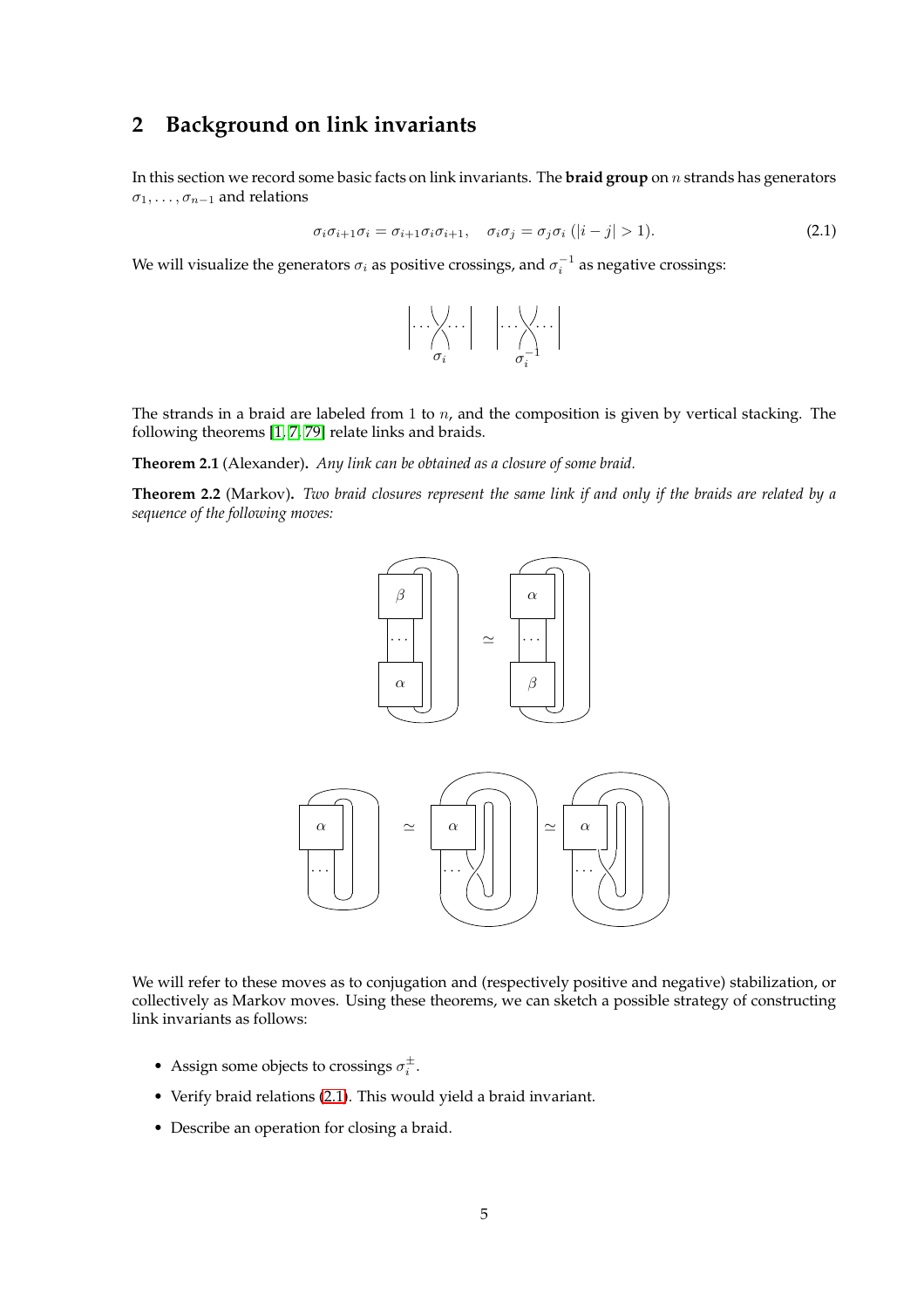• Verify that the result is invariant under Markov moves (conjugation and stabilization).

Most of link invariants described in these lectures will follow this strategy. Sometimes it will be helpful to consider slightly weaker invariants for braid closures, which do not change only under conjugation, or under conjugation and positive stabilization.

# <span id="page-5-0"></span>**3 Khovanov-Rozansky homology: definitions and computations**

All link homologies and most of the computations in these notes can be defined with integer coefficients. For the interest of clarity and various technical simplifications, we work over  $\mathbb C$  instead.

### <span id="page-5-1"></span>**3.1 Soergel bimodules and Rouquier complexes**

Consider the ring  $R = \mathbb{C}[x_1, \ldots, x_n]$  with the action of the symmetric group  $S_n$  which permutes the variables. We will consider various rings of invariants, most importantly the rings  $R^{s_i}$  of polynomials that are invariant under the transposition  $x_i \leftrightarrow x_{i+1}$ ,  $i = 1, \ldots, n-1$ . We will work with  $R-R$  bimodules which we alternatively interpret as modules over  $\mathbb{C}[x_1,\ldots,x_n,x'_1,\ldots,x'_n]$  where the left action of  $R$ corresponds to the action of  $x_i$ , and the right action corresponds to the action of  $x'_i$ . Given two  $R - R$ bimodules M and N, we can consider their tensor product  $M \otimes_R N$ . The left action of R on M, N will be denoted by  $x_i$ ,  $x'_i$ , respectively, and the right action will be denoted by  $x'_i, x''_i$ , respectively. Note that this is consistent with the relations on the tensor product  $M \otimes_R N$ .

**Remark 3.1.** *To ease the notation, we will sometimes write* MN *for* M ⊗<sup>R</sup> N*. If, on the other hand, we are taking the tensor product over a ring other than* R*, we will always indicate this in the notation.*

Note that the ring R is graded, with  $\deg(x_i) = 2$  for every  $i = 1, \ldots, n$ . We will work with graded *R*-bimodules, so we have a decomposition  $M = \bigoplus_{j \in \mathbb{Z}} M_j$  with  $x_i M_j$ ,  $M_j x_i \subseteq M_{j+2}$ . The tensor product of graded bimodules is naturally graded, and we will denote the grading shift by (1), so that  $M(1)_i =$  $M_{i+1}.$ 

 $\sum_i Q^i \dim M_i$ , then  $\text{gdim}(M(1)) = Q^{-1} \text{gdim}(M)$ . **Remark 3.2.** *Note that, under this convention for the grading shift, if the graded dimension of* M *is* gdim( $M$ ) =

For us, the most important bimodules are

$$
B_i := R \otimes_{R^{s_i}} R(1) = \frac{\mathbb{C}[x_1, \dots, x_n, x'_1, \dots, x'_n]}{(x_i + x_{i+1} = x'_i + x'_{i+1}, x_i x_{i+1} = x'_i x'_{i+1}, x_j = x'_j \ (j \neq i, i+1))}
$$

where  $s_i = (i \, i+1)$  and i runs from 1 to  $(n-1)$ . Note that, due to the grading shift, the degree of  $x_j \in B_i$ is 1 for every *j*. Likewise, the degree of  $1 \in B_i$  is  $-1$ .

**Definition 3.3.** *The category* SBim<sup>n</sup> *of Soergel bimodules is the smallest full subcategory of the category of graded* R − R*-bimodules containing* R *and* B<sup>i</sup> *and closed under direct sums, grading shifts, tensor products and direct summands.*

<span id="page-5-3"></span>**Lemma 3.4.** *We have*

<span id="page-5-2"></span>
$$
B_i \otimes_R B_i \simeq B_i(1) \oplus B_i(-1). \tag{3.1}
$$

*Proof.* Let  $s = (i \ i + 1)$ . We have

$$
B_i\otimes_R B_i=(R\otimes_{R^s}R(1))\otimes_R(R\otimes_{R^s}R(1))=R\otimes_{R^s}R\otimes_{R^s}R(2)
$$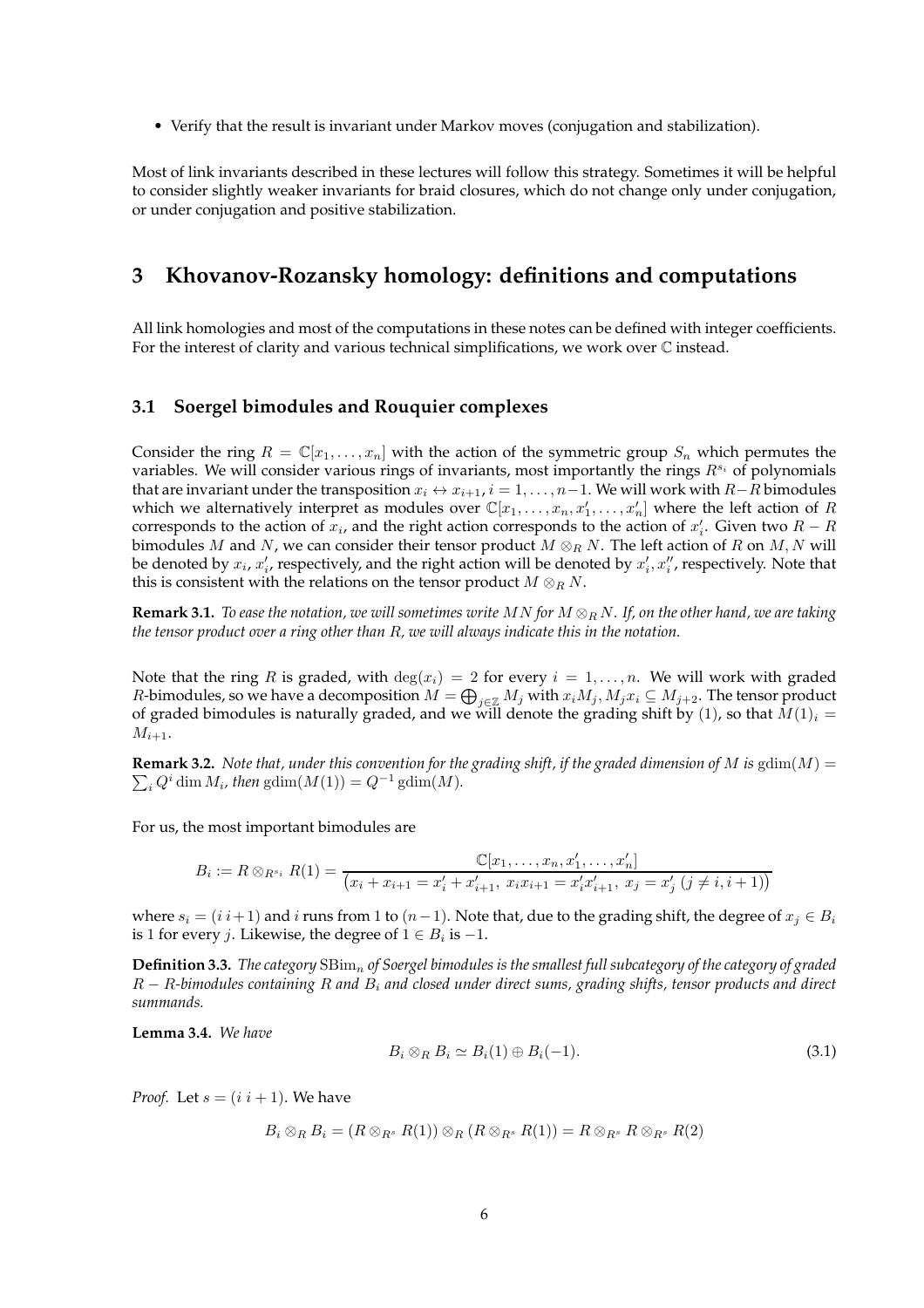Decompose  $R = R^s \oplus R^{\epsilon}$  where  $\epsilon$  denotes the s-alternating part. As graded  $R_s$ -bimodules,  $R^{\epsilon} \cong R^s(-2)$ (the isomorphism divides  $p \in R^{\epsilon}$  by  $x_i - x_{i+1}$  or more generally by  $\alpha_s$ ). Therefore, we obtain

$$
R \otimes_{R^s} (R^s \oplus R^{\epsilon}) \otimes_{R^s} R(2) = [R \otimes_{R^s} R(2)] \oplus [R \otimes_{R^s} R^s(-2) \otimes_{R^s} R(2)]
$$
  
=  $B_i(1) \oplus B_i(-1)$ 

**Example 3.5.** *One can also check the equation*

<span id="page-6-0"></span>
$$
B_i \otimes_R B_{i+1} \otimes_R B_i \simeq B_i \oplus B_{i,i+1}, \text{ where } B_{i,i+1} = R \otimes_{R^{s_i,s_{i+1}}} R(3). \tag{3.2}
$$

*Note that*  $s_i$  *and*  $s_{i+1}$  *generate a subgroup in*  $S_n$  *isomorphic to*  $S_3$ *.* 

**Remark 3.6.** *The category of Soergel bimodules can be defined for any Coxeter group. The analogues of* B<sup>i</sup> *correspond to simple reflections, the analogue of* [\(3.1\)](#page-5-2) *holds on the nose and the analogue of* [\(3.2\)](#page-6-0) *holds with certain modifications. We refer to [\[30\]](#page-44-7) for more details and references on Soergel bimodules.*

We will be working with the homotopy category of (bounded) complexes of Soergel bimodules which we denote by  $\mathcal{K}_n := \mathcal{K}^b(\text{SBim}_n)$ .

**Remark 3.7.** *The category of Soergel bimodules is additive but not abelian. This means that the homotopy category*  $\mathcal{K}^b(\mathrm{SBim}_n)$  still makes sense, but one cannot a priori define a derived category of Soergel bimodules. In principle, *one can consider a subcategory of the derived category of all* R − R *bimodules generated by Soergel bimodules, but this would lead to lots of confusion and incorrect answers. For example, in the derived category the complexes of* [\(3.3\)](#page-7-0) *are isomorphic up to a grading shift.*

*This situation might be compared to the construction of the derived category as the homotopy category of projective modules. Indeed, by the work of Soergel [\[114\]](#page-48-0) the category of Soergel bimodules is closely related to the Bernstein-Gelfand-Gelfand category* O*, and Soergel modules correspond to projective objects in that category.*

Next, we describe some morphisms between Soergel bimodules.

<span id="page-6-1"></span>**Lemma 3.8.** *(a)* There is a natural projection from  $B_i(-1)$  to R which sends 1 to 1*.* 

*(b)* There is a well defined morphism of bimodules  $R \rightarrow B_i(1)$  which sends 1 to  $x_i - x'_{i+1}$ .

*Proof.* Any  $R - R$ -bimodule homomorphism  $B_i = R \otimes_{R^s} R \to R$  needs to send the bimodule generator  $1 \otimes 1$  somewhere in R. After fixing this, bilinearity forces the map to be an R-multiple of  $f \otimes g \mapsto fg$ . Finally, since  $1 \in B_i$  has degree  $-1$  while  $1 \in R$  has degree 0, we need the shift  $B_i(-1)$  to have a map of graded bimodules.

Similarly, ignoring gradings for the time being, a map  $\mu: R \to B_i$  needs to send  $\mu: 1 \mapsto \sum_i a_i \otimes_{R^s} b_i$  for some  $a_i, b_i$ . For this to be a bimodule homomorphism, we need  $p\mu(1) = \mu(1)p$  since R is commutative. Decomposing  $p = p^s + \alpha_s p^{\epsilon}$  we get

$$
\sum_i a_i \otimes b_i p^s + \alpha_s a_i \otimes b_i p^{\epsilon} = \sum_i a_i \otimes b_i p^s + a_i \otimes b_i \alpha_s p^{\epsilon}
$$

meaning that  $1 \mapsto 1\otimes \alpha_s + \alpha_s\otimes 1$  works. For the  $W = S_n$  case, we have  $\alpha_s = 2(x_i - x'_{i+1})$ . That multiples of  $\mu$  are all the homomorphisms can be seen e.g. from the tensor-hom adjunction for bimodules and the first part.

Concretely, let us prove that there is a map of bimodules  $R \to B_i$  which sends 1 to  $x_i - x'_{i+1}$ . We need to check that it sends the defining ideal for  $R$  inside the defining ideal for  $B_i$ . Indeed,

$$
(x_i - x'_{i+1})(x_i - x'_i)
$$
 = (symmetric in  $x'_i$ ,  $x'_{i+1}$ ) =  $(x_i - x_{i+1})(x_i - x_i) = 0$ ,

 $\Box$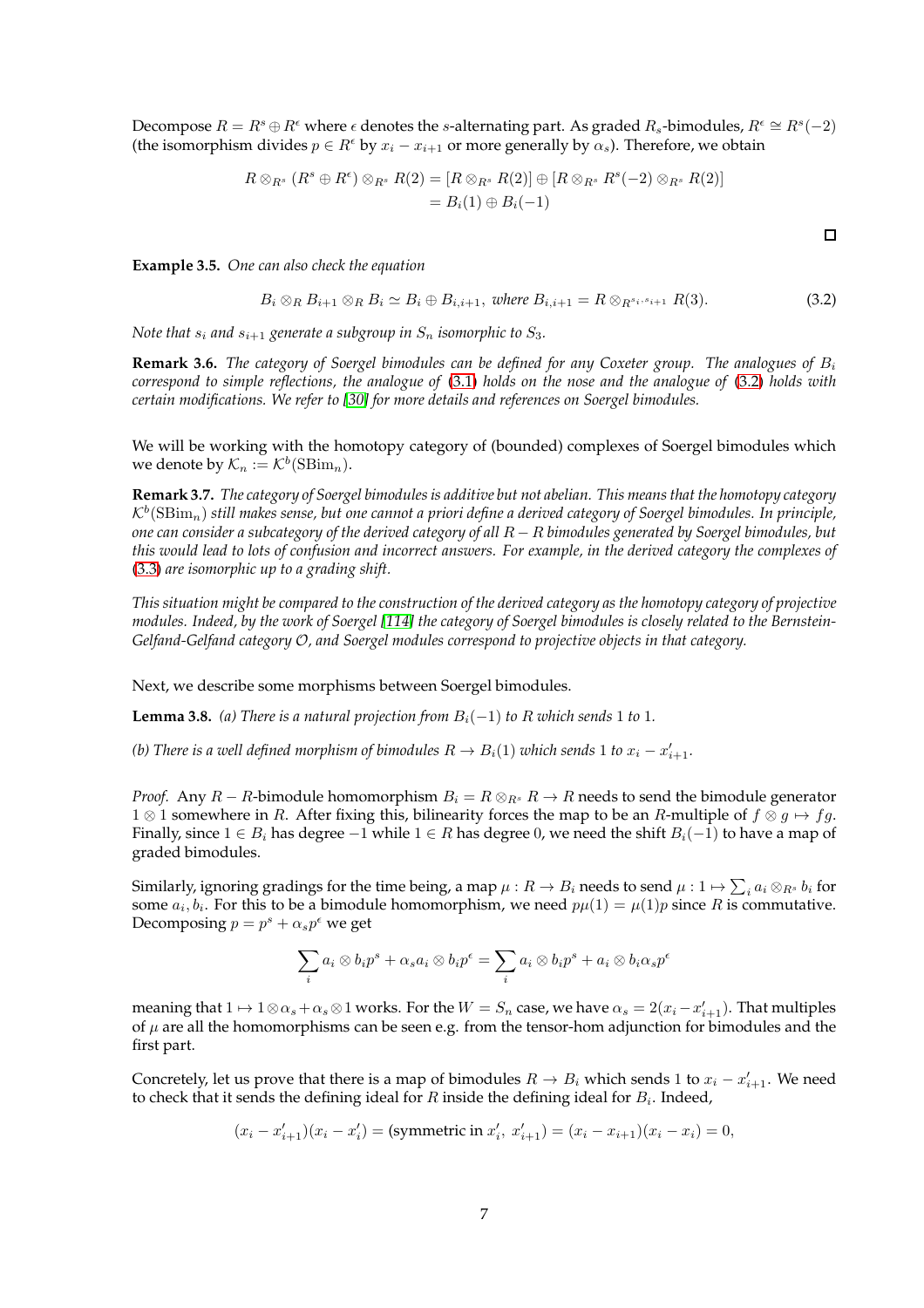similarly

$$
(x_i - x'_{i+1})(x_{i+1} - x'_{i+1}) = (x'_i - x'_{i+1})(x'_{i+1} - x'_{i+1}) = 0.
$$

Note that

$$
1 \otimes \alpha_s + \alpha_s \otimes 1 = (x_i - x_{i+1}) + (x'_i - x'_{i+1}) =
$$
  

$$
2x_i - (x_i + x_{i+1}) + (x'_i + x'_{i+1}) - 2x'_{i+1} = 2(x_i - x'_{i+1}),
$$

so the two solutions agree up to a scalar. Finally, note that since  $x_i - x'_{i+1}$  has degree 1 in  $B_i$ , we need to shift the degree on  $B_i$  in order to make this a map of graded  $R$ -bimodules.  $\Box$ 

<span id="page-7-3"></span>**Remark 3.9.** *Note that we have*  $\text{Hom}_{R\text{-bimod}}(R, B_i) = R(-1)$ *, since the map*  $1 \to x_i - x'_{i+1}$  *has degree* 1*.* 

Using the above maps between  $B_i$  and  $R_i$ , we can define **Rouquier complexes** as their cones:

<span id="page-7-0"></span>
$$
T_i := [B_i(-1) \to \underline{R}], \quad T_i^{-1} = [\underline{R} \to B_i(1)]. \tag{3.3}
$$

Here the underlined terms are in the homological degree zero and the maps are defined in Lemma [3.8](#page-6-1) above. The following is the fundamental result of Rouquier [\[111\]](#page-47-16):

<span id="page-7-1"></span>**Theorem 3.10** ([\[111\]](#page-47-16)). The complexes  $T_i$  and  $T_i^{-1}$  satisfy braid relations up to homotopy:

$$
T_i \otimes_R T_i^{-1} \simeq R, \quad T_i \otimes_R T_{i+1} \otimes_R T_i \simeq T_{i+1} \otimes_R T_i \otimes_R T_{i+1}, \quad T_i \otimes_R T_j = T_j \otimes_R T_i, \quad (|i-j|>1).
$$

The proof of the first relation is sketched as a lemma below. The second equation can be proved similarly using [\(3.2\)](#page-6-0), and the last equation is obvious.

<span id="page-7-4"></span>**Lemma 3.11.** *The complex*  $T_i \otimes_R T_i^{-1}$  *is homotopy equivalent to R.* 

*Proof.* The tensor product of complexes is

$$
[B_i(-1) \xrightarrow{m} \underline{R}] \otimes_R
$$

$$
[\underline{R} \xrightarrow{\Delta} B_i(1)]
$$

$$
= [B_i(-1) \xrightarrow{m \oplus \delta} \underline{R} \oplus B_i \otimes B_i \xrightarrow{\Delta \oplus \mu} B_i(1)]
$$

for  $\delta = \text{id} \otimes \Delta \circ m$  and  $\mu = m \otimes \text{id}$ . Recall from Lemma [3.4](#page-5-3) that  $B_i \otimes_R B_i \cong B_i(1) \oplus B_i(-1)$ . This gives a subcomplex  $[B_i(-1) \to B_i(-1) \oplus B_i(1) \to B_i(1)] \cong 0$  (with differentials as above) leaving us with

$$
T_i \otimes_R T_i^{-1} \cong [0 \to \underline{R} \to 0] = R.
$$

 $\Box$ 

Given a braid  $\beta = \sigma_{i_1}^{\epsilon_1} \cdots \sigma_{i_r}^{\epsilon_r}$  where  $\sigma_i$  are the braid group generators and  $\epsilon_i = \pm 1$ , we can define the corresponding **Rouquier complex**

$$
T_{\beta} := T_{i_1}^{\epsilon_1} \otimes_R \cdots \otimes_R T_{i_r}^{\epsilon_r}.
$$

By Theorem [3.10](#page-7-1) this complex is a well defined object in the homotopy category  $\mathcal{K}_n$ .

<span id="page-7-2"></span>**Example 3.12.** *We have*

$$
T_i^2 = [B_i(-1) \oplus B_i(-3) \to B_i(-1) \oplus B_i(-1) \to \underline{R}] \cong [B_i(-3) \to B_i(-1) \to R]
$$

*and claim*

$$
T_i^k \cong \underbrace{[B_i(-2k+1) \to B_i(-2k+3) \to \cdots \to B_i(-1)}_k \to \underline{R}]
$$

Indeed, if  $T_i^{k-1}$  is such then, decomposing  $T_i^k = T_i^{k-1} T_i$  we get

$$
\left[B_iB_i(-2k+2)\to\begin{array}{c}B_i(-2k+3)&B_i(-2k+5)&B_i(-3)&B_i(-1)\\ \oplus&\to\oplus&\to\oplus&\to\oplus\\ B_iB_i(-2k+4)&B_iB_i(-2k+6)&B_iB_i(-2)&B_i(-1)\end{array}\right].
$$

Using  $B_i B_i \cong B_i(1) \oplus B_i(-1)$  and the form of the differentials above, this simplifies to what we want.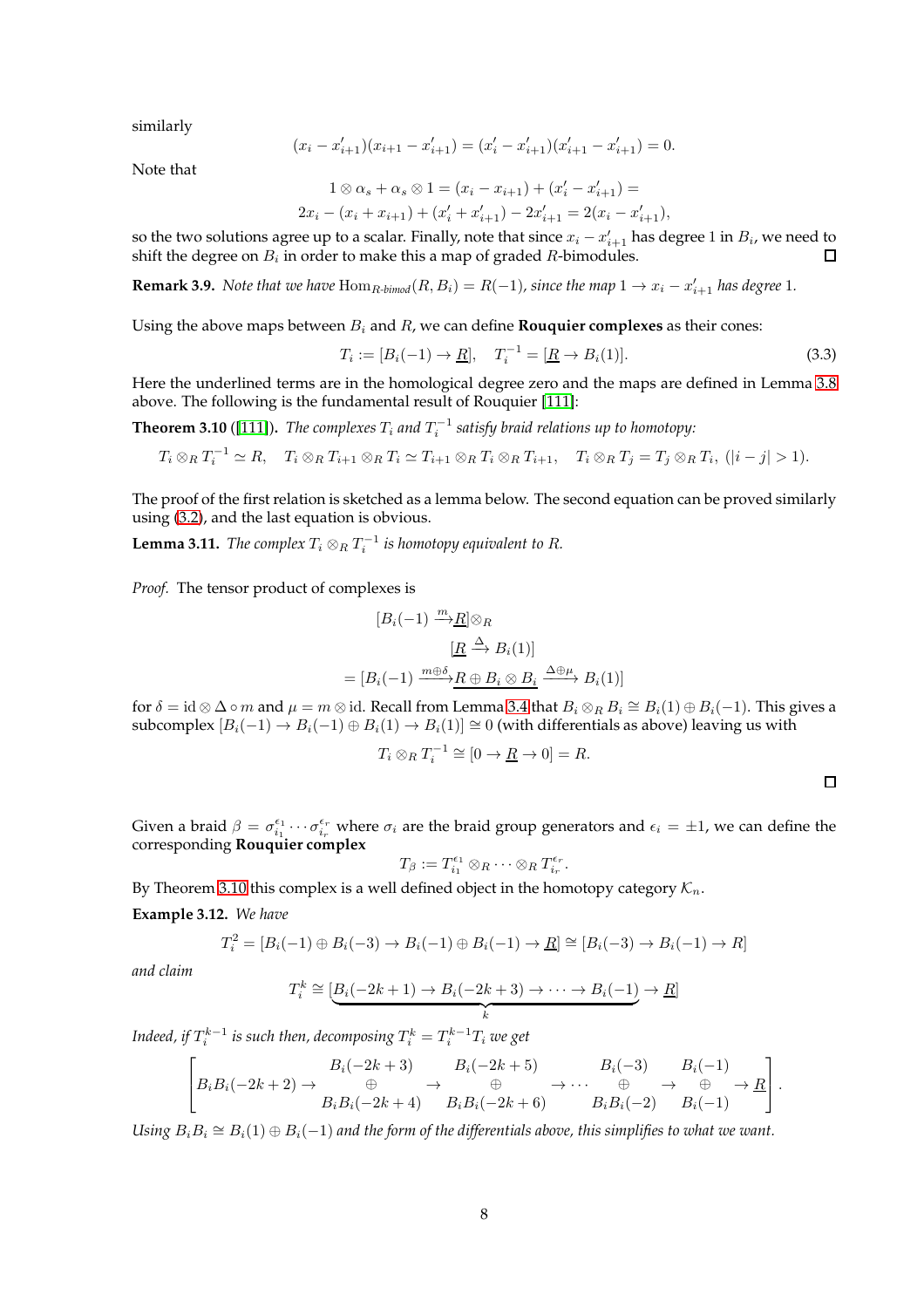#### <span id="page-8-0"></span>**3.2 Khovanov-Rozansky homology**

Next, we define the operation corresponding to the braid closure. If M is an  $R - R$  bimodule, we define its Hochschild cohomology as

$$
\mathbb{H}^i(M) := \mathrm{Ext}^i_{R\text{-bimod}}(R,M).
$$

Given a complex  $M_{\bullet} = (M_k, d)$  of  $R - R$  bimodules (in particular, of Soergel bimodules), we define complexes

$$
\mathbb{H}^i(M_\bullet)=(\mathbb{H}^i(M_k),d_i)
$$

where  $d_i$  is the differential induced by  $d$ . In other words, we apply the functor  $\mathbb{H}^i(-)$  separately for each i, and term-wise in  $M_{\bullet}$ . The output is a collection of complexes of R-modules, one for each Hochschild degree.

**Remark 3.13.** *More abstractly, for each* i H<sup>i</sup> (−) *defines an additive functor on the category of* R − R *bimodules, and hence an additive functor on the category of Soergel bimodules. We extend this functor to the homotopy category*  $K_n$ *.* 

**Remark 3.14.** *The definition of* H<sup>i</sup> (−) *might appear a bit unnatural from the viewpoint of Soergel category. This* issue is resolved in [\[6\]](#page-43-9) where it is proved that the functors  $\mathbb{H}^i(-)$  are representable, that is, there are certain explicit *complexes of Soergel bimodules*  $W_i$  *such that*  $\text{Hom}(W_i, -) \simeq \mathbb{H}^i(-)$ *.* 

In particular, for  $i = 0$  we get  $\mathbb{H}^0(M) = \mathrm{Hom}_{R\mathrm{\operatorname{-bimod}}}(R,M)$  for a bimodule  $M$  and

$$
\mathbb{H}^0(M_{\bullet}) = \mathrm{Hom}_{R\text{-bimod}}(R,M_{\bullet})
$$

for a complex  $M_{\bullet}$ . Here we regard Hom between two complexes as a complex in a standard way.

**Definition 3.15.** *The Khovanov-Rozansky homology of the braid* β *is defined as the homology of the Hochschild homology of the Rouquier complex*  $T_β$ :

$$
HHH(\beta) = H(\mathbb{H}(T_{\beta})).
$$

The Khovanov-Rozansky homology is **triply graded**:

- The  $Q$ -grading corresponds to the internal grading on Soergel bimodules where all  $x_i$  have degree 2. Note that all morphisms in definitions of  $T_i$  and  $T_i^{-1}$  are homogeneous, and the equations [\(3.1\)](#page-5-2) and [\(3.2\)](#page-6-0) hold with appropriate grading shifts.
- The T-grading is the homological grading in the Rouquier complex  $T_\beta$ .
- The A-grading is the Hochschild degree which equals  $i$  for  $\mathbb{H}^i$ .

**Theorem 3.16** ([\[71,](#page-46-11) [69\]](#page-46-12))**.** *The Khovanov-Rozansky homology* HHH(β) *is a link invariant, up to an overall grading shift. More precisely,* HHH(β) *is invariant under conjugation and positive stabilization, while negative stabilization shifts it up by one* A*–degree.*

**Remark 3.17.** *It is possible to fix the ambiguity of grading shift and get an honest link invariant, see e.g. [\[118\]](#page-48-1).*

For most of these notes, we will focus on the  $A = 0$  part of Khovanov-Rozansky homology, which corresponds to  $\mathbb{H}^0$ . It is invariant under conjugation and positive stabilization, but vanishes after a single negative stabilization.

<span id="page-8-1"></span>**Example 3.18.** *Continuing Example* [3.12,](#page-7-2) *we can apply*  $\mathbb{H}^0 = \text{Hom}(R, -)$  *term-wise and obtain:* 

$$
Hom(R, T_i^k) \cong \underbrace{[R(-2k) \to R(-2k+2) \to \cdots \to R(-2) \to \underline{R}]}_{k+1},
$$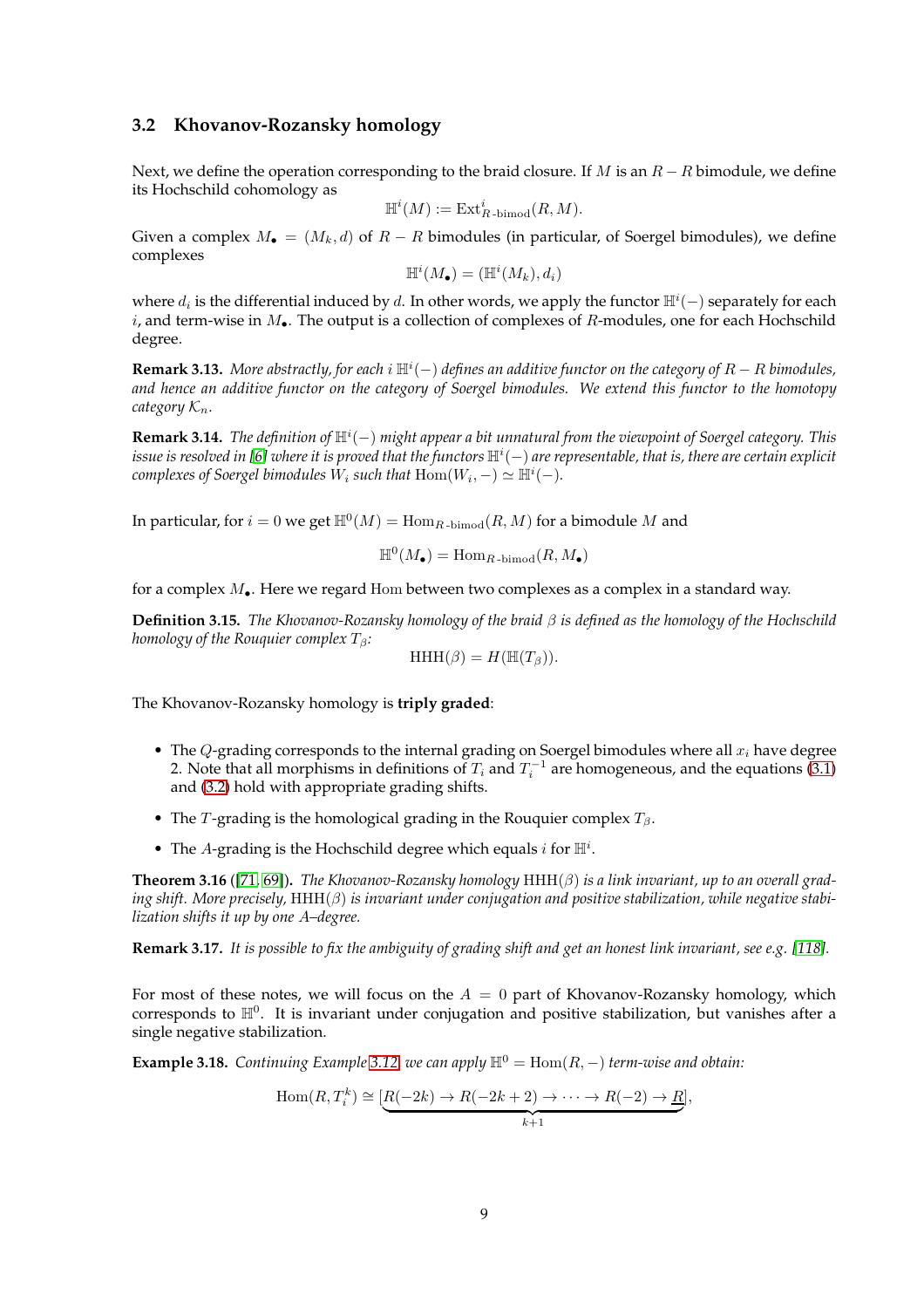*cf.* Remark [3.9.](#page-7-3) The differentials in  $T_i^k$  alternate between  $x_i - x_i'$  and  $x_i - x_{i+1}'$  (so that  $(x_i - x_i')(x_i - x_{i+1}') = 0$  as in Lemma [3.8\)](#page-6-1), hence the differentials in  ${\rm Hom}(R,T_i^k)$  alternate between  $x_i-x_i=0$  and  $x_i-x_{i+1}.$  For example,

$$
\text{Hom}(R, T_i^2) = [R(-4) \xrightarrow{0} R(-2) \xrightarrow{x_i - x_{i+1}} \underline{R}]
$$

*and*

$$
\text{Hom}(R, T_i^3) = [R(-6) \xrightarrow{x_i - x_{i+1}} R(-4) \xrightarrow{0} R(-2) \xrightarrow{x_i - x_{i+1}} \underline{R}]
$$

*One can easily compute the homology of the resulting complex and obtain that the Poincar´e polynomials of the*  $A = 0$  part of HHH $(T(2, 2))$  and HHH $(T(2, 3))$  are

$$
\text{HHH}^{A=0}(T(2,2)) = \frac{Q^4 T^{-2}}{(1-Q^2)^2} + \frac{1}{1-Q^2}, \quad \text{HHH}^{A=0}(T(2,3)) = \frac{1+Q^4 T^{-2}}{1-Q^2}
$$

### <span id="page-9-0"></span>**3.3 Recursions and parity**

As one can see from the definition, the complex  $T_\beta$  grows exponentially in the number of crossings in a braid, which quickly makes the direct computation of Khovanov-Rozansky homology, even with a help of a computer, unfeasible. This was a major stumbling block in link homology for over a decade until significant progress was obtained in a series of papers of Elias, Hogancamp and Mellit [\[29,](#page-44-10) [64,](#page-45-10) [83,](#page-46-4) [65\]](#page-45-11). This culminates in the following:

<span id="page-9-1"></span>**Theorem 3.19** ([\[65\]](#page-45-11)). *The Khovanov-Rozansky homology of all* **positive** *torus links*  $T(m, n)$  *is supported in* **even** *homological degrees and the corresponding Poincar´e polynomial can be computed using an explicit recursion.*

**Example 3.20.** The Poincaré polynomial for the  $A = 0$  part of HHH( $T(n, n + 1)$ ) is given by the q, t–Catalan *polynomial defined by Garsia and Haiman in [\[37\]](#page-44-8).*

**Remark 3.21.** *Theorem* [3.19](#page-9-1) *confirms a series of conjectures about the combinatorics of*  $HHH(T(m, n))$  *proposed in [\[41,](#page-44-11) [51,](#page-45-2) [53,](#page-45-4) [91\]](#page-47-0).*

Let us describe the idea behind the proof of this theorem. Hogancamp in [\[63\]](#page-45-12) observed that for each  $n$ there exists a complex of Soergel bimodules  $K_n$  satisfying the following relations:

$$
(1) \quad \overline{K_1} = \begin{vmatrix} \sqrt{\sqrt{2}} \\ 2 \sqrt{K_n} \\ \cdots \\ \cdots \end{vmatrix} = \begin{vmatrix} \cdots \\ \overline{K_n} \\ \cdots \\ \cdots \end{vmatrix} = \begin{vmatrix} \cdots \\ \overline{K_n} \\ \cdots \\ \cdots \end{vmatrix} \quad (3) \quad \overline{\begin{vmatrix} K_{n+1} \\ \cdots \\ \cdots \\ \cdots \end{vmatrix}} = (t^n + a) \begin{vmatrix} \cdots \\ \overline{K_n} \\ \cdots \\ \cdots \end{vmatrix}
$$

where throughout the notes we use the change of variables

<span id="page-9-2"></span>
$$
q = Q^2, \quad t = T^2 Q^{-2}, \quad a = AQ^{-2}
$$
\n(3.4)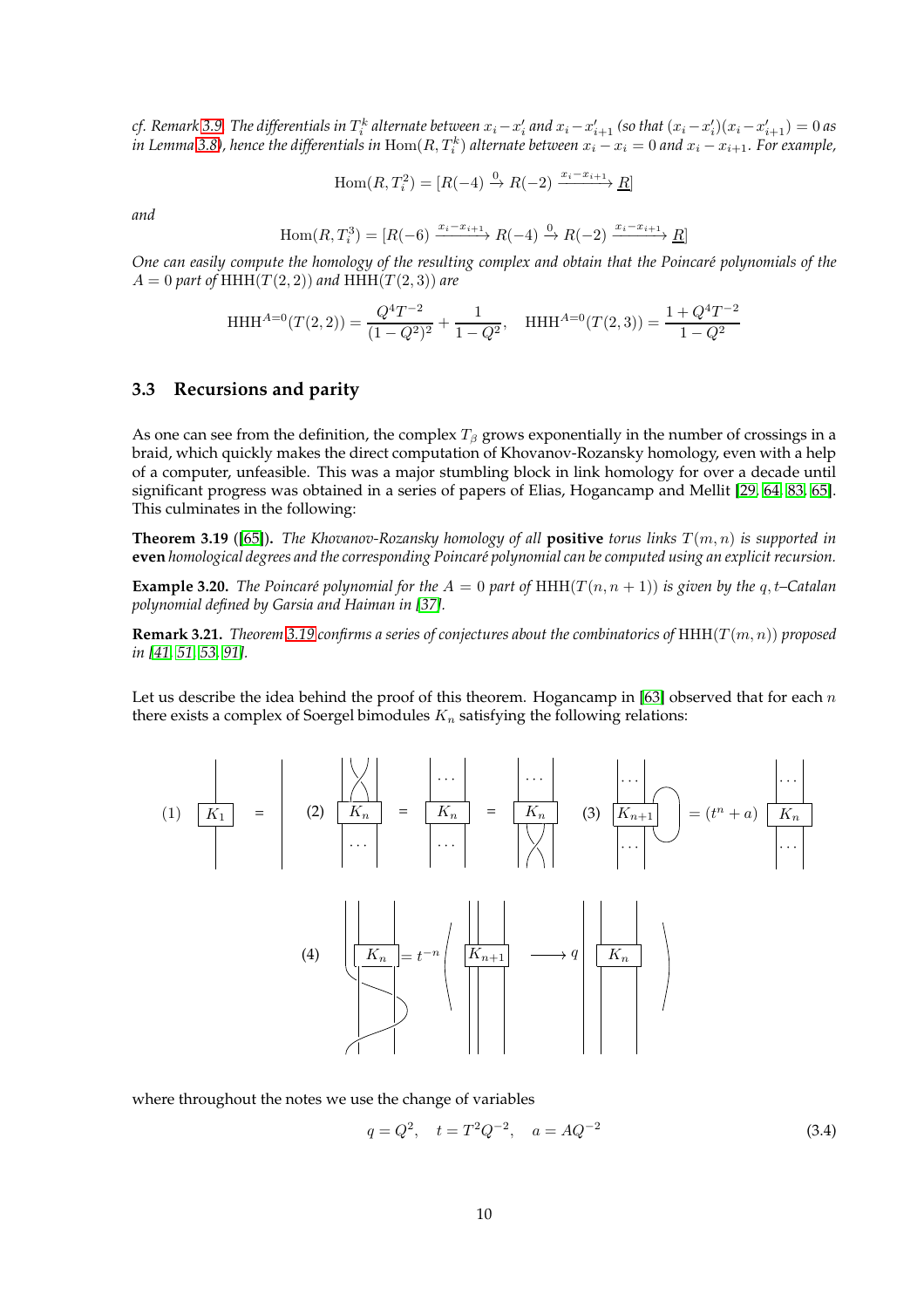These pictures should be read in the following way: each picture

.



corresponds to a (bounded) complex of Soergel bimodules, and stacking crossings on top (resp. bottom) of this picture means tensoring by the corresponding Rouquier complex on the right (resp. left). The closing of the last strand in (3) denotes taking  $\mathbb{H}_{\mathbb{C}[x_{n+1}]}(K_{n+1})$ , which yields a complex of Soergel bimodules in one variable less, identified with a shifted sum of the complexes  $K_n$ .

**Example 3.22.** Let us check that the complex  $K_2 = [R(-4) \stackrel{\Delta}{\rightarrow} B(-3) \stackrel{x_i-x_i'}{\rightarrow} B(-1) \stackrel{m}{\rightarrow} R]$  satisfies the above properties, in particular, eats crossings. Indeed,  $K_2=[T^{-1}(-4)\rightarrow T]$ , so thanks to Lemma [3.11](#page-7-4) and Example *[3.12](#page-7-2) we have*

$$
TK_2 = [R(-4) \to T^2] = [R(-4) \to B(-3) \to B(-1) \to R] = K_2.
$$

*One can check that the differentials agree with this computation.*

*Alternatively, one can check that* K2*, as a complex of vector spaces (or left* R*-modules) is acyclic. If we tensor it with* B, we get an acyclic complex of free B-modules, so it must be contractible. Therefore  $BK_2 \simeq 0$  and  $TK_2 \simeq K_2$ .

<span id="page-10-0"></span>**Example 3.23.** *Continuing with Example* [3.18,](#page-8-1) the Poincaré polynomials of  $HHH^0(T(2, 2))$ ,  $HHH^0(T(2, 3))$  in *the* q, t*-variables become*

$$
\mathrm{HHH}^{0}(T(2,2)) = \frac{qt^{-1}}{(1-q)^{2}} + \frac{1}{1-q} = t^{-1}\frac{q+t-qt}{(1-q)^{2}}, \quad \mathrm{HHH}^{0}(T(2,3)) = \frac{1+qt^{-1}}{1-q} = t^{-1}\frac{q+t}{1-q}.
$$

*In general, one can check that for two-stranded torus* knots*:*

HHH<sup>0</sup>(T(2, 2k + 1)) = 
$$
\frac{1 + qt^{-1} + q^2t^{-2} + \dots + q^kt^{-k}}{1 - q}.
$$

*Note that (up to a power of t which corresponds to an overall grading shift) the Poincaré polynomials are given by rational functions where the numerator is symmetric in q and t, and the denominator is a power of*  $(1 - q)$ *. The symmetry between* q *and* t *is much less clear in variables* Q *and* T *, which is one of the motivations behind the change of variables* [\(3.4\)](#page-9-2)*. See also Theorem [5.17](#page-25-1) below.*

In the following section we show how to use the properties of  $K_n$  to recursively compute the link homology. Note that any combination of  $a, q, t$  has even (homological) T-degree. The recursion would follow from the repeated simplification of the braid diagram using the above relations and the following standard lemma:

**Lemma 3.24.** *Suppose that we have an exact triple of complexes*

$$
0 \to A_{\bullet} \to B_{\bullet} \to C_{\bullet} \to 0
$$

and the homology of both  $A_{\bullet}$  and  $C_{\bullet}$  is supported in even homological degrees. Then the homology of  $B_{\bullet}$  is *supported in even homological degrees and*

$$
H_k(B_\bullet) = H_k(A_\bullet) \oplus H_k(C_\bullet)
$$
 for all k.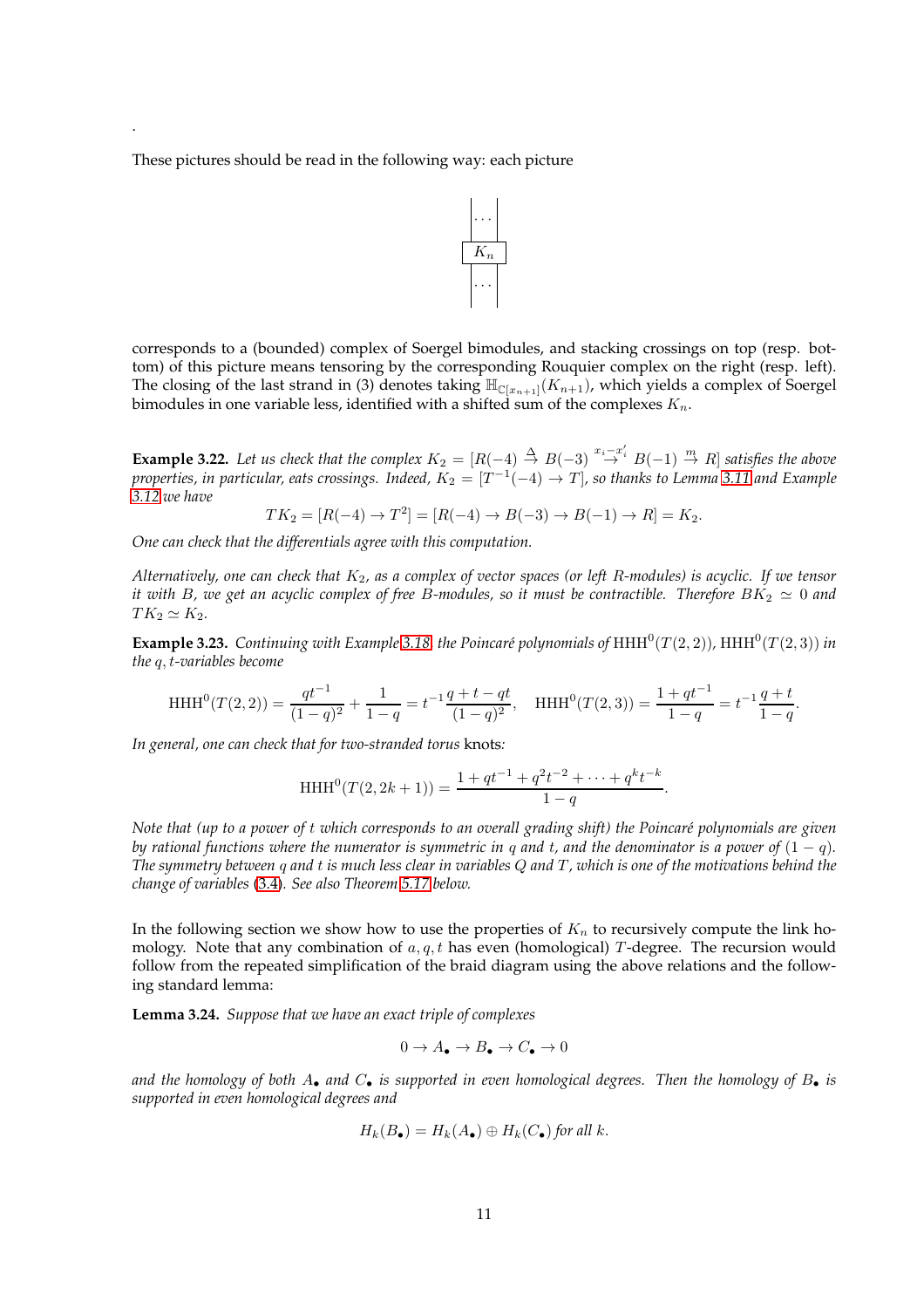For the reader's convenience, we also write an explicit recursion from [\[65\]](#page-45-11). By a **binary sequence** we mean a (possibly empty) sequence of 0's and 1's. If  $v = v_1 \ldots v_\ell$  is a binary sequence, we denote  $|v| :=$  $\sum v_i$ , the number of 1's appearing in v.

<span id="page-11-2"></span>**Theorem 3.25** ([\[65\]](#page-45-11)). Let v and w be a pair of binary sequences with  $|v| = |w|$ . Let  $p(v, w)$  denote the unique *family of polynomials, indexed by such pairs of binary sequences, satisfying*

- (1)  $p(\emptyset, 0^n) = \left(\frac{1+a}{1-q}\right)$  $\int^n$  and  $p(0^m, \emptyset) = \left(\frac{1+a}{1-q}\right)$  $\setminus^m$
- (2)  $p(v1, w1) = (t^{\ell} + a)p(v, w)$ , where  $|v| = |w| = \ell$ .
- (3)  $p(v0, w1) = p(v, 1w)$ .
- (4)  $p(v1, w0) = p(1v, w)$ .
- (5)  $p(v0, w0) = t^{-\ell} p(1v, 1w) + qt^{-\ell} p(0v, 0w)$ , where  $|v| = |w| = \ell$ .

<span id="page-11-0"></span>*Then the triply graded Khovanov-Rozansky homology of*  $T(m, n)$  *is free over*  $\mathbb Z$  *of graded rank*  $p(0^m, 0^n)$ *.* 

### **3.4 Examples**

<span id="page-11-1"></span>**Example 3.26.** *Let us use the recursion to compute the homology of two-strand torus links. We can write*



The first term evaluates to  $t^{-1}(t+a)(1+a)$  while the second term evaluates to  $t^{-1}q(1+a)^2$ . Since both of them have even homological shifts, the differential vanishes, and the Poincaré polynomial equals

$$
\frac{t^{-1}(t+a)(1+a)}{1-q} + \frac{t^{-1}q(1+a)^2}{(1-q)^2} = \frac{t^{-1}(1+a)}{(1-q)^2}(t+a-qt-aq+q+aq) =
$$

$$
\frac{t^{-1}(1+a)}{(1-q)^2}(t+q-qt+a) = \frac{t^{-1}(1+a)}{(1-q)}(t+\frac{q}{1-q}+\frac{a}{1-q}).
$$

*We can apply the same relation with*  $T(2, m)$  *braid added below. On the left we get*  $T(2, m + 2)$  *while on the right we get*  $T(2, m)$  *followed by*  $K_2$  *(which is the same as*  $K_2$  *since it eats crossings) and*  $T(2, m)$ *. By induction in* m*, we conclude that for all positive* m *the homology of* T (2, m) *is supported in even homological degrees, and the Poincar´e polynomial is given by*

HHH(T(2,m+2)) = 
$$
\frac{t^{-1}(t+a)(1+a)}{1-q} + qt^{-1}HHH(T(2,m))
$$

*This recursion is easy to solve with the initial conditions*

HHH(
$$
T(2, 0)
$$
) =  $\frac{(1+a)^2}{(1-q)^2}$ , HHH( $T(2, 1)$ ) =  $\frac{(1+a)}{(1-q)}$ .

*One can compare this with Example [3.18.](#page-8-1)*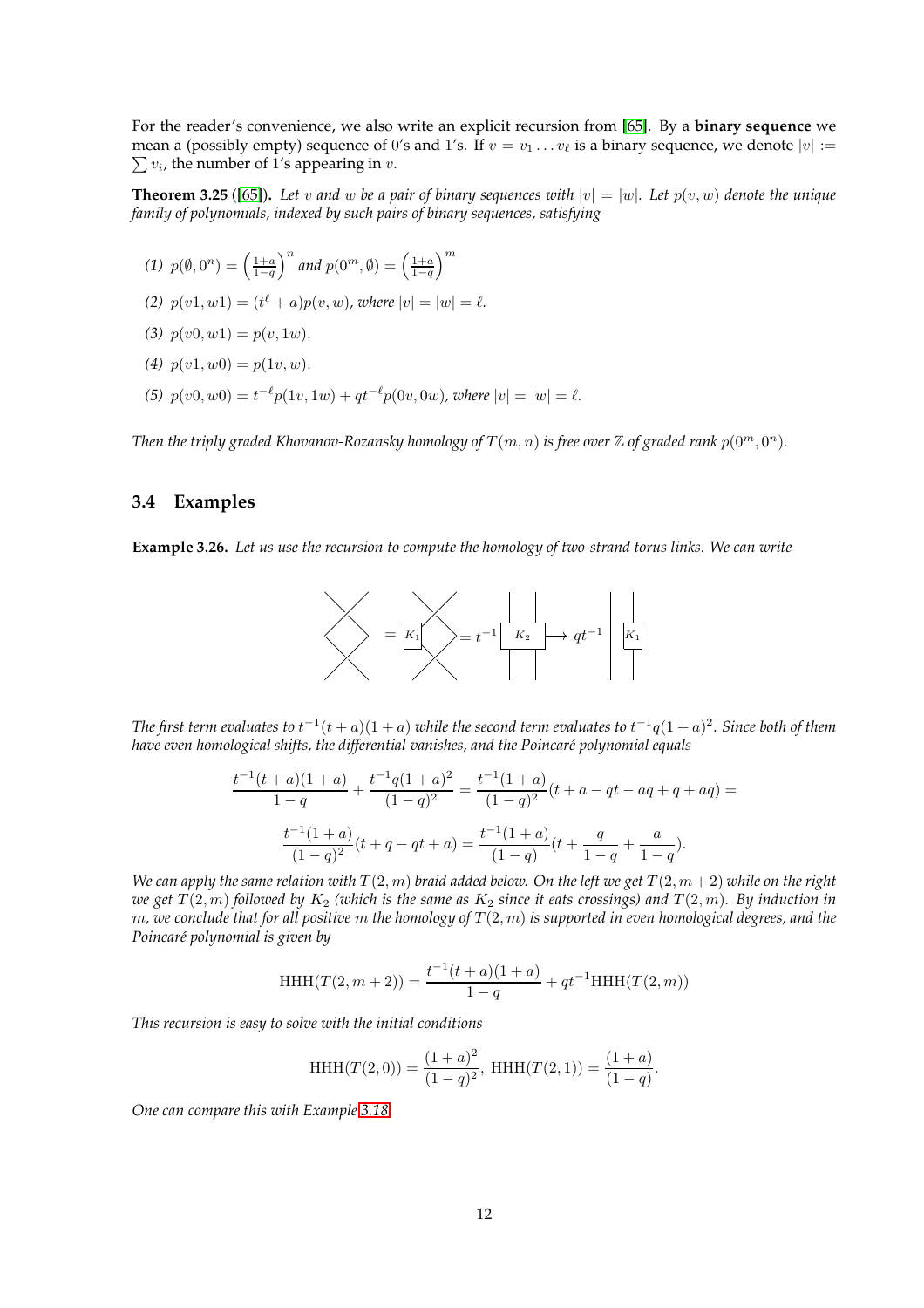**Example 3.27.** *For a more complicated example, let us compute the homology of the* (3, 3) *torus link. Consider the braid*



*It is easy to see that*  $T(3,3) = T(2,2) \cdot L_3$ *. By applying the recursion from Example* [3.26](#page-11-1) *to*  $T(2,2)$ *, we resolve*  $T(3,3)$  by  $t^{-1}K_2L_3$  and  $t^{-1}qL_3$ . By the main recursion,  $K_2L_3$  is resolved by  $t^{-2}K_3$  and  $t^{-2}q(K_2\sqcup 1)$ . To *resolve* L3*, we can write*



*Finally, we can use the recursion to write*



*which we already computed. As a result, we proved that* HHH(T (3, 3)) *is supported in even homological degrees, and refer the reader to [\[29,](#page-44-10) [65\]](#page-45-11) for the final answer.*

<span id="page-12-0"></span>**Example 3.28.** *A similar computation yields the following Khovanov-Rozansky homology of* T (3, 4) *torus knot, first computed in [\[27\]](#page-44-12):*



*The homology is 11-dimensional (the generators correspond to the dots in the picture) and concentrated in three* A*-degrees. The* Q*-degree is marked on a horizontal axis,* A*-degree on the vertical axis and* T *-degree is marked next to the dots.*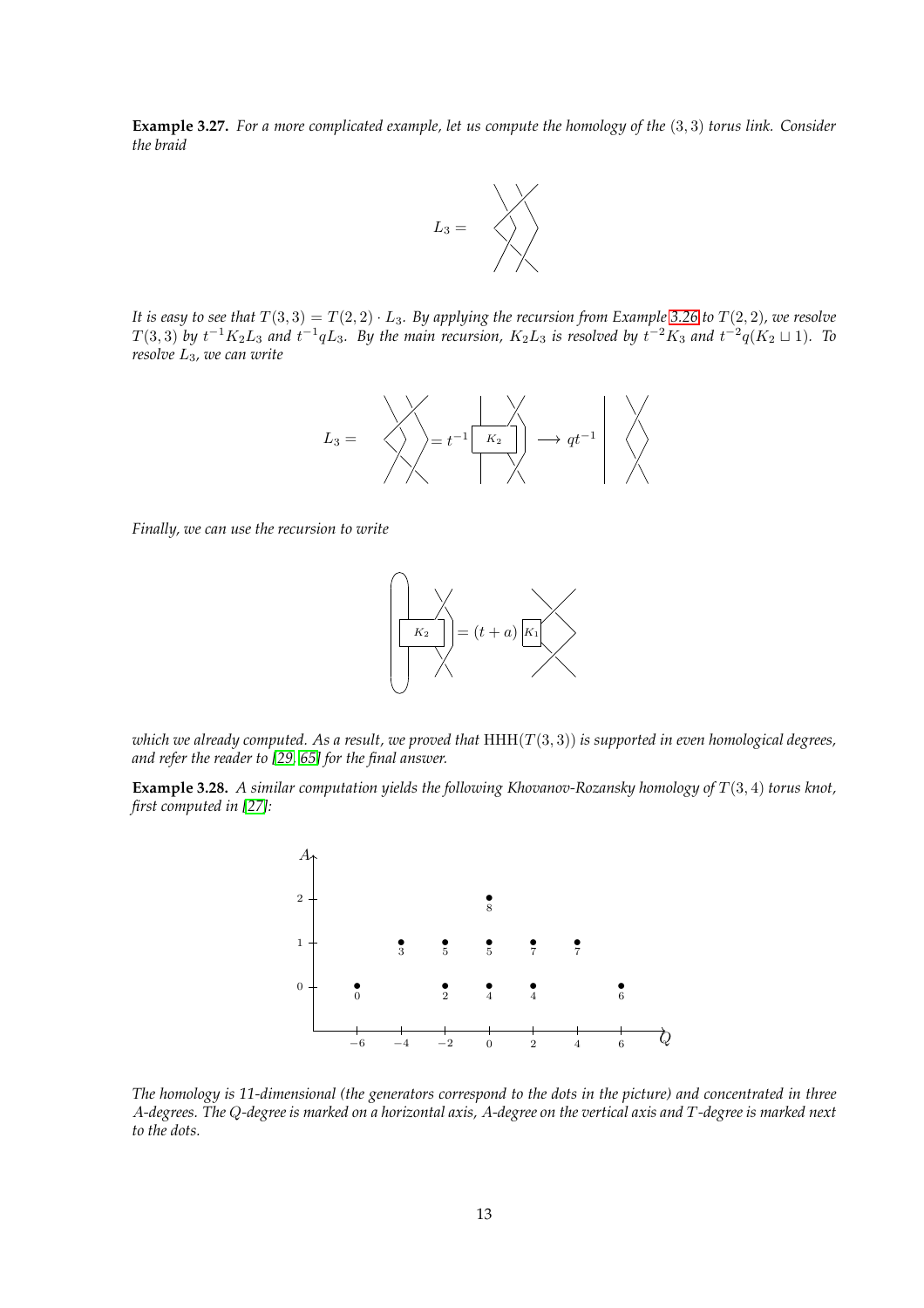# <span id="page-13-1"></span><span id="page-13-0"></span>**4 Braid varieties**

### **4.1 Braid varieties and their properties**

In this lecture we describe a geometric model for Khovanov-Rozansky homology of positive braids. Given  $1 \leq i \leq n-1$ , we consider the matrix

$$
B_i(z) = \begin{pmatrix} 1 & 0 & & & \cdots & & 0 \\ 0 & \ddots & & & & \\ \vdots & & 0 & 1 & & \vdots \\ & & 1 & z & & \\ 0 & & \cdots & & 0 & 1 \end{pmatrix}
$$

where the nontrivial  $2 \times 2$  block is at the *i*-th and  $(i + 1)$ -st positions.

<span id="page-13-2"></span>**Lemma 4.1.**  $B_i(z_1)B_{i+1}(z_2)B_i(z_3) = B_{i+1}(z_3)B_i(z_2 - z_1z_3)B_{i+1}(z_1)$ .

*Proof.* Without loss of generality we may work with  $3 \times 3$ -matrices,  $i = 1$ . The left hand side is

$$
\begin{pmatrix} 0 & 1 & 0 \ 1 & z_1 & 0 \ 0 & 0 & 1 \end{pmatrix} \begin{pmatrix} 1 & 0 & 0 \ 0 & 0 & 1 \ 0 & 1 & z_2 \end{pmatrix} \begin{pmatrix} 0 & 1 & 0 \ 1 & z_3 & 0 \ 0 & 0 & 1 \end{pmatrix} = \begin{pmatrix} 0 & 0 & 1 \ 1 & 0 & z_1 \ 0 & 1 & z_2 \end{pmatrix} \begin{pmatrix} 0 & 1 & 0 \ 1 & z_3 & 0 \ 0 & 0 & 1 \end{pmatrix} = \begin{pmatrix} 0 & 0 & 1 \ 0 & 1 & z_1 \ 1 & z_3 & z_2 \end{pmatrix}
$$

and the right hand side is

$$
\begin{pmatrix} 1 & 0 & 0 \ 0 & 0 & 1 \ 0 & 1 & z_3 \end{pmatrix} \begin{pmatrix} 0 & 1 & 0 \ 1 & z_2 - z_1 z_3 & 0 \ 0 & 0 & 1 \end{pmatrix} \begin{pmatrix} 1 & 0 & 0 \ 0 & 0 & 1 \ 0 & 1 & z_1 \end{pmatrix} = \begin{pmatrix} 0 & 1 & 0 \ 0 & 0 & 1 \ 1 & z_2 - z_1 z_3 & z_3 \end{pmatrix} \begin{pmatrix} 1 & 0 & 0 \ 0 & 0 & 1 \ 0 & 1 & z_1 \end{pmatrix} = \begin{pmatrix} 0 & 0 & 1 \ 0 & 1 & z_1 \ 1 & z_3 & z_2 \end{pmatrix}.
$$

Given a **positive** braid

$$
\beta = \sigma_{i_1} \cdots \sigma_{i_r}
$$

we define, following Mellit [\[84\]](#page-46-0), the **braid matrix**

$$
B_{\beta}(z_1,\ldots,z_r)=B_{i_1}(z_1)\cdots B_{i_r}(z_r).
$$

and the **braid variety**

$$
X(\beta) = \{(z_1, \ldots, z_r) : B_{\beta}(z_1, \ldots, z_r) \text{ is upper-triangular}\} \subset \mathbb{C}^r.
$$

It follows from Lemma [4.1](#page-13-2) and the obvious equality  $B_i(z)B_j(w) = B_j(w)B_i(z)$  for  $|i - j| > 1$ , that  $B_\beta$ satisfies the braid relations [\(2.1\)](#page-4-1) up to a change of variables, and the variety  $X(\beta)$  does not depend on the braid word for  $\beta$  up to isomorphism. Clearly,  $X(\beta)$  is an affine algebraic variety in  $\mathbb{C}^r$  cut out by  $\binom{n}{2}$ equations.

<span id="page-13-3"></span>**Example 4.2.** *To describe*  $X(\sigma^3)$  *we compute* 

$$
\begin{pmatrix} 0 & 1 \ 1 & z_1 \end{pmatrix} \begin{pmatrix} 0 & 1 \ 1 & z_2 \end{pmatrix} \begin{pmatrix} 0 & 1 \ 1 & z_3 \end{pmatrix} = \begin{pmatrix} 1 & z_2 \ z_1 & 1+z_1z_2 \end{pmatrix} \begin{pmatrix} 0 & 1 \ 1 & z_3 \end{pmatrix}
$$

$$
= \begin{pmatrix} z_2 & 1+z_2z_3 \ 1+z_1z_2 & z_1+z_3+z_1z_2z_3 \end{pmatrix}
$$

*This is upper triangular if and only if*  $1 + z_1 z_2 = 0$ , equivalently  $z_1 \neq 0$ , so  $X(\sigma^3) = \mathbb{C}^*_{z_1} \times \mathbb{C}_{z_3}$ .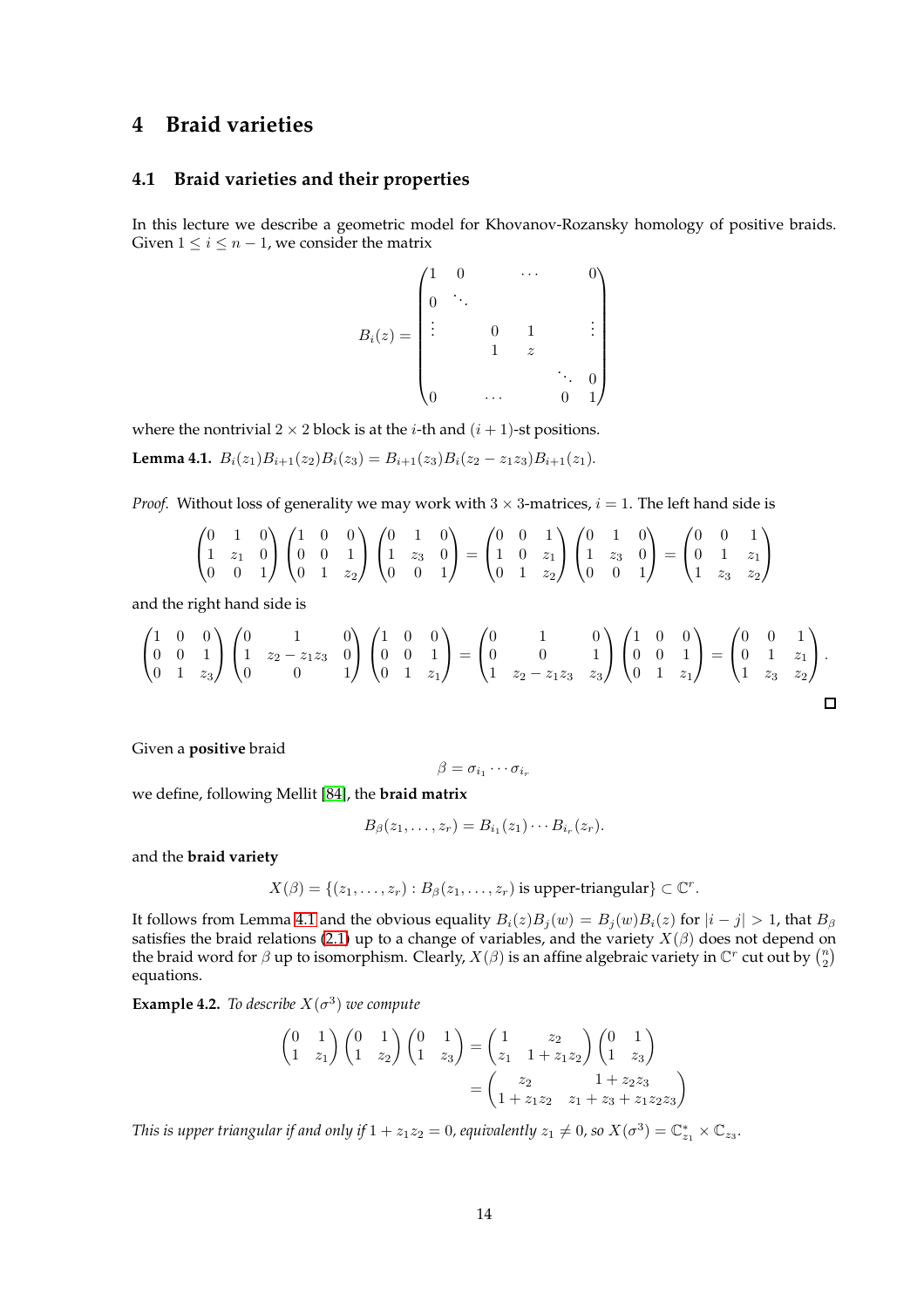<span id="page-14-1"></span>**Example 4.3.** *Similarly,*  $X(\sigma^4)$  *will be related to the matrix* 

$$
\begin{pmatrix} z_2 & 1 + z_2 z_3 \ 1 + z_1 z_2 & z_1 + z_3 + z_1 z_2 z_3 \end{pmatrix} \begin{pmatrix} 0 & 1 \ 1 & z_4 \end{pmatrix} =
$$
  

$$
\begin{pmatrix} 1 + z_2 z_3 & z_2 + z_4 + z_2 z_3 z_4 \ z_1 + z_3 + z_1 z_2 z_3 & 1 + z_1 z_2 + z_4 z_1 + z_3 z_4 + z_1 z_2 z_3 z_4 \end{pmatrix}
$$

This is upper-triangular if  $z_1 + z_3 + z_1z_2z_3 = 0$ . This is a hypersurface in  $\mathbb{C}^3$  times  $\mathbb{C}_{z_4}$ . Note that we can rewrite *this equation as*  $z_1 + z_3(1 + z_1z_2) = 0$ . If  $1 + z_1z_2 = 0$  *then*  $z_1 = 0$ *, contradiction. Therefore*  $1 + z_1z_2 \neq 0$  *and*  $z_3 = -\frac{z_3}{1+z_1z_2}$ , so that

$$
X(\sigma^4) = \{1 + z_1 z_2 \neq 0\} \times \mathbb{C}_{z_4}
$$

*and hence it is smooth of dimension 3.*

<span id="page-14-0"></span>**Example 4.4.** *Similarly,*  $X(\sigma^5)$  *corresponds to* 

$$
\begin{pmatrix} z_2+z_4+z_2z_3z_4 & z_2z_3+z_2z_5+z_2z_3z_4z_5+z_4z_5+1 \cr 1+z_1z_2+z_4z_1+z_3z_4+z_1z_2z_3z_4 & z_2z_3z_1+z_2z_5z_1+z_2z_3z_4z_5z_1+z_4z_5z_1+z_1z_3+z_3z_4z_5+z_5 \end{pmatrix}
$$

*This is upper-triangular if*

$$
1 + z_1 z_2 + z_4 z_1 + z_3 z_4 + z_1 z_2 z_3 z_4 = (1 + z_1 z_2) + z_4 (z_1 + z_3 + z_1 z_2 z_3) = 0.
$$

*Similarly to the previous case, one can check that this hypersurface is isomorphic to the open subset*  $\{z_1 + z_3 + z_4\}$  $z_1z_2z_3 \neq 0$  *and does not depend on*  $z_5$ *, so that it is smooth of dimension 4.* 

Note that in all these examples there is a torus action on  $\mathsf{X}(\sigma^k)$  defined by the equation

$$
t.(z_1, z_2, z_3, z_4, z_5) \mapsto (tz_1, t^{-1}z_2, tz_3, t^{-1}z_4, tz_5)
$$

This can be generalized as follows.

<span id="page-14-2"></span>**Lemma 4.5.** (a) We have  $diag(t_1, \ldots, t_n) \cdot B_i(z) = B_i(z')D$  for some  $z'$  and some diagonal matrix D.

(b) Part (a) defines the action of the torus  $T:=(\mathbb{C}^*)^{n-1}$  on the braid variety  $X(\beta)$  for any n-strand braid  $\beta.$ 

*(c) The torus action on* X(β) *is free if* β *closes up to a knot (with one component). In this case, we have*

$$
X(\beta) = [X(\beta)/T] \times T.
$$

*Proof.* (a) It is clearly enough to verify for a single crossing, and here it is enough to work with  $2 \times 2$ matrices. We have:

$$
\begin{pmatrix} t_1 & 0 \ 0 & t_2 \end{pmatrix} \begin{pmatrix} 0 & 1 \ 1 & z \end{pmatrix} = \begin{pmatrix} 0 & t_1 \ t_2 & t_2 z \end{pmatrix} = \begin{pmatrix} 0 & 1 \ 1 & \frac{t_2}{t_1} z \end{pmatrix} \begin{pmatrix} t_2 & 0 \ 0 & t_1 \end{pmatrix}
$$

- (b)  $t \in (\mathbb{C}^*)^n$  acts on the left moving everything to the right in  $B_\beta(\vec{z})$  using (a) multiplies entries of  $z$  by  $t_{w_k(i_{k+1})}t_{w_k(i_k)}^{-1}$  and permutes entries of  $t$  by  $w(\beta)$ . The upper-triangularity condition doesn't change. So we get an action.
- (c) If the closure is a knot, the above dictates  $t_i t_{w(i)}^{-1} = 1$  for all i. So the stabilizers are all trivial. Now assume that  $\beta$  closes up to a knot, and let  $r := \ell(\beta)$  be the length of the braid  $\beta$ . If we consider the subvariety  $X'(\beta)$  consisting of  $z\in X(\beta)$  such that  $B_\beta(z)$  has a fixed diagonal  $((-1)^r,1,\ldots,1)$  then it is straightforward to see that  $X'(\beta) \cong X(\beta)/T$  and that  $X(\beta) \cong X'(\beta) \times T$ .

 $\Box$ 

The following theorem generalizes Examples [4.2](#page-13-3)[–4.4](#page-14-0) to an arbitrary number of strands.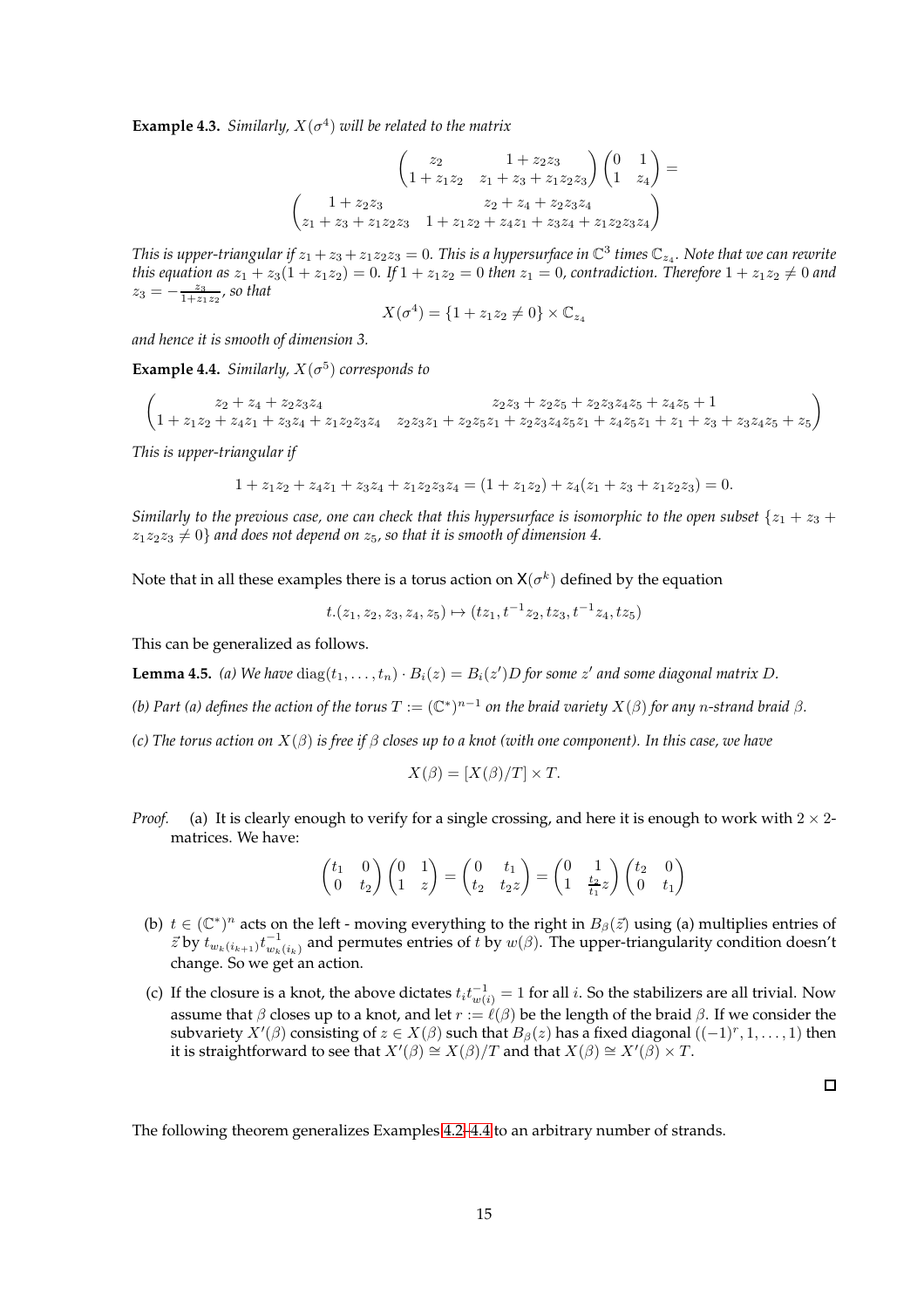<span id="page-15-0"></span>**Theorem 4.6** ([\[19,](#page-43-10) [20\]](#page-43-1)). *Suppose that*  $\beta = \gamma \Delta$  *where*  $\Delta$  *is the positive half-twist braid and*  $\gamma$  *is an arbitrary positive braid. Then the following holds:*

*(a)*  $X(\beta)$  *is non-empty if and only if*  $\gamma$  *contains*  $\Delta$  *as a subword. In what follows we assume that this is the case.* 

*(b)*  $X(\beta)$  *is smooth of (expected) dimension*  $\ell(\beta) - \binom{n}{2} = \ell(\gamma)$ *.* 

*(c) The variety* X(β) *is an invariant of* γ∆−<sup>1</sup> *under conjugation and* **positive** *stabilization.*

*(d)* X(β) *has a smooth compactification (depending on a braid word for* β*) where the complement to* X(β) *is a normal crossings divisor with stratification labeled by the subwords of* γ *containing* ∆*.*

**Remark 4.7.** *Note that the braid*  $\gamma \Delta^{-1} = \beta \Delta^{-2}$  *which appears in part (c) is not necessary positive.* 

**Remark 4.8.** *The combinatorics of the strata in the compactification in part (d) is described by the* **subword complex** *of* γ *defined by Knutson and Miller [\[75\]](#page-46-13). In fact, this compactification coincides with the* **brick variety** *of the braid word* β*, studied by Escobar in [\[31\]](#page-44-13).*

It is sometimes more convenient to work with the following modification of the braid variety

 $X(\beta; w_0) := \{(z_1, \ldots, z_r) : B_\beta(z_1, \ldots, z_r)w_0 \text{ is upper-triangular}\} \subseteq \mathbb{C}^r$ 

where  $w_0 \in S_n$  is the longest element,  $w_0 = [n, n-1, \dots, 1]$  which is interpreted in the equation above as a permutation matrix. In fact, in the context of Theorem [4.6](#page-15-0) we have, see [\[19\]](#page-43-10)

$$
X(\beta) = X(\gamma \Delta) = X(\gamma; w_0) \times \mathbb{C}^{\binom{n}{2}}.
$$

Note that this explains the appearance of the C-factor in Examples [4.2](#page-13-3)[–4.4.](#page-14-0)

**Example 4.9.** *As in Example [4.3,](#page-14-1) we get*

$$
X(\sigma^4) = \{1 + z_1 z_2 \neq 0\} \times \mathbb{C}_{z_4} = X(\sigma^3; w_0) \times \mathbb{C}
$$

*where*

$$
X(\sigma^3; w_0) = \{1 + z_1 z_2 \neq 0\}.
$$

This compactifies to  $\mathbb{P}^1\times\mathbb{P}^1$ , with the following strata of the complement: the hyperbola  $\{1+z_1z_2=0\}$ , two lines *at infinity, and three pairwise intersection points of these. The strata are in bijection with nonempty subwords of* σ 3 *.*

Let us briefly comment on the ideas behind the proof of Theorem [4.6\(](#page-15-0)c), following [\[20\]](#page-43-1). First, to the braid  $\beta=\gamma\Delta$  one can associate a **Legendrian link** which has the smooth type of the closure of  $\beta\Delta^{-2}=\gamma\Delta^{-1}.$ This is done using "pigtail closure" of  $\beta$ , see [\[21,](#page-44-14) [20\]](#page-43-1). Next, to any Legendrian link Chekanov [\[23\]](#page-44-15) associated a dg algebra  $C$  and proved that its cohomology is a Legendrian link invariant. See also [\[21\]](#page-44-14) for a construction of  $\mathcal C$  over the integers and more details.

An important invariant of a dga C is its **augmentation variety** defined as  $\text{Aug}(\mathcal{C}) = \text{Spec}H^0(\mathcal{C})$ . By the work of Kálmán [\[67\]](#page-46-14) for a positive braid  $\gamma$  the dga C coincides with the Koszul complex for the equations defining  $X(\gamma; w_0)$ , so that  $\text{Aug}(\mathcal{C}) = X(\gamma; w_0)$ . If  $\gamma$  is not positive but is equivalent to a positive braid, one can still describe  $\text{Aug}(\mathcal{C})$  as the quotient of some explicit algebraic variety by a free action of some affine space  $\mathbb{C}^w$  with coordinates corresponding to the negative crossings in  $\gamma$ .

See [\[20\]](#page-43-1) for an explicit description of C,  $\text{Aug}(\mathcal{C})$  and their behaviour under braid moves, conjugation and positive stabilization.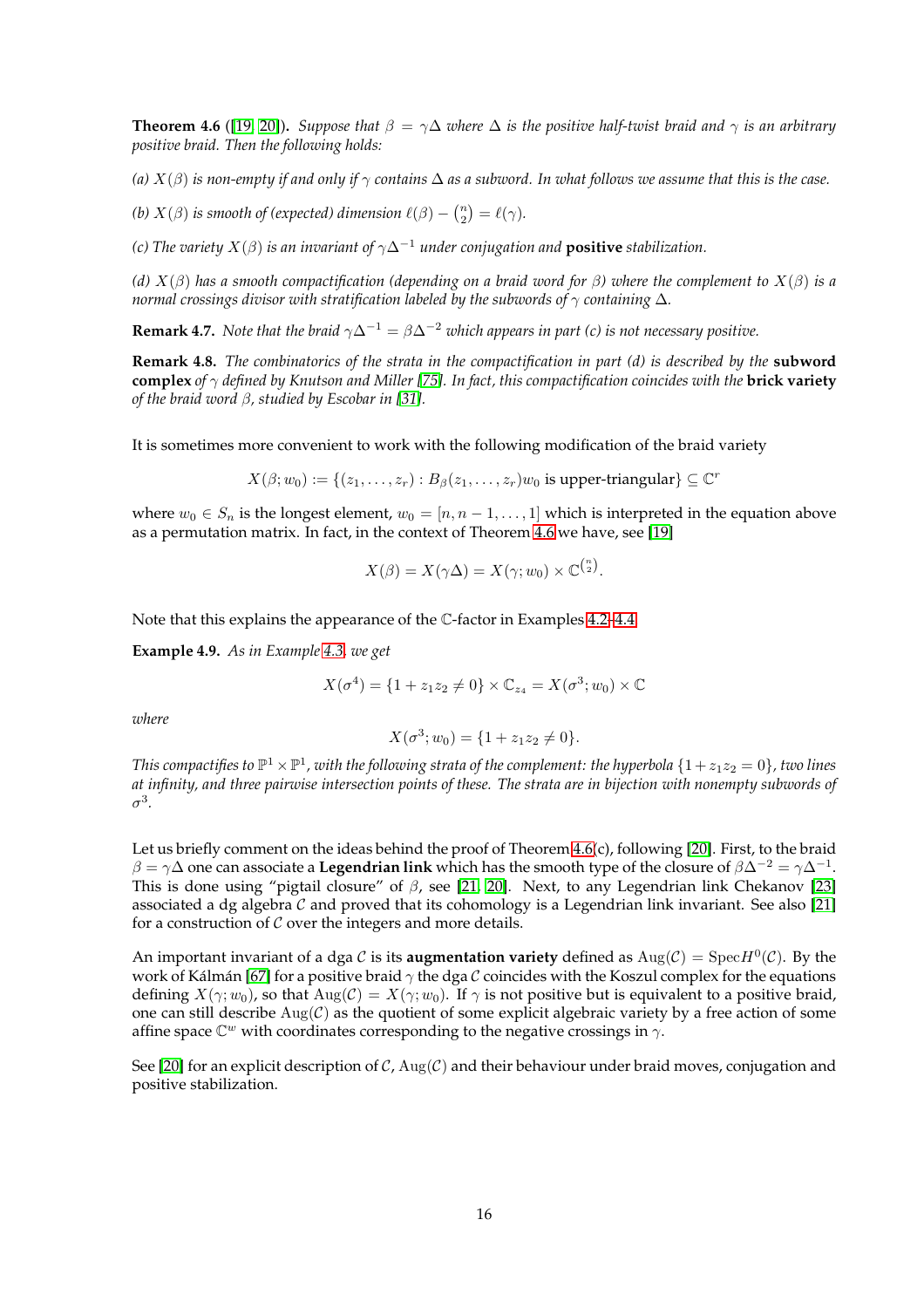#### <span id="page-16-0"></span>**4.2 Homology of braid varieties**

The following result has been discussed in e.g. [\[84,](#page-46-0) [113\]](#page-48-2), but in this form it was stated and proved only recently in [\[115,](#page-48-3) Corollary 4].

<span id="page-16-1"></span>**Theorem 4.10.** *The*  $T = (\mathbb{C}^*)^n$ -equivariant Borel-Moore homology of  $X(\beta)$  has a nontrivial weight filtration. *The associated graded for this filtration is isomorphic to*

$$
\text{gr}_W H_{*,BM}^T(X(\beta)) \simeq \text{HHH}^n(\beta).
$$

*Here the weight grading corresponds, up to an overall shift in* loc. cit.*, to the* q*-grading, and the homological grading corresponds to the sum of the* q *and* t*-gradings. The action of the variables* x<sup>i</sup> *on the right hand side corresponds to the equivariant parameters, that is, the generators of the* T *-equivariant homology of a point.*

**Remark 4.11.** *Note that the variety used in [\[115,](#page-48-3) Corollary 4] slightly differs from our* X(β) *and loc. cit. uses* G*-equivariant homology instead of* T *-equivariant one. Nevertheless, by [\[115,](#page-48-3) Remark B.4.3] the corresponding homologies are isomorphic.*

**Remark 4.12.** *Similar results in sheaf- and Soergel-theoretic form appear in [\[116,](#page-48-4) [117,](#page-48-5) [111\]](#page-47-16).*

**Remark 4.13.** *Note that by the main result of [\[45\]](#page-45-13) we have*

 $HHH^{n}(\beta) = HHH^{0}(\beta \Delta^{-2}) = HHH^{0}(\gamma \Delta^{-1}).$ 

*As we discussed above, this is invariant under conjugation and positive stabilization of* γ∆<sup>−</sup><sup>1</sup> *in agreement with Theorem [4.6\(](#page-15-0)c).*

**Remark 4.14.** *In [\[115\]](#page-48-3) Trinh has also extended Theorem [4.10](#page-16-1) to all Hochschild degrees using Springer theory.*

**Remark 4.15.** *Since* X(β) *is smooth, on the level of triply graded vector spaces Theorem [4.10](#page-16-1) may be also* stated in terms of usual singular cohomology. Namely, the Verdier dualizing sheaf of  $X(\beta)$  is simply  $\omega_{X(\beta)}\cong$ C[− dim X(β)]*, and the equivariant BM homology agrees as a doubly graded vector space with the equivariant cohomology. This is however not the case for the more general varieties appearing in the extension to higher Hochschild degrees, and equivariant BM homology (or up to a linear duality, cohomology with compact supports) seems to be the most natural choice also in view of Section [6.4.](#page-36-0)*

Let us sketch some ideas in the proof of Theorem [4.10,](#page-16-1) referring the reader to [\[115\]](#page-48-3) for more details.

First, recall the bimodules  $B_i = R \otimes_{R^{s_i}} R$ . To give a geometric interpretation to these, consider the **Bott-Samelson variety** [\[17\]](#page-43-11)

 $BS_i = \{(\mathcal{F}, \mathcal{F}'): \mathcal{F}, \mathcal{F}' \text{ complete flags}, \mathcal{F}_j = \mathcal{F}'_j \text{ for } j \neq i.\}$ 

We have line bundles  $\mathcal{L}_j = \mathcal{F}_j/\mathcal{F}_{j-1}$  and  $\mathcal{L}'_j = \mathcal{F}'_j/\mathcal{F}'_{j-1}$  and the corresponding Chern classes

$$
x_j = c_1(\mathcal{L}_j), x'_j = c_1(\mathcal{L}'_j).
$$

Clearly,  $\mathcal{L}_j \simeq \mathcal{L}'_j$  and  $x_j = x'_j$  for  $j \neq i, i + 1$ . Furthermore,

<span id="page-16-2"></span>
$$
\mathcal{F}_{j+1}/\mathcal{F}_{j-1} \simeq \mathcal{F}'_{j+1}/\mathcal{F}'_{j-1} \tag{4.1}
$$

is filtered both by  $\mathcal{L}_i$ ,  $\mathcal{L}_{i+1}$  and by  $\mathcal{L}'_i$ ,  $\mathcal{L}'_{i+1}$ , so the elementary symmetric functions in  $x_i$ ,  $x_{i+1}$  and  $x'_i$ ,  $x'_{i+1}$ describe Chern classes of the rank two bundle [\(4.1\)](#page-16-2) and hence agree with each other. These are precisely the defining equations for  $B_i$ .

Given a tensor product  $B_{i_1}\otimes \cdots \otimes B_{i_r}$ , we can define the more general Bott-Samelson variety as the space of sequences of flags  $(\mathcal{F}^{(1)},\ldots,\mathcal{F}^{(r+1)})$  such that  $(\mathcal{F}^{(s)},\mathcal{F}^{(s+1)})$  satisfy the conditions for  $\text{BS}_{i_s}$  for all s.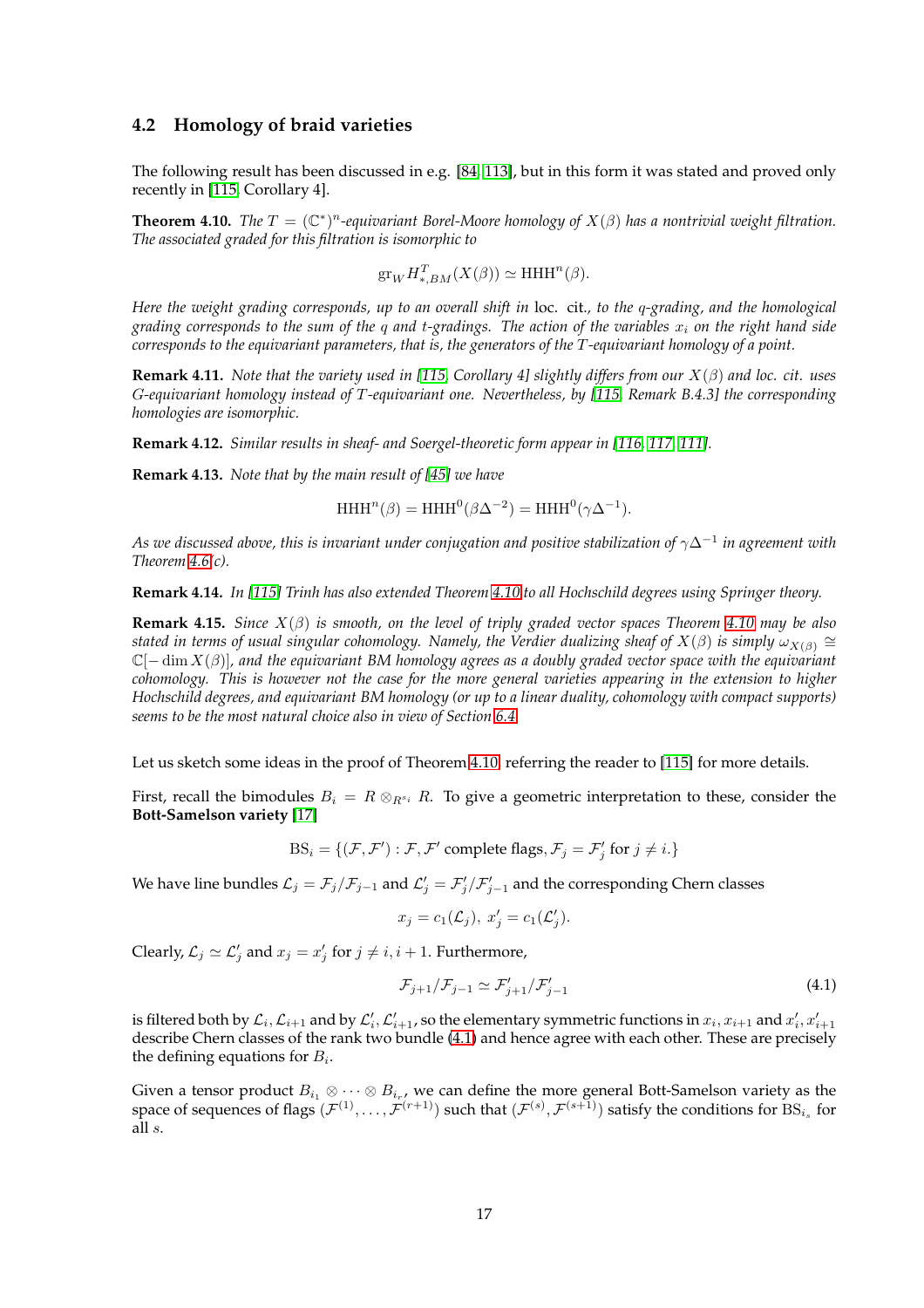Next, we associate some geometric objects to Rouquier complexes  $T_i$  associated to **positive** braids. We say that two flags  $\mathcal{F}, \mathcal{F}'$  are in position  $s_i$  if  $\mathcal{F}_j = \mathcal{F}'_j$  for  $j \neq i$  and  $\mathcal{F}_i \neq \mathcal{F}'_i$ . This is an open subset of BS<sub>i</sub> complementary to the diagonal. To a Rouquier complex  $T_\beta = T_{i_1} \otimes \cdots \otimes T_{i_r}$  we associate the **open Bott-Samelson variety**  $\text{OBS}_{\beta}$  consisting of sequences of flags  $(\mathcal{F}^{(1)}, \ldots, \mathcal{F}^{(r+1)})$  such that  $(\mathcal{F}^{(t)}, \mathcal{F}^{(t+1)})$ are in position  $s_{i_t}$ . The open Bott-Samelson variety was considered in the work of Broué, Michel and Deligne [\[18,](#page-43-12) [25\]](#page-44-16), and later in [\[113\]](#page-48-2), it plays a prominent role in the Deligne-Lusztig theory [\[26\]](#page-44-17). In particular, Deligne proved in [\[25\]](#page-44-16) that  $OBS_\beta$  is an invariant of the braid  $\beta$  and does not change under braid relations up to a (canonical) isomorphism.

To compute the homology of  $OBS_\beta$ , one can use the exact sequence in equivariant cohomology coming from excision and inclusion-exclusion. Namely, the open Bott-Samelson variety has a natural embedding into the closed Bott-Samelson variety for the same braid word. Its complement is a union of closed Bott-Samelson varieties corresponding to subwords of  $\beta$  with one letter skipped, the intersections of which correspond to subwords of  $\beta$  with two letters skipped and so on. As a result, we can compute the homology of  $OBS_\beta$  using the homologies of closed Bott-Samelson varieties for all possible subwords of β. This is parallel to the expansion of  $T_\beta$  as a complex built out of tensor products of  $B_i$  for all subwords of  $\beta$ .

Finally, we need to compare the open Bott-Samelson variety  $OBS_\beta$  to the braid variety  $X(\beta)$ . This is given by the following

**Lemma 4.16** ([\[20\]](#page-43-1)). (a) The variety  $X(\theta; w_0)$  is a subset of  $OBS_\beta$  where the first flag  $\mathcal{F}^{(1)}$  is chosen to be standard, and the last flag  ${\cal F}^{(r+1)}$  is chosen to be antistandard:  ${\cal F}^{(r+1)}=w_0{\cal F}^{(1)}.$ 

*(b) The variety*  $X(\ell)$  *is a subset of*  $OBS_{\beta}$  *where both the first and the last flags are chosen to be standard.* 

*Here,*  $\theta$  *is the braid*  $\beta$  *read in the opposite direction.* 

Identification of the first and last flag in (b) corresponds to closing the braid and computing  $\text{HHH}^n$ .

The compactification of  $X(\beta)$  mentioned in Theorem [4.6](#page-15-0) corresponds, up to replacing  $\beta$  by  $\beta$ , to the compactification of  $OBS_\beta$  by  $BS_\beta$ . Note that this compactification depends on the choice of a braid word for  $\beta$ .

**Example 4.17.** Let us compute the homology of the varieties  $X(\beta)$  for  $\beta = \sigma^3$ ,  $\sigma^4$  from Examples [4.2](#page-13-3) and [4.3.](#page-14-1) *Note that for*  $\beta = \sigma^3$  by Lemma [4.5](#page-14-2) the torus action is free, and the equivariant homology is related to the non*equivariant homology by a trivial factor.*

*The homology of*  $X(\sigma^3) = \mathbb{C}^* \times \mathbb{C}$  *is clear. To compute the homology of*  $X(\sigma^4) = \{1 + z_1z_2 \neq 0\} \times \mathbb{C}$  *we use* the Alexander duality. The hyperbola  $\{1+z_1z_2=0\}$  is isomorphic to  $\mathbb{C}^*$  and has nontrivial  $H^0$  and  $H^1$ , or, *equivalently, nontrivial cohomology with compact support* H<sup>2</sup>,c *and* H<sup>1</sup>,c*. Now*

$$
\widetilde{H}_i(\{1+z_1z_2\neq 0\}) = H^{4-1-i,c}(\{1+z_1z_2=0\})
$$

*so we have nontrivial* H<sup>1</sup> *and* H<sup>2</sup> *. Since it is connected, we also have* H<sup>0</sup> *. To sum up, we have*

$$
H^{0}(X(\sigma^{4})) = H^{1}(X(\sigma^{4})) = H^{2}(X(\sigma^{4})) = \mathbb{Z},
$$

*and the other homologies vanish.*

**Example 4.18.** The computation for  $X(\sigma^5)$  from Example [4.4](#page-14-0) is similar: by the Alexander duality we have

$$
\widetilde{H}_i\left(\{z_1+z_3+z_1z_2z_3\neq0\}\right) = H^{6-1-i,c}\left(\{z_1+z_3+z_1z_2z_3=0\}\right) = H^{5-i,c}\left(\{1+z_1z_2\neq0\}\right)
$$

*while by the Poincar´e duality we have*

$$
H^{5-i,c}(\{1+z_1z_2\neq 0\})=H_{i-1}(\{1+z_1z_2\neq 0\}).
$$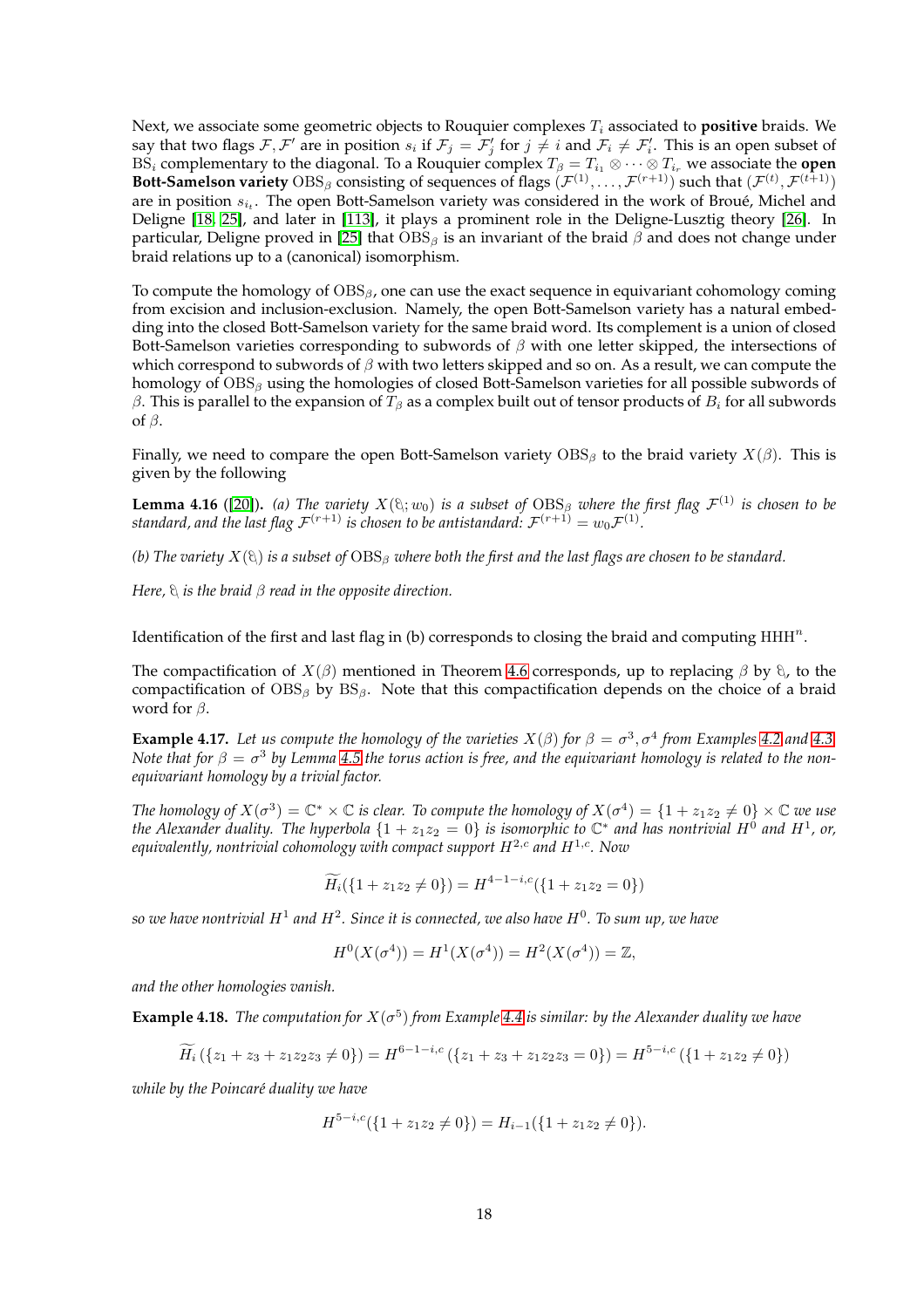*Therefore,*

$$
H^{0}(X(\sigma^{5})) = H^{1}(X(\sigma^{5})) = H^{2}(X(\sigma^{5})) = H^{3}(X(\sigma^{5})) = \mathbb{Z},
$$

and the other homologies vanish. Note that  $\sigma^5$  closes up to a knot, so  $T={\Bbb C}^*$  action on  $X(\sigma^5)$  is free and by *Lemma [4.5\(](#page-14-2)c) we have*

$$
H^*(X(\sigma^5)) = H^*(\mathbb{C}^*) \times H^*_T X(\sigma^5),
$$

*so that*

$$
H_T^0(X(\sigma^5)) = H_T^2(X(\sigma^5)) = \mathbb{Z}
$$

*and other equivariant homology vanish. This agrees with the* A = 0 *Khovanov-Rozansky homology of the trefoil* T (2, 3)*, see Example [3.18.](#page-8-1)*

<span id="page-18-2"></span>**Example 4.19.** *Consider the three strand braid*  $\beta = (\sigma_1 \sigma_2)^7$  *which corresponds to the* (3, 4) *torus knot obtained* as the closure of  $\beta\Delta^{-2}$ . It has a free action of the torus  $T=(\mathbb{C}^*)^2$  and the quotient  $X(\beta\Delta^{-1};w_0)/T$  is isomorphic *to the* E<sup>6</sup> *cluster variety (see Example [4.25](#page-19-2) below). Its homology*

$$
\operatorname{gr}^p_W H^k(X(\beta \Delta^{-1}; w_0)/T) = \operatorname{gr}^p_W H^k_T(X(\beta))
$$

*with the weight filtration was computed by Lam and Speyer in [\[77\]](#page-46-15) and is given by the following table:*

|         | $H^{\perp}$ |  | $\mid H^2 \mid H^3 \mid H^4 \mid H^5 \mid$ |  |
|---------|-------------|--|--------------------------------------------|--|
| $x-p=0$ |             |  |                                            |  |
| $-10=$  |             |  |                                            |  |

<span id="page-18-0"></span>*This matches the bottom row of the Khovanov-Rozansky homology of* T (3, 4) *in Example [3.28.](#page-12-0)*

#### **4.3 From braid varieties to positroid varieties**

Following the recent work of Galashin and Lam [\[32,](#page-44-0) [33\]](#page-44-1) and [\[20\]](#page-43-1), we relate the braid varieties to **positroid varieties** in the Grassmannian defined in [\[74\]](#page-46-16).

Recall that the Grassmannian  $Gr(k, n)$  parametrizes k-dimensional subspaces in *n*-dimensional space, which can be presented as the row span of a  $k \times n$  matrix of maximal rank. Let  $v_1, \ldots, v_n$  be the columns of such matrix, extend these periodically by setting  $v_{i+n} = v_i$ .

The **open positroid stratum**  $\Pi_{k,n}$  is defined by the conditions that all the cyclically consecutive  $k \times k$ minors

$$
\Delta_{i,\ldots,i+k-1} = \det(v_i,\ldots,v_{i+k-1})
$$

are nonzero.

<span id="page-18-1"></span>**Lemma 4.20** ([\[20\]](#page-43-1))**.** *We have*

$$
\Pi_{k,n} = (\mathbb{C}^*)^{n-k} \times X(\beta_{k,n-k}\Delta; w_0)
$$

*where*  $\beta_{k,n-k} = (\sigma_1 \cdots \sigma_{k-1})^{n-k}$  *is the*  $(k, n-k)$  *torus braid on k strands.* 

**Example 4.21.** *Consider the open positroid variety*  $\Pi_{2,4}$ *. Since*  $\Delta_{1,2} \neq 0$ *, we can use row operations to write the matrix as*

$$
\begin{pmatrix} 1 & 0 & a & b \\ 0 & 1 & c & d \end{pmatrix}
$$

*Other conditions on minors imply*

$$
a \neq 0, d \neq 0, ad - bc \neq 0.
$$

*By denoting*  $x = b/a, y = -c/d$  *we get*  $xy + 1 \neq 0$  *which is the defining inequality of*  $X(\sigma^3; w_0)$ *.*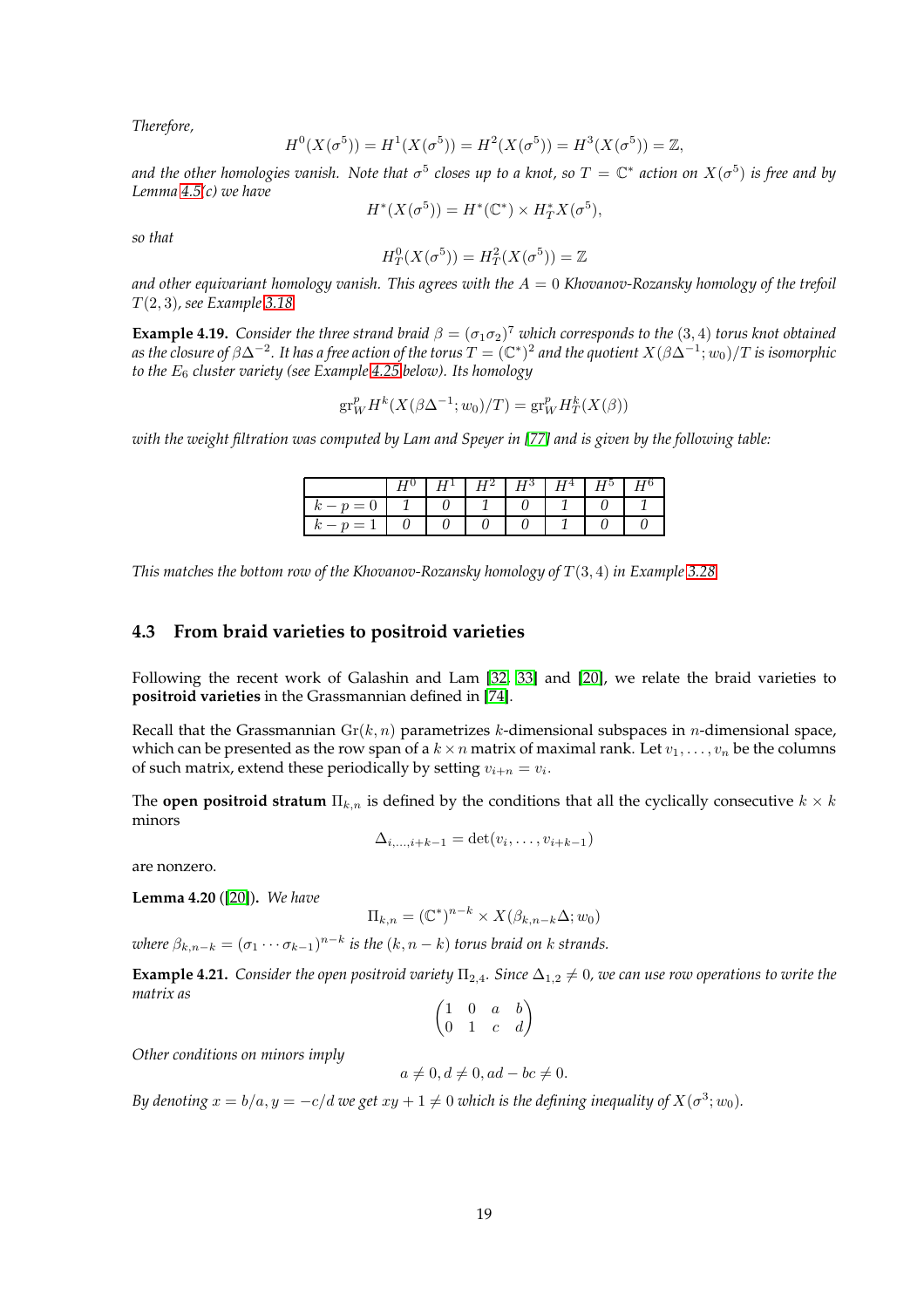**Example 4.22.** *Similarly, for*  $\Pi_{2,5}$  *we get the matrix* 

$$
\begin{pmatrix} 1 & 0 & a & b & e \\ 0 & 1 & c & d & f \end{pmatrix}
$$

*such that*  $a ≠ 0, f ≠ 0, ad − bc ≠ 0, bf − de ≠ 0$ . Without loss of generality, we can get rid of  $(\mathbb{C}^*)^3$  and assume *that*  $a = f = ad - bc = 1$ *, then*  $d = 1 + bc$ *. Now* 

$$
bf - de = b - (1 + bc)e \neq 0.
$$

*If we denote*  $z_1 = b, z_2 = c, z_3 = -e$ , we get

$$
z_1 + (1 + z_1 z_2) z_3 = z_1 + z_3 + z_1 z_2 z_3 \neq 0
$$

which is the defining inequality of  $X(\sigma^4;w_0).$ 

<span id="page-19-3"></span>**Example 4.23.** *Consider a pair of permutations*  $w, u \in S_n$  *such that*  $w \geq u$  *in the Bruhat order. Then* 

$$
X(\beta(w)\beta(u^{-1}w_0); w_0) = R_{w,u}
$$

is the open Richardson variety in the complete flag variety in  $\mathbb C^n.$  Here  $\beta(w)$  and  $\beta(u^{-1}w_0)$  are positive braid lifts of permutations  $w$  and  $u^{-1}w_0$  respectively.

If in addition  $w$  satisfies the so-called  $k$ -Grassmannian condition, then by [\[74\]](#page-46-16) the open Richardson variety  $R_{w,u}$  is isomorphic to a more general positroid variety  $\Pi_{w,u} \subset Gr(k,n)$ , the variety  $\Pi_{k,n}$  corresponds to the case when  $u = 1$  and w is the maximal k-Grassmannian permutation. In [\[20\]](#page-43-1) the variety  $\Pi_{w,u}$  is proven to be isomorphic (up to  $\mathbb{C}^*$  factors) to braid varieties for four different braids, some on n strands (like in Example [4.23\)](#page-19-3) and some on  $k$  strands (like in Lemma [4.20\)](#page-18-1). We refer to [\[20\]](#page-43-1) for more details.

Finally, we would like to mention an emerging connection between braid varieties and **cluster varieties**, although the latter are out of scope of these notes. In particular, by [\[112,](#page-48-6) [34\]](#page-44-2) all positroid varieties  $\Pi_{w,u}$ are cluster varieties, while by [\[35\]](#page-44-18) certain braid varieties also have the structure of cluster varieties.

**Example 4.24.** The braid variety  $X(\sigma^k; w_0)$  corresponding to the  $(2, k - 1)$  torus link, is isomorphic (up to a *certain torus) to the positroid variety*  $\Pi_{2,k+1}$ *, and to the cluster variety of type*  $A_{k-2}$ *.* 

<span id="page-19-2"></span>**Example 4.25.** *The braid variety*  $X((\sigma_1\sigma_2)^4\Delta; w_0)$  *corresponding to the*  $(3, 4)$  *torus knot, is isomorphic* (*up to a certain torus) to the positroid variety*  $\Pi_{3,7}$ *, and to the cluster variety of type*  $E_6$ *.* 

It is yet unclear how the cluster structure reveals itself in link homology. However, one piece of this structure already plays an important role: any cluster variety carries a canonical closed 2-form [\[38\]](#page-44-19) (which is symplectic under nice circumstances) which has constant coefficients in all cluster charts. This form yields an interesting operator in link homology of homological degree 2, which is constructed for all (not necessary positive) braids in the next section.

# <span id="page-19-0"></span>**5** y**-ification and tautological classes**

<span id="page-19-1"></span>In this lecture we describe various homological operations in Khovanov-Rozansky homology.

## **5.1 Polynomial action**

Recall that to any braid  $\beta$  we associate the Rouquier complex  $T_\beta$  consisting of  $R - R$  bimodules, or, equivalently, a complex of  $\mathbb{C}[x_1,\ldots,x_n,x'_1,\ldots,x'_n]$ -modules. Let us describe the properties of this complex.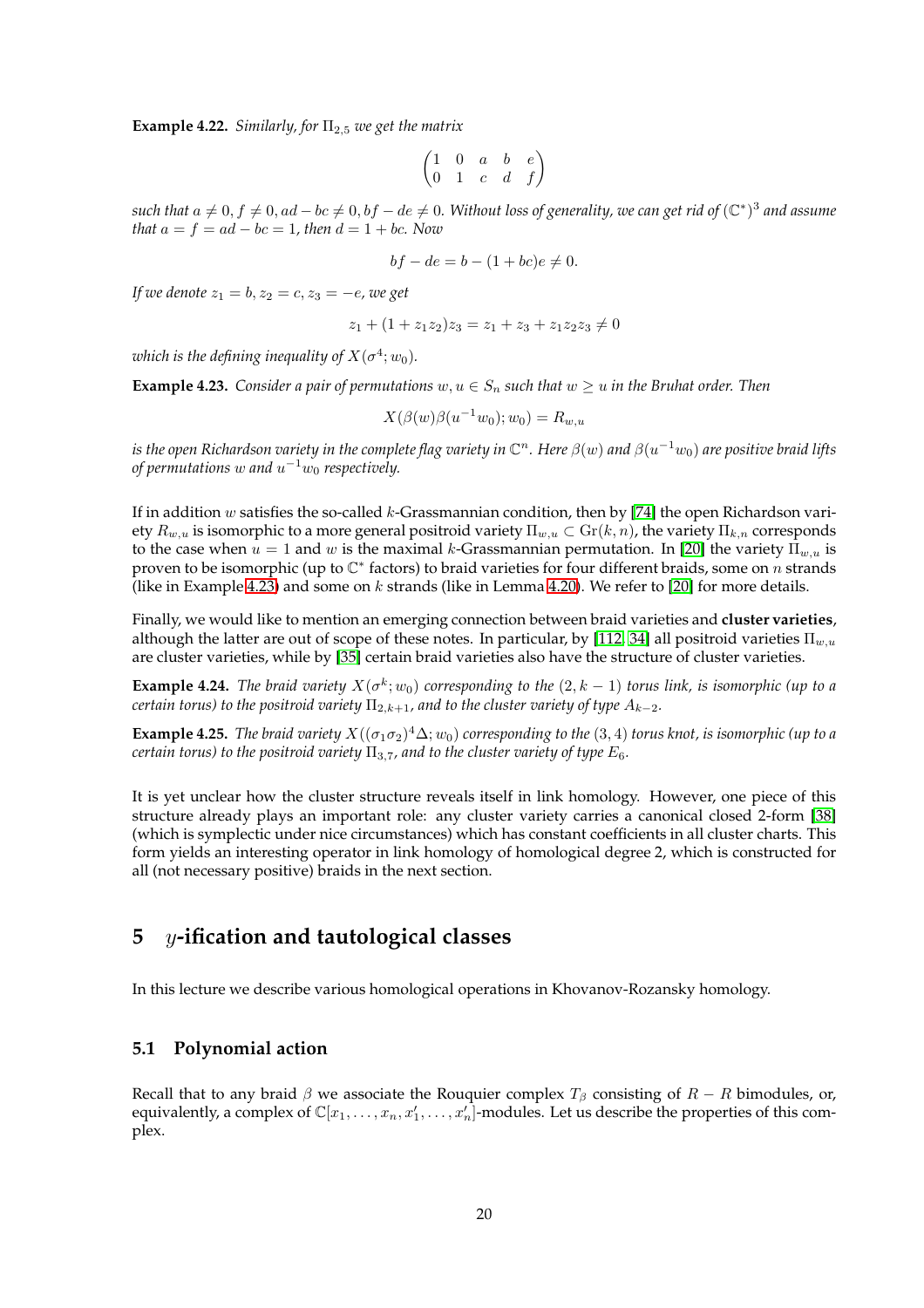First, observe that for any symmetric function  $f(x_1,\ldots,x_n)\in\mathbb{C}[x_1,\ldots,x_n]^{S_n}$  the actions of  $f(x_1,\ldots,x_n)$ and of  $f(x'_1, \ldots, x'_n)$  on  $T_\beta$  coincide. Indeed, this is true for  $B_i$  and arbitrary products of  $B_i$ , and hence for any Soergel bimodule.

More abstractly, we can consider a bimodule

$$
B:=B_{w_0}=R\otimes_{R^{S_n}}R=\frac{\mathbb{C}[x_1,\ldots,x_n,x_1',\ldots,x_n']}{f(x_1,\ldots,x_n)=f(x_1',\ldots,x_n')\text{ for any }f\in\mathbb{C}[x_1,\ldots,x_n]^{S_n}}
$$

Note that the bimodule  $B$  is also an algebra as a quotient of the polynomial algebra. By the above, we obtain the following

**Lemma 5.1.** The action of  $\mathbb{C}[x_1,\ldots,x_n,x_1',\ldots,x_n']$  on the Rouquier complex  $T_\beta$  factors through the action of B*.*

Next, we can compare the actions of  $x_i$  and  $x'_i$ . More precisely:

<span id="page-20-1"></span> ${\bf Theorem 5.2.}$   $The$   $action$   $of$   $x_i$   $on$   $T_\beta$   $is$   $homotopic$   $to$   $the$   $action$   $of$   $x'_{w(i)}$   $where$   $w$   $is$   $the$   $permutation$   $corresponding$ *to the braid* β*.*

**Example 5.3.** *For example, consider the braid* β*:*



*We have*  $x_1 \sim x_2'$ ,  $x_2 \sim x_1'$  and  $x_3 \sim x_3'$  on the corresponding Rouquier complex  $T_\beta$ . Note that after the braid *closure we identify*  $x_i$  *with*  $x'_i$ , so that  $x_1$  becomes homotopic to  $x_2$ ,  $x_2$  to  $x_1$  and  $x_3$  to itself.

Theorem [5.2](#page-20-1) has a very important consequence for the structure of link homology.

**Corollary 5.4.** *Suppose that a braid*  $\beta$  *closes up to a link* L *with* r *components. Then* HHH(L) *is naturally a module over a polynomial ring in* r *variables, one variable per component of* L*.*

<span id="page-20-0"></span>Note that the components of  $L$  correspond to the cycles in the corresponding permutation  $w$ .

## **5.2 Dot-sliding homotopies and** y**-ification**

The following lemma outlines the proof of Theorem [5.2](#page-20-1) for a single crossing. The general case is obtained by combining these elementary "dot-sliding homotopies".

<span id="page-20-2"></span>**Lemma 5.5.** *The actions of*  $x_i$  *and*  $x'_{i+1}$  *on the Rouquier complex*  $T_i = [B_i \rightarrow R]$  *are homotopic.* 

*Proof.* We want to construct a map  $h: R \to B_i$  satisfying  $hd(f \otimes_{R^{s_i}} g) = x_i f \otimes_{R^{s_i}} g - f \otimes_{R^{s_i}} gx_{i+1}$  and  $dh(f) = (x_i - x_{i+1})f$ , where  $d = m$  is the unique bimodule bap  $B_i \to R$  sending  $1 \otimes_{R^{s_i}} 1$  to 1. Applying  $hd(1 \otimes_{R^{s_i}} 1)$ , it is clear that we must have  $h(1) = x_i \otimes_{R^{s_i}} 1 - 1 \otimes_{R^{s_i}} x_{i+1}$ . This is exactly the map  $\Delta$ constructed in Lemma [3.8.](#page-6-1) Now it is straightforward to check that  $h$  indeed gives a homotopy between  $x_i$  and  $x'_{i+1}$ .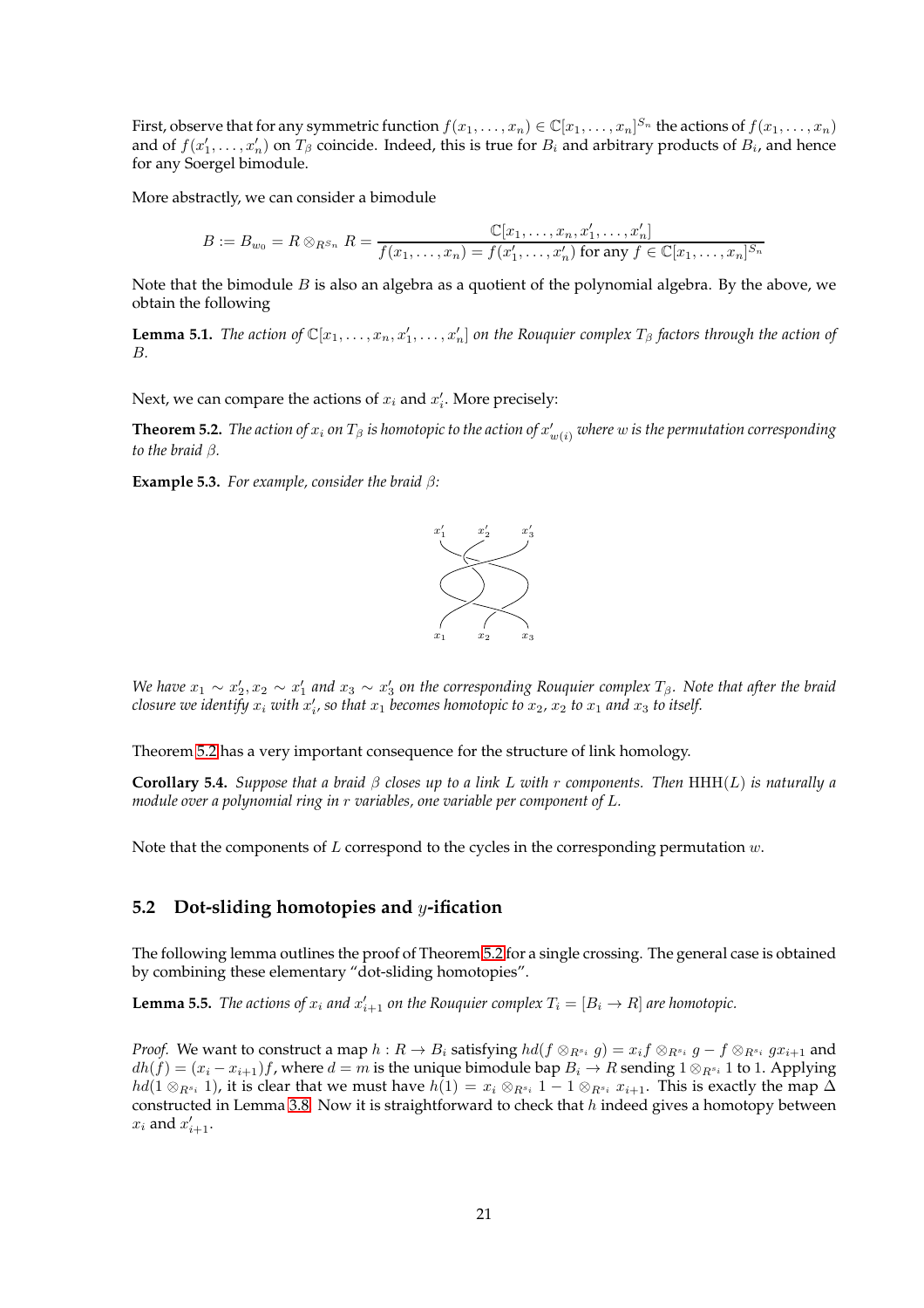$$
B \xrightarrow{d} R
$$
  

$$
B \xrightarrow{x_i - x'_{i+1}}
$$
  

$$
B \xrightarrow{d} R
$$

<span id="page-21-0"></span>**Example 5.6.** *Let us describe an explicit homotopy between the left and right* R*-actions for the two-strand braid* σ 2 *.*

Thanks to Lemma [5.5,](#page-20-2) we have a homotopy between  $x_1$  and  $x_2'$  on  $T$ , so  $(x_1-x_2')\otimes 1$  is null-homotopic on  $T\otimes T$ , such a homotopy is given by  $h\otimes 1$ . Similarly,  $1\otimes (x_2-x_1')$  is null-homotopic. But  $x_2'\otimes 1=1\otimes x_2$ . Thus,  $h\otimes 1-1\otimes h$  gives a homotopy between  $x_1\otimes 1$  and  $1\otimes x_1'$ . It is easy to see that the same map  $h\otimes 1-1\otimes h$ gives a homotopy between  $x_2\otimes 1$  and  $1\otimes x_2'$  (perhaps up to a scalar multiple). Alternatively, if we actually want *to do computations, we have:*

$$
B \xrightarrow{x_1-x'_1} B \xrightarrow{d} R
$$
  

$$
B \xrightarrow{x_1-x'_1} B \xrightarrow{d} B
$$

*The above complex works because, on*  $R$ ,  $x_1 - x_1' = x_2 - x_2' = 0$  *and, on*  $B$ ,  $x_1 + x_2 = x_1' + x_2'$ , equivalently  $x_1 - x_1' = x_2' - x_2$ , so the diagram shows that both  $x_1 - x_1'$  and  $x_2' - x_2$  are null-homotopic, as wanted.

Let  $\xi_i$  be the homotopies between  $x_i$  and  $x'_{w_i}$ , that is,

$$
[d, \xi_i] = x_i - x'_{w(i)}
$$

We can choose  $\xi_i$  so that they square to zero and anticommute (since this holds for a single crossing by Lemma [5.5\)](#page-20-2). Now we can introduce formal variables  $y_1, \ldots, y_n$  and consider the deformed differential

$$
D = d + \sum_{i=1}^{n} \xi_i y_i.
$$
\n
$$
(5.1)
$$

From the above discussion, we get

$$
D^{2} = \sum_{i=1}^{n} (x_{i} - x'_{w(i)})y_{i}
$$

which vanishes after closing the braid and identifying different  $y_i$  on the same link component. This allows one to define a deformation (or  $y$ -ification) of Khovanov-Rozansky homology:

$$
\mathrm{HY}(\beta)=H^*\left(\mathbb{H}(T_{\beta}\otimes\mathbb{C}[y_1,\ldots,y_n],D)/(y_i-y_{w(i)})\right).
$$

It has the following properties:

**Theorem 5.7** ([\[43\]](#page-44-5))**.** *The* y*-ified link homology is invariant under conjugation and stabilization and defines a topological link invariant. If a braid* β *closes up to a link* L *with* r *components then* HY(L) *is naturally a module over*  $\mathbb{C}[x_1,\ldots,x_r,y_1,\ldots,y_r]$ *.* 

<span id="page-21-1"></span>**Example 5.8.** *Let us compute the* y*-ified homology of* σ 2 *. By Example [5.6,](#page-21-0) the* y*-fied complex for* σ <sup>2</sup> *has the form*

$$
B[y] \xrightarrow[y_{1}-y_{2}]{d} B[y] \xrightarrow{d} R[y]
$$

 $\Box$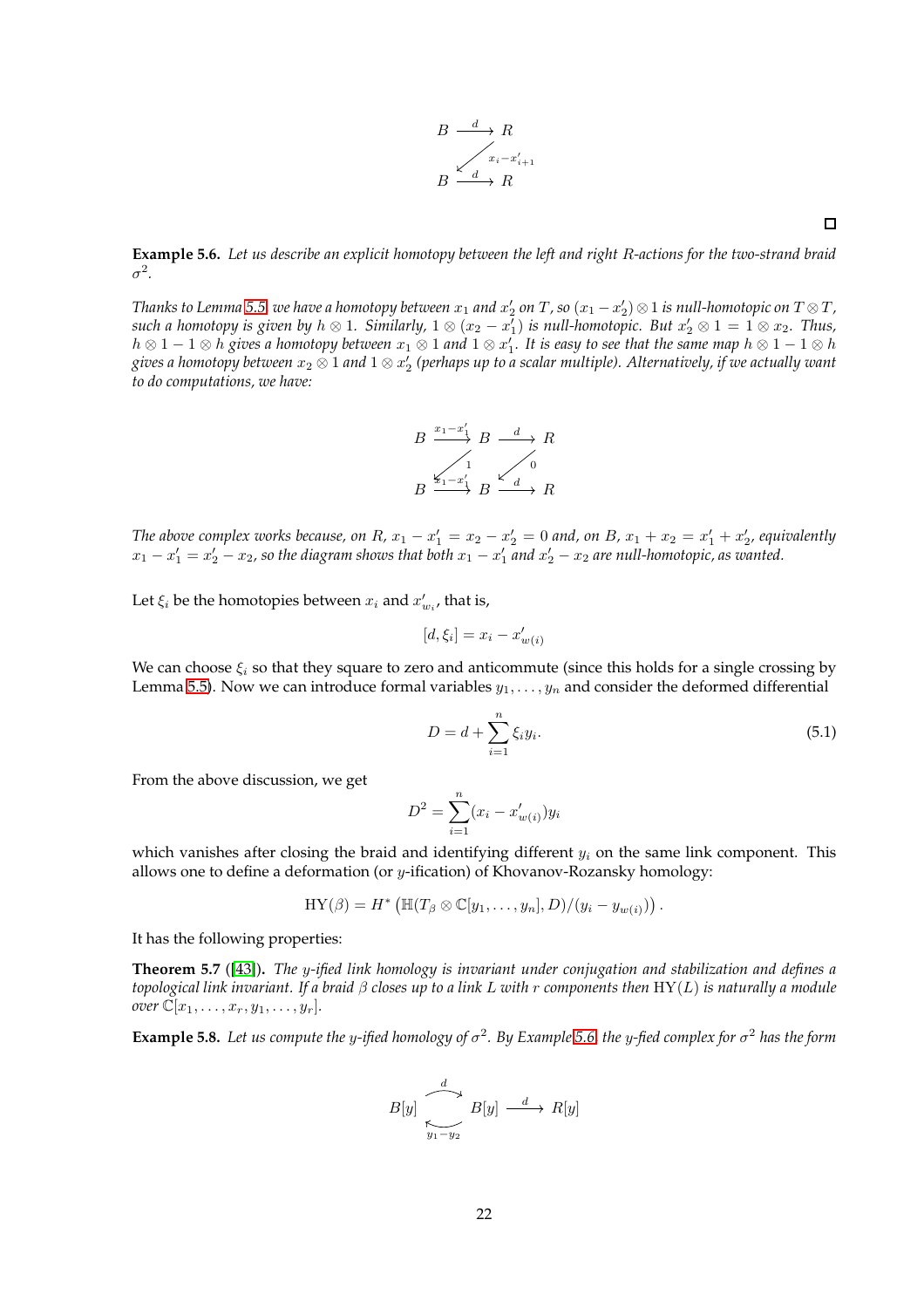*If we apply* Hom(R, −) *(or, equivalently, compute* y*-ified homology in* a*-degree zero) to this, we get*

$$
R[y] \xrightarrow[y_1-y_2]{0} R[y] \xrightarrow{x_1-x_2} R[y]
$$

*The homology of this complex is an R*[y]-module with two generators (say, z and w) and one relation  $z(y_1 - y_2) =$  $w(x_1 - x_2)$ . This module is isomorphic to an ideal in R[y] generated by  $x_1 - x_2$  and  $y_1 - y_2$ .

**Remark 5.9.** *The complex with backward pointing arrows might look unusual to the reader. We can rewrite it in a more conventional way by "unrolling" the variable*  $y = y_1 - y_2$ , which has homological degree 2, and writing  $R[y] = \bigoplus_{k=0}^{\infty} \mathbf{y}^k R[y_1 + y_2]$ :

$$
R[y_1 + y_2] \xrightarrow{0} R[y_1 + y_2] \xrightarrow{x_1 - x_2} R[y_1 + y_2]
$$
\n
$$
\mathbf{y}R[y_1 + y_2] \xrightarrow{0} \mathbf{y}R[y_1 + y_2] \xrightarrow{x_1 - x_2} \mathbf{y}R[y_1 + y_2]
$$
\n
$$
\mathbf{y}^2R[y_1 + y_2] \xrightarrow{0} \mathbf{y}^2R[y_1 + y_2] \xrightarrow{x_1 - x_2} \mathbf{y}^2R[y_1 + y_2]
$$
\n
$$
\vdots \qquad \vdots
$$

This example can be generalized as follows:

<span id="page-22-0"></span>**Theorem 5.10** ([\[43\]](#page-44-5)). Let  $T(n, kn)$  be the  $(n, kn)$  torus link with n components. The corresponding braid is the  $k$ -th power of the full twist on *n* strands ( $k \geq 0$ ). Then:

(a) HY( $T(n, kn)$ )  $\simeq$   $\mathcal{J}^k$  *where*  $\mathcal{J} = \bigcap_{i \neq j} (x_i - x_j, y_i - y_j, \theta_i - \theta_j)$ 

*is the ideal in* HY(unlink) =  $\mathbb{C}[x_1,\ldots,x_n,y_1,\ldots,y_n,\theta_1,\ldots,\theta_n]$ . In Hochschild degree zero we get

$$
HY^{A=0}(T(n,kn)) \simeq J^k,
$$

*where*

$$
J = \bigcap_{i \neq j} (x_i - x_j, y_i - y_j) \subset \mathbb{C}[x_1, \dots, x_n, y_1, \dots, y_n]
$$

*is the ideal defining the union of all diagonals in*  $(\mathbb{C}^2)^n$ *.* 

*(b)* The ideals  $\mathcal J$  *and*  $J$  *are free over*  $\mathbb{C}[y_1, \ldots, y_n]$  *and* 

$$
\operatorname{HHH}(T(n,kn)) = \mathcal{J}^k/(y)\mathcal{J}^k, \ \operatorname{HHH}^0(T(n,kn)) = J^k/(y)J^k.
$$

Note that in Theorem [5.10](#page-22-0) it is much easier to first describe the y-ified homology, and then obtain HHH as a quotient by the maximal ideal in  $y_i$ . This seems to indicate that  $y$ -ified homology has better properties than HHH, as we see in the next section.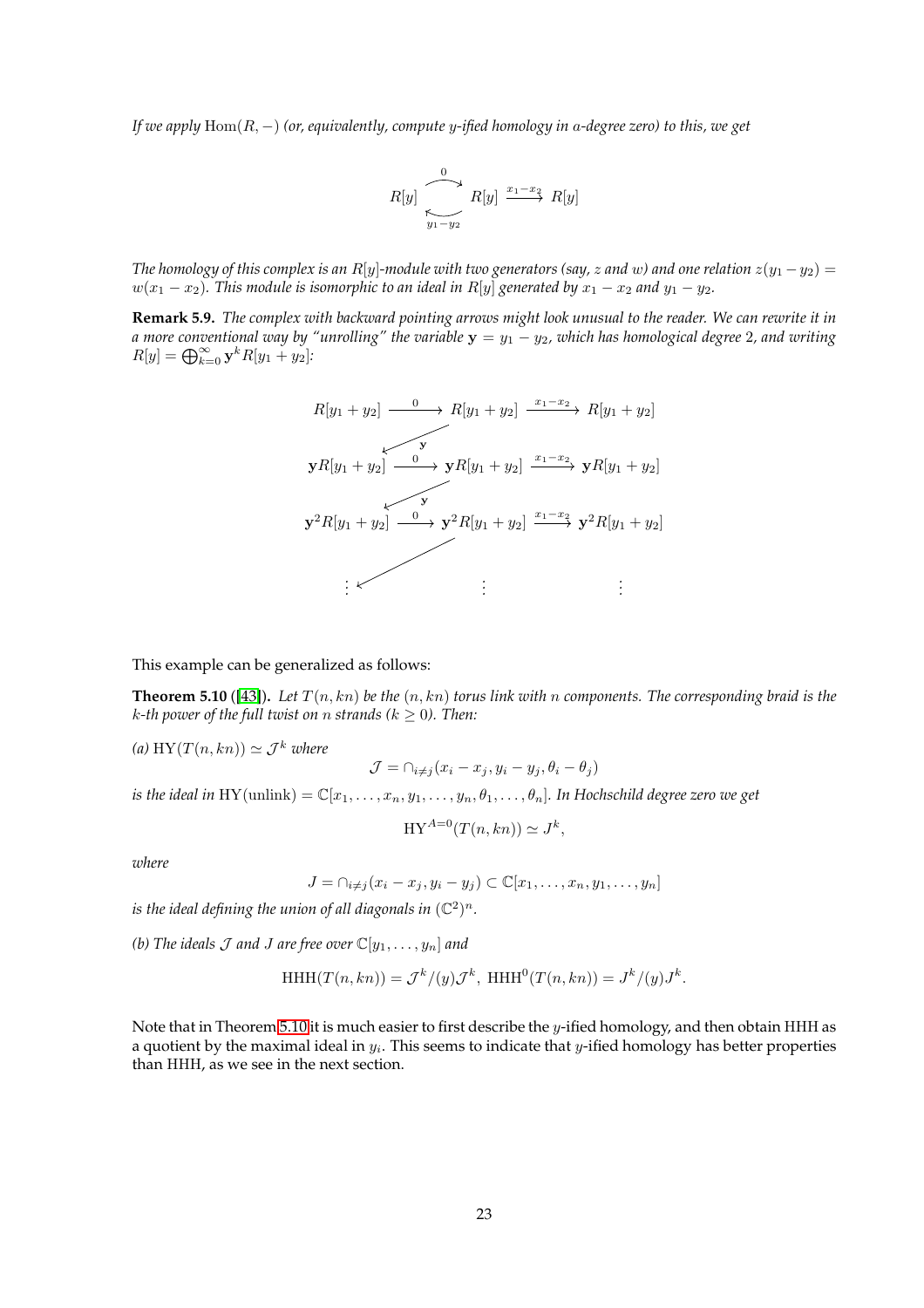#### <span id="page-23-0"></span>**5.3 Tautological classes and symmetry**

Consider the dg algebra A which is a free resolution of R over  $B = R \bigotimes_{R^{S_n}} R$ :

$$
\mathcal{A} = B[u_1, \dots, u_n, \xi_1, \dots, \xi_n], \ d(\xi_i) = x_i - x'_i, \ d(u_k) = \sum_{i=1}^n h_{k-1}(x_i, x'_i)\xi_i,
$$

where  $h_{k-1}(x_i, x'_i)$  denotes the complete symmetric function of degree  $k-1$  on the variables  $x_i, x'_i$ , and the grading on  $\tilde{\mathcal{A}}$  is given by  $\deg(x_i) = \deg(x_i') = 0$ ,  $\deg(\xi_i) = 1$ , and  $\deg(u_i) = 2$  for  $i = 1, ..., n$ .

**Lemma 5.11.** *We have*  $d^2 = 0$  *in A*.

*Proof.* First note that thanks to the graded Leibniz rule, it is enough to show that  $d^2 = 0$  on generators. Indeed, if  $b$  and  $c$  are homogeneous then

$$
d^{2}(bc) = d(d(b)c + (-1)^{|b|}bd(c)) = d^{2}(b)c + (-1)^{|d(b)|}d(b)d(c) + (-1)^{|b|}d(b)d(c) + bd^{2}(c) = d^{2}(b)c + bd^{2}(c)
$$

where the last equality follows since  $|b| = |d(b)| - 1$ . Now, that  $d^2(x_i) = d^2(x'_i) = d^2(\xi_i) = 0$  is obvious from the definition. As for  $u_k$  we have

$$
d^{2}(u_{k}) = \sum_{i=1}^{n} h_{k-1}(x_{i}, x_{i}')(x_{i} - x_{i}') = \sum_{i=1}^{n} x_{i}^{k} - (x_{i}')^{k} = 0.
$$

 $\Box$ 

<span id="page-23-1"></span>**Theorem 5.12** ([\[44\]](#page-45-3)). *The algebra A acts on the Rouquier complex*  $T_\beta$  *for any*  $\beta$ *, such that*  $x_i$  *act as usual, the action of* x ′ i *is twisted by the permutation* w *corresponding to* β*, and* ξ<sup>i</sup> *act by the dot-sliding homotopies as above.*

Theorem [5.12](#page-23-1) follows from two lemmas below. Indeed, by Lemma [5.14](#page-24-0) the dg algebra A acts on Rouquier complexes  $T_i^{\pm}$  (such that  $u_i$  act by 0), and by Lemma [5.13](#page-23-2) there is a coproduct on A which allows to define the structure of A-module on the tensor product  $M \otimes_R N$  of two  $\overline{A}$ -modules. Note that in general  $u_i$  act nontrivially on  $T_\beta$ , see Example [5.15.](#page-24-1)

<span id="page-23-2"></span>**Lemma 5.13.** *There is a chain map*  $A \rightarrow A \otimes_R A$  *defined by the equations* 

$$
\Delta(x_i) = x_i \otimes 1, \ \Delta(x'_i) = 1 \otimes x'_i, \ \Delta(\xi_i) = \xi_i \otimes 1 + 1 \otimes \xi_i
$$

$$
\Delta(u_k) = u_k \otimes 1 + 1 \otimes u_k + \sum_{i=1}^n h_{k-2}(x_i, x'_i, x''_i) \xi_i \otimes \xi_i
$$

*Proof.* We need to check that  $\Delta$  commutes with the differentials. This is clear for  $x_i$ . Let us check for  $\xi_i$ :

$$
d(\Delta(\xi_i)) = d(\xi_i \otimes 1 + 1 \otimes \xi_i) = (x_i - x_i') \otimes 1 + 1 \otimes (x_i - x_i')
$$

but, just as before,  $x'_i \otimes 1 = 1 \otimes x_i$ , and  $x''_i$  is just a shorthand for  $1 \otimes x'_i$ . So we see that

$$
d(\Delta(\xi_i)) = x_i - x''_i = \Delta(d(\xi_i)).
$$

Finally, let us compute  $d(\Delta(u_k))$ :

$$
d(\Delta(u_k)) = d(u_k \otimes 1 + 1 \otimes u_k + \sum_{i=1}^n h_{k-2}(x_i, x'_i, x''_i) \xi_i \otimes \xi_i)
$$
  
= 
$$
\sum_{i=1}^n [h_{k-1}(x_i, x'_i) \xi_i \otimes 1 + 1 \otimes h_{k-1}(x_i, x'_i) \xi_i +
$$
  

$$
h_{k-2}(x_i, x'_i, x''_i)((x_i - x'_i) \otimes \xi_i - \xi_i \otimes (x_i - x'_i))]
$$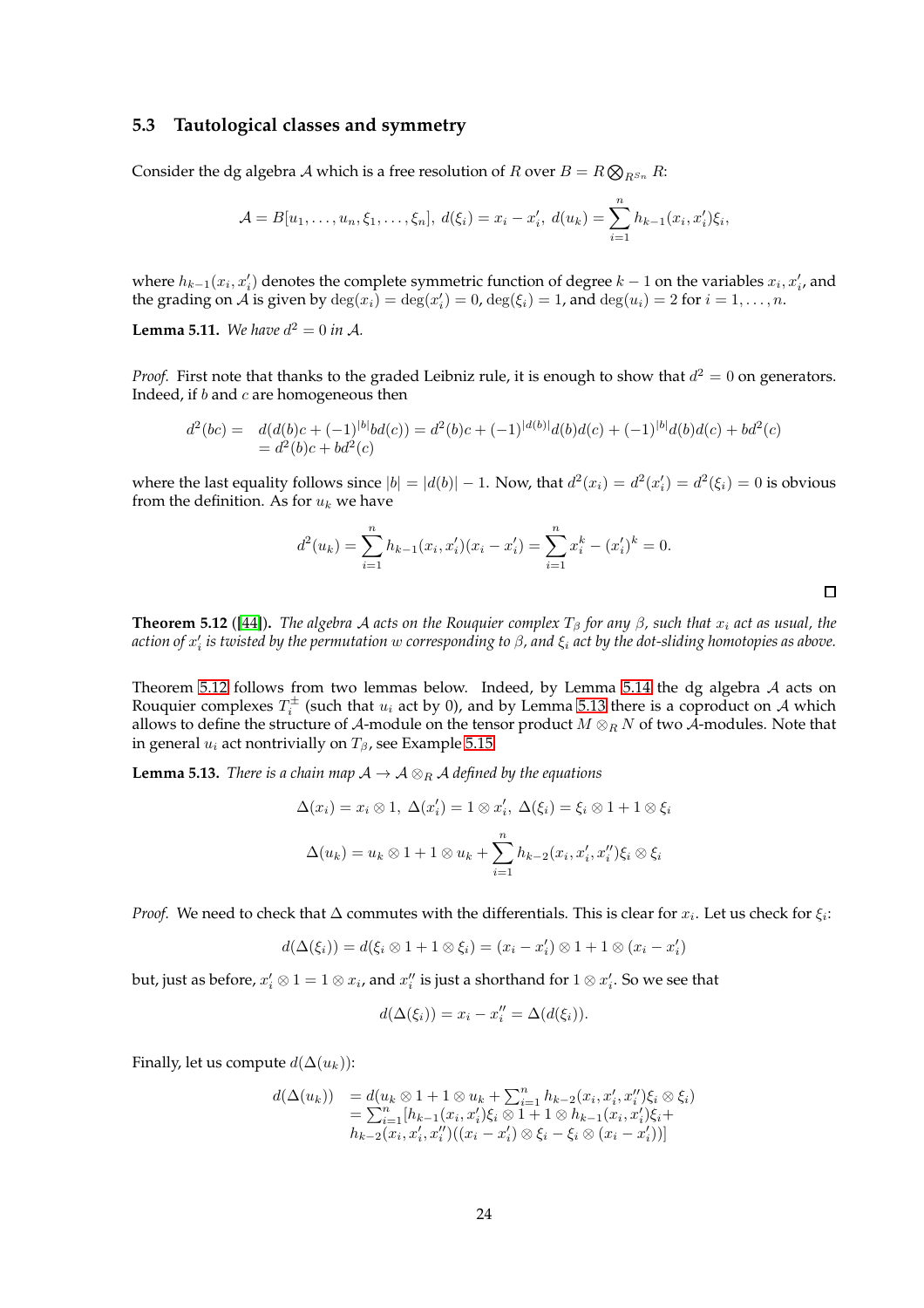where the last negative sign is due to the graded Leibniz rule. Recalling that  $x'_i = x'_i \otimes 1 = 1 \otimes x_i$  and  $x''_i = 1 \otimes x'_i$  we can rewrite as

$$
\sum_{i=1}^{n} [h_{k-1}(x_i, x'_i)\xi_i \otimes 1 + h_{k-1}(x'_i, x''_i) \mathbf{1} \otimes \xi_i +\nh_{k-2}(x_i, x'_i, x''_i)((x_i - x'_i)(1 \otimes \xi_i) - (x'_i - x''_i)(\xi_i \otimes 1))] =\sum_{i=1}^{n} [(h_{k-1}(x_i, x'_i) + h_{k-2}(x_i, x'_i, x''_i)(x''_i - x'_i))(\xi_i \otimes 1) +\n(h_{k-1}(x'_i, x''_i) + h_{k-2}(x_i, x'_i, x''_i)(x_i - x'_i))(\mathbf{1} \otimes \xi_i)]
$$

Now we observe that  $h_{k-1}(x_i, x'_i) + h_{k-2}(x_i, x'_i, x''_i)(x''_i - x'_i) = h_{k-1}(x_i, x''_i)$  and, similarly,  $h_{k-1}(x'_i, x''_i) +$  $h_{k-2}(x_1, x_i', x_i'')(x_i - x_i') = h_{k-1}(x_i, x_i'')$ . Then,

$$
d(\Delta(u_k)) = \sum_{i=1}^n h_{k-1}(x_i, x_i'')(\xi_i \otimes 1 + 1 \otimes \xi_i) = \Delta(d(u_k)).
$$

 $\Box$ 

 $\Box$ 

<span id="page-24-0"></span>**Lemma 5.14.** The dg algebra A acts on the Rouquier complex  $T_i$ .

*Proof.* By degree considerations, all  $u_k$  have to act by 0 on  $T_i$ . The action of  $x_i$  is given by the left action of  $R$  on  $T_i$ , while the action of  $x'_i$  is given by the right action of  $R$  *twisted by the automorphism*  $s_i: R \to R$ , so that  $x'_i$  is given by right multiplication by  $x_{i+1}$ , for example. Finally, the action of  $\xi_i$  is given by the homotopy h constructed in Lemma [5.5,](#page-20-2) the action of  $\xi_{i+1}$  is the negative of this homotopy, and  $\xi_k$  acts by  $0$  for  $k\neq i, i+1.$  Let us verify that this indeed gives an action of  ${\mathcal A}$  on  $T_i.$ 

Since all the maps appearing in the Rouquier complex are maps of  $R$ -bimodules, they commute with both the left and right action of  $R$ , as needed. Any symmetric polynomial is, in particular, symmetric in the i and  $i + 1$ -st variables, so the left and right actions of symmetric polynomials on  $T_i$  coincide. This verifies that we have an action of  $B = R \otimes_{R^{S_n}} R$  with trivial differential.

By definition of the action and Lemma [5.5,](#page-20-2) we have  $d\xi_i = x_i - x'_i$ , and  $d\xi_{i+1} = x_{i+1} - x'_{i+1}$ . The twist  $s_i$ fixes every other variable, and the left and right actions of every other variable on  $T_i$  and on  $R$  coincide. Thus, for  $k \neq i, i + 1$  we get  $d\xi_k = 0 = x_k - x'_k$ , as needed.

Finally, we need to check that  $\sum_{\ell=1}^n h_{k-1}(x_\ell, x'_\ell) \xi_\ell$  acts by 0. Since  $\xi_\ell$  acts by 0 unless  $\ell = i, i + 1$ , we simply get  $h_{k-1}(x_i, x'_i)\xi_i + h_{k-1}(x_{i+1}, x'_{i+1})\xi_{i+1}$ . But the action is defined so that  $\xi_{i+1} = -\xi_i$ , and this further simplifies as  $(h_{k-1}(x_i,x_{i'})-h_{k-1}(x_{i+1},x_{i+1}'))\xi_{i+1}$ . On  $B_i$  this is zero because  $\xi_{i+1}$  is already zero there. On  $R$ , we get:

$$
h_{k-1}(x_i, x_i') - h_{k-1}(x_{i+1}, x_{i+1}') = h_{k-1}(x_i, x_{i+1}) - h_{k-1}(x_{i+1}, x_i) = 0.
$$

<span id="page-24-1"></span>**Example 5.15.** Let us construct the action of the dg algebra A on the Rouquier complex for  $\sigma^2$ .

*Thanks to Lemma [5.14,](#page-24-0) we get an action of A*  $\otimes$  *A on T*  $\otimes$  *T*  $=\sigma^2.$  *Composing with the coproduct map of Lemma* [5.13](#page-23-2) , this induces an action of A on T  $\otimes$  T  $=\sigma^2.$  Let us be more explicit. The action of  $u_1$  has to be 0, because  $u_1$  acts by zero on T and  $\Delta(u_1) = u_1 \otimes 1 + 1 \otimes u_1$ . The action of  $x_i$  (resp.  $x'_i$ ) is given by left (resp. right) *multiplication by*  $x_i$ *. The action of*  $\xi_1$  *is the homotopy of Example* [5.6](#page-21-0) *and the action of*  $\xi_2$  *the negative of this. Finally, by degree considerations*  $u_2$  *can only be nonzero on R, and there it is the map*  $R \to B$  *constructed in Lemma [3.8.](#page-6-1)*

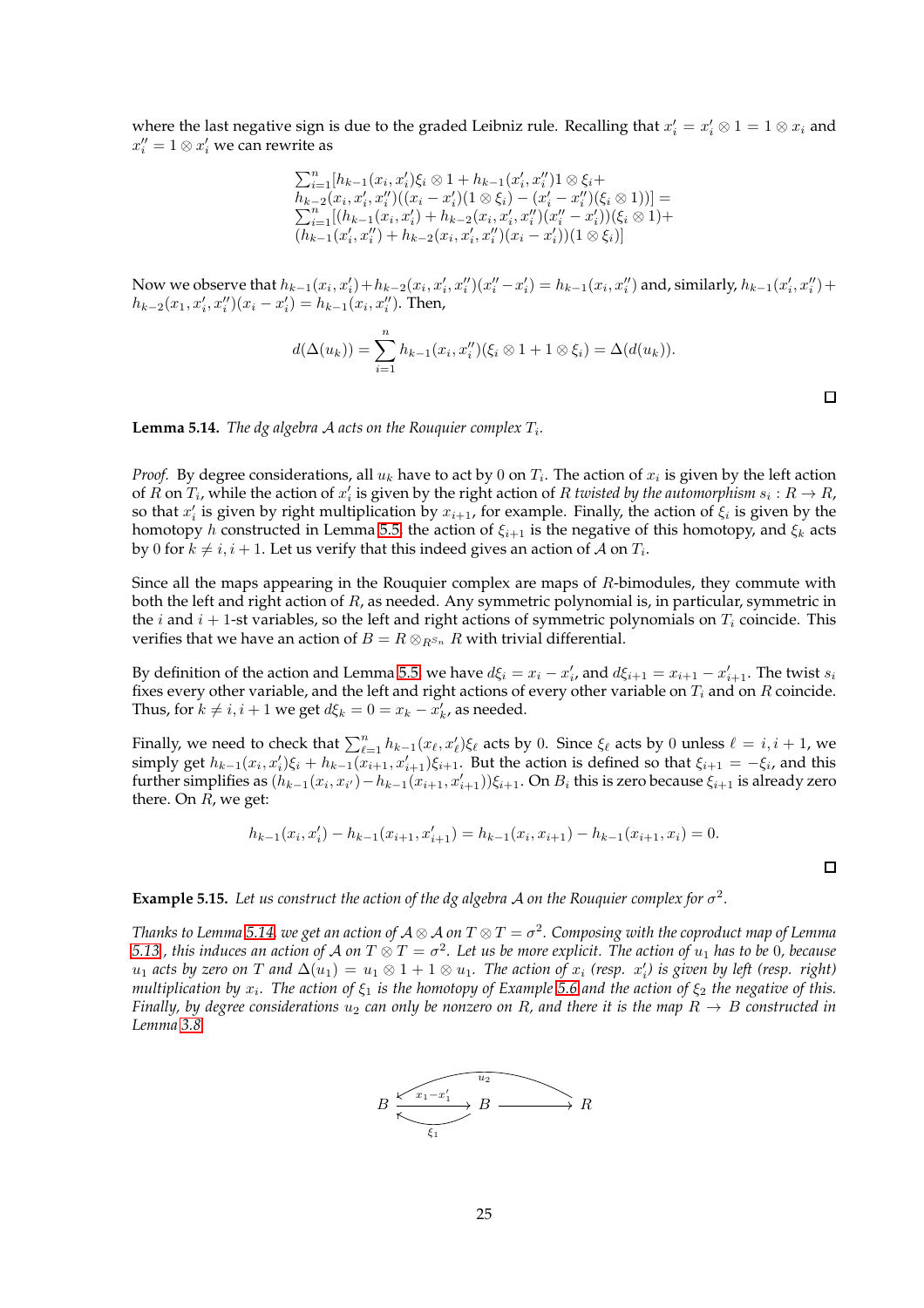*That*  $dx_1 = dx_2 = dx'_1 = dx'_2 = 0$  follows because all the maps involved in the complex  $B \to B \to R$  are *bimodule homomorphisms. That*  $d\xi_1 = x_1 - x'_1$  and  $d\xi_2 = -d\xi_1 = x_2 - x'_2$  is essentially Example [5.6](#page-21-0) above. So we only need to check the relation  $du_2 = (x_1 + x_1')\xi_1 + (x_2 + x_2')\xi_2$ . Note that the right-hand side is zero, while *the left-hand side is the composition of the maps R* → B<sup> $x_1=x'_1$ </sup> B. To check that it is zero, it suffices to check that

$$
(x_1 - x_1')(x_1 \otimes_{R^s} 1 - 1 \otimes_{R^s} x_2) = x_1^2 \otimes_{R^s} 1 - x_1 \otimes_{R^s} x_2 - x_1 \otimes_{R^s} x_1 + 1 \otimes_{R^s} x_1 x_2
$$
  
= 
$$
(x_1^2 + x_1 x_2) \otimes_{R^s} 1 - x_1 \otimes_{R^s} (x_1 + x_2)
$$
  
= 
$$
(x_1^2 + x_1 x_2 - x_1 (x_1 + x_2)) \otimes_{R^s} 1 = 0.
$$

**Remark 5.16.** *Note that, similarly to Example* [5.15,](#page-24-1)  $u_1$  *acts by zero on any Rouquier complex*  $T_\beta$ *.* 

To sum up Theorem [5.12,](#page-23-1) there is an action of interesting operators  $\xi_i, u_k$  on Rouquier complexes  $T_\beta$  but these do not commute with the differential on  $T_\beta$ . To resolve this issue, we use the y-ified complex with the differential

$$
D = d + \sum_{i=1}^{n} \xi_i y_i
$$

and define

$$
F_k = u_k + \sum_{i=1}^n h_{k-1}(x_i, x_i') \frac{\partial}{\partial y_i}.
$$

Then we get the following:

<span id="page-25-1"></span>**Theorem 5.17** ([\[44\]](#page-45-3))**.** *(a) We have*

*it is zero when evaluated at* 1*. Here, we have:*

$$
[D, F_k] = 0, [F_k, F_l] = 0,
$$
  

$$
[F_k, x_i] = 0, [F_k, y_i] = h_{k-1}(x_i, x'_i).
$$

*In particular,*  $F_k$  *define a family of commuting operators on*  $HY(\beta)$ *.* 

*(b) The operator*  $F_2$  *satisfies a "hard Lefschetz" condition and lifts to an action of*  $sI_2$  *on* HY( $\beta$ ). As a corollary, HY(β) *is symmetric.*

For knots, we have  $HY(\beta) = HHH(\beta) \otimes \mathbb{C}[x, y]$ , so  $HHH(\beta)$  is symmetric as well. This was conjectured by Dunfield, Gukov and Rasmussen in [\[27\]](#page-44-12), see Example [3.28](#page-12-0) for the visually symmetric representation of HHH $(T(3, 4))$ , and Examples [3.18](#page-8-1) and [3.23](#page-10-0) for HHH $(T(2, n))$ .

Note that the "curious hard Lefschetz" property in the homology of positroid varieties was established in [\[34,](#page-44-2) [77\]](#page-46-15).

#### <span id="page-25-0"></span>**5.4 Geometric analogue**

The construction of the operators  $u_k$  and  $F_k$  via the coproduct on A is similar to (and motivated by) the construction of the tautological classes on character varieties [\[9,](#page-43-13) [11,](#page-43-14) [66,](#page-46-17) [83\]](#page-46-4) which we briefly recall in this section. Let  $G = GL(n)$  and let Q be a symmetric function in n variables of degree r. Then one can use the Bott-Shulman-Stasheff construction [\[66\]](#page-46-17) to obtain the following differential forms and cohomology classes:

$$
\Phi_0(Q) \in H^{2r}(BG), \ \Phi_1(Q) \in \Omega^{2r-1}(G), \ \Phi_2(Q) \in \Omega^{2r-2}(G \times G) \dots
$$

such that  $d\Phi_1(Q) = 0$  (so that  $\Phi_1(Q)$  defines a cohomology class on G) and

$$
d\Phi_2(Q)=\pi_1^*\Phi_1(Q)+\pi_2^*\Phi_1(Q)-m^*\Phi_1(Q)
$$

where  $m: G \times G \rightarrow G$  is the multiplication map.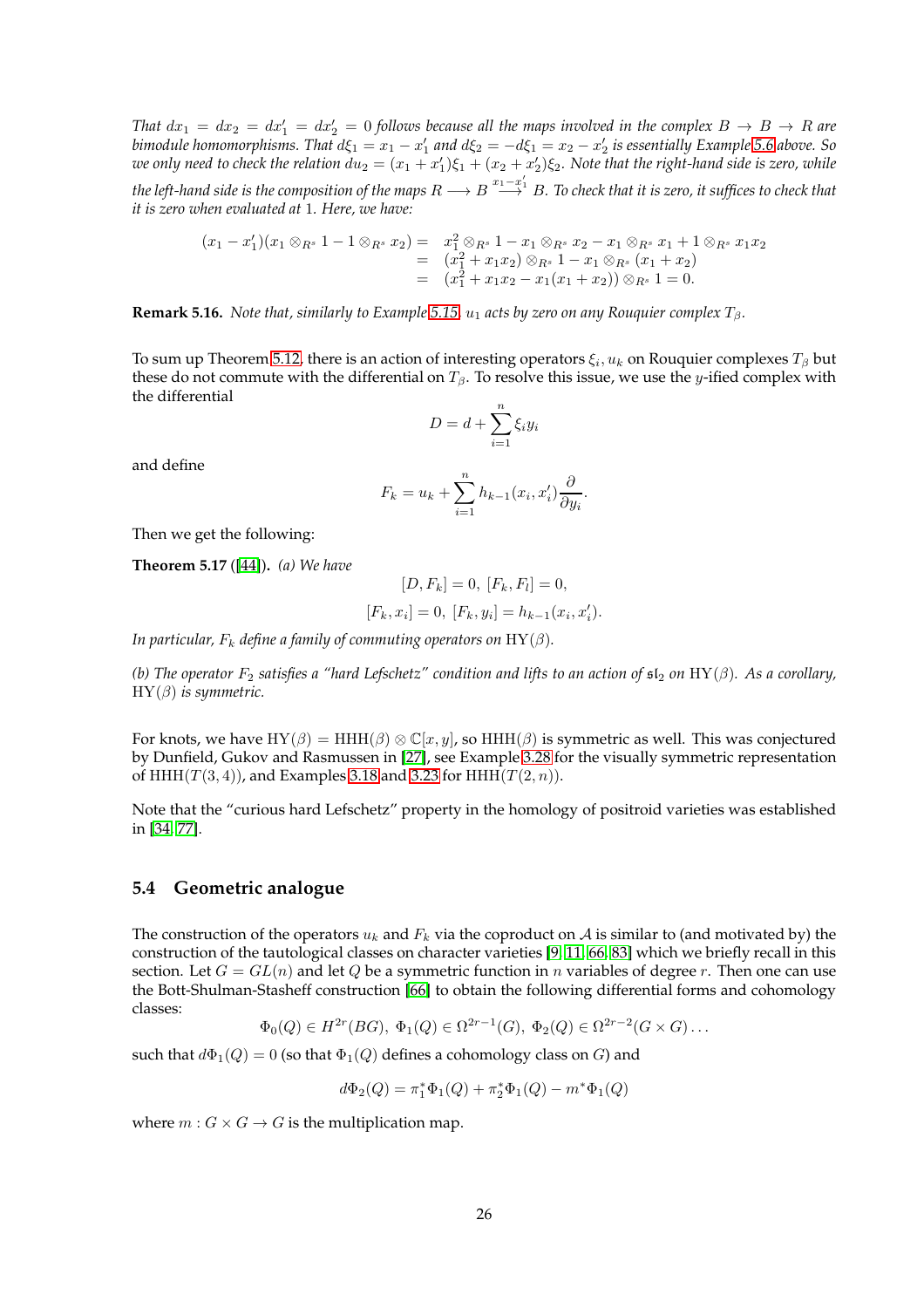One can think of these classes as follows: first, recall that the cohomology of BG is isomorphic to the Gequivariant cohomology of a point, and to  $\Bbb C[\frak g]^G\simeq\Bbb C[x_1,\ldots,x_n]^{S_n}$ , so a symmetric function  $Q$  naturally defines a cohomology class  $\Phi_0(Q)$ . In particular, the cohomology of  $BG = BGL(n)$  is a free polynomial algebra generated in degrees  $2, 4, \ldots, 2n$ .

Next, we consider the Leray spectral sequence

$$
H^*(G) \otimes H^*(BG) \Rightarrow H^*(EG) = \mathbb{C}
$$

associated to the universal fibration  $EG\to G.$  The class  $[\Phi_1(Q)]\in H^{2r-1}(G)$  is characterized by the fact that it kills  $\Phi_0(Q) \in H^{2r}(BG)$  in this spectral sequence. We refer to [\[66\]](#page-46-17) for an explicit construction of the differential form  $\Phi_1(Q)$  representing this cohomology class. In particular, the cohomology of  $GL(n)$ is a free polynomial algebra generated by anticommuting variables in degrees  $1, 3, \ldots, 2n - 1$ .

The form  $\Phi_2(Q)$  corresponds to the equation

<span id="page-26-2"></span>
$$
m^*[\Phi_1(Q)] = 1 \otimes [\Phi_1(Q)] + [\Phi_1(Q)] \otimes 1.
$$
\n(5.2)

Although this equation holds in cohomology (where  $m^*: H^*(G) \to H^*(G) \otimes H^*(G)$ ), it does not hold for the actual differential forms  $\Phi_1(Q)$  on the nose. The difference between the left and right hand sides in [\(5.2\)](#page-26-2) can be then written as  $d\Phi_2(Q)$  and it turns out that such  $\Phi_2(Q)$  can be written explicitly. We refer to [\[11,](#page-43-14) [66,](#page-46-17) [83\]](#page-46-4) for more details and explicit formulas for  $\Phi_1(Q)$  and  $\Phi_2(Q)$ .

<span id="page-26-4"></span>**Example 5.18.** *If*  $Q = \sum x_i^2$  *then* 

$$
\Phi_2(Q) = \text{Tr}(f^{-1}df \wedge dgg^{-1}).
$$

These forms can be used for "gluing" various G-valued functions. Given  $f: X \to G$  and  $g: Y \to G$  for some  $X$  and  $Y$ , assume that

$$
f^*\Phi_1(Q) = d\omega_X, \ g^*\Phi_1(Q) = d\omega_Y,
$$

then we can define a new form

<span id="page-26-3"></span>
$$
\omega_{X \times Y} = \omega_X + \omega_Y + (f \times g)^* \Phi_2(Q) \in \Omega^{2r-2}(X \times Y). \tag{5.3}
$$

It follows from the above that

$$
d\omega_{X\times Y} = (f \cdot g)^* \Phi_1(Q).
$$

Equation [\(5.3\)](#page-26-3) is similar to the construction of the coproduct on  $A$ . Mellit [\[84\]](#page-46-0) used this construction with  $Q = \sum x_i^2$ , cf. Example [5.18,](#page-26-4) to define a 2-form on an arbitrary braid variety  $X(\beta)$ . Note that the 2-form on  $X(\beta)$  is closed, since  $\Phi_2(Q)$  vanishes on upper-triangular matrices, but we cannot expect it to be symplectic in general, since  $\dim(X(\beta))$  is not necessarily even. However, Mellit takes a closed subvariety  $\widetilde{Y}(\beta) \subseteq X(\beta)$  by fixing the diagonal of the matrix  $B_\beta$ , and takes the quotient  $Y(\beta) := \widetilde{Y}(\beta)/\widetilde{T}$ by the action of an appropriate torus  $\tilde{T}$ , see [\[84,](#page-46-0) Definition 5.3.7] for details.

<span id="page-26-5"></span>**Theorem 5.19** ([\[84\]](#page-46-0))**.** *The above construction produces a symplectic form on* Y (β) *which satisfies "curious hard Lefschetz" with respect to the weight filtration in cohomology.*

# <span id="page-26-1"></span><span id="page-26-0"></span>**6 Algebraic links and affine Springer theory**

#### **6.1 Algebraic links**

Let  $f(x, y)$  be a polynomial in two variables. Consider the plane curve  $C = \{f(x, y) = 0\} \subset \mathbb{C}^2$ . We assume that  $C$  passes through the origin and has a singular point there.

Consider the intersection  $L = C \cap S^3_{\varepsilon}$  of  $C$  with a small three-sphere with center at the origin and radius ε. It is a classical result of Milnor [\[87\]](#page-46-18) that for ε small enough the intersection is transverse (so that L is a smooth link in  $S^3$ ) and the topological type of L does not depend on  $\varepsilon$ . Such links are called algebraic **links**.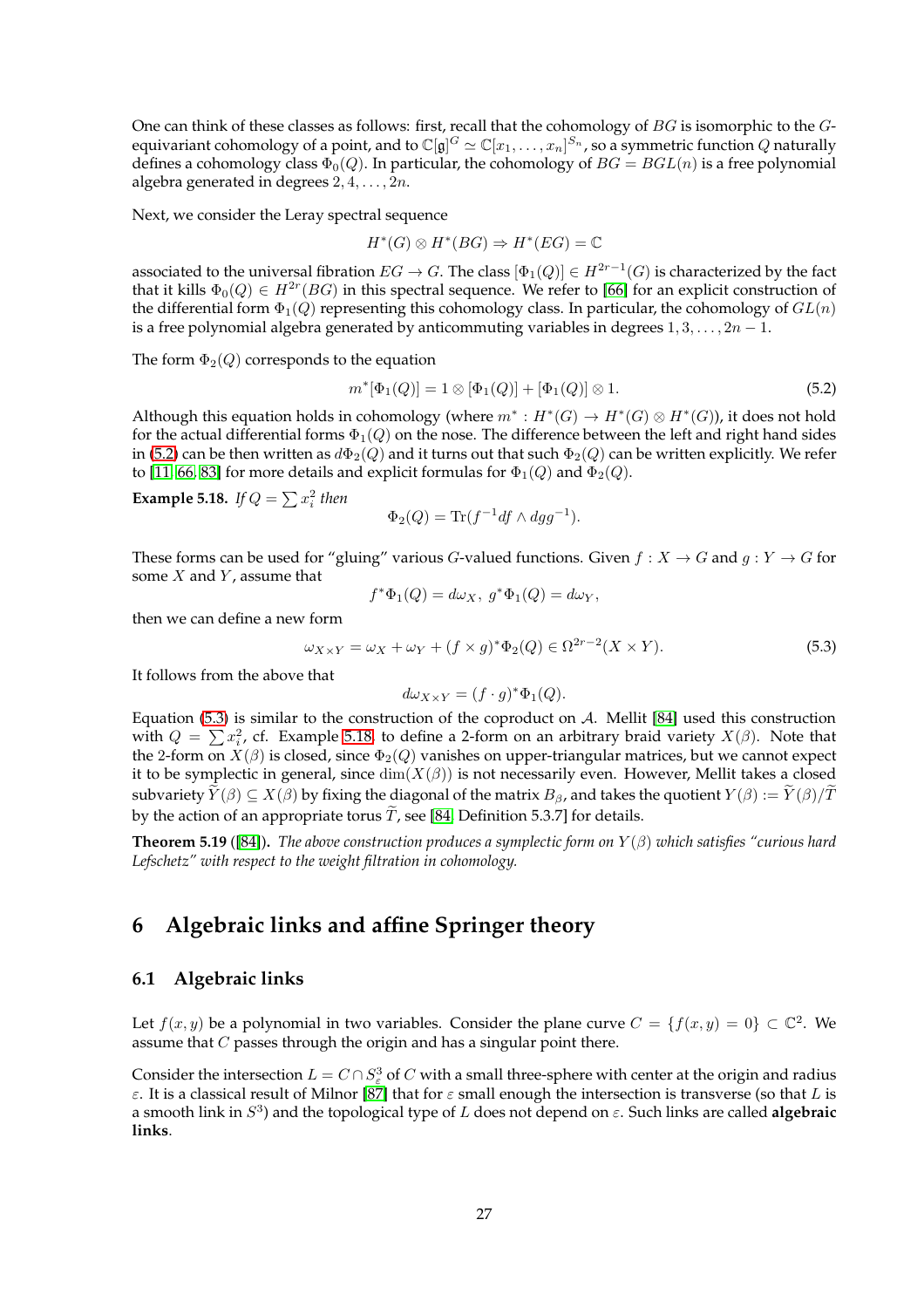**Example 6.1.** *The node*  $\{xy = 0\}$  *corresponds to the Hopf link (that is, the* (2, 2) *torus link*). *The cusp*  $\{x^2 = y^3\}$ *corresponds to the trefoil knot, that is, T*(2,3). More generally, the singularity  $\{x^m = y^n\}$  corresponds to a *positive*  $(m, n)$  *torus link which has*  $d = GCD(m, n)$  *components.* 

It is known that (local) irreducible components of  $C$  at the origin correspond to the connected components of the link L. In particular, if C is irreducible (and reduced) then  $\bar{L}$  is an algebraic knot with one component. Such knots are classified in [\[28\]](#page-44-20) and are all iterated cables of torus knots. The cabling parameters correspond to the Puiseux expansion of C. For links with more components, the classification is more complicated, and we refer to [\[28\]](#page-44-20) for all details.

#### <span id="page-27-0"></span>**6.2 Oblomkov-Rasmussen-Shende conjectures**

Oblomkov, Rasmussen and Shende proposed a remarkable conjecture relating the singular curves to Khovanov-Rozansky homology. Recall that the Hilbert scheme of n points on C consists of ideals  $I \subset$  $\mathcal{O}_C$  such that dim  $\mathcal{O}_C/I = n$ . We will also consider the local version of the Hilbert scheme where the ideals are contained in  $\mathcal{O}_{C,0} = \frac{\mathbb{C}[[x,y]]}{f(x,y)}$  $\frac{\cup [[x,y]]}{f(x,y)}$ .

<span id="page-27-1"></span>**Conjecture 6.2** ([\[91\]](#page-47-0))**.** *One has*

$$
\operatorname{HHH}^0(L)=\bigoplus_{k=0}^\infty H^*(\operatorname{Hilb}^k(C,0)).
$$

*Here the right hand side is bigraded by the number of points* k *and the homological degree, and the two gradings are related to the gradings on the left hand side by an explicit change of variables.*

**Remark 6.3.** *In [\[91\]](#page-47-0) there is also a conjectural model for higher Hochschild degrees using slightly more complicated moduli spaces.*

In the next few examples, we will verify Conjecture [6.2](#page-27-1) in some special cases.

<span id="page-27-2"></span>**Example 6.4.** Let us describe the Hilbert schemes  $Hilb<sup>n</sup>(C, 0)$  for the node  $\{xy = 0\}$ , which corresponds to the *Hopf link*  $L = T(2, 2)$ *.* 

First, we note that a (topological) basis of  $\mathcal{O}_{C,0}$  is given by the monomials  $1,x,x^2,x^3,\ldots,y,y^2,y^3,\ldots$  . Now we *claim that a nonzero ideal*  $I \subseteq \mathcal{O}_{C,0}$  *satisfies exactly one of the three following properties:* 

- *(a)* It is properly contained in  $\mathbb{C}[[x]] \subseteq \mathcal{O}_{C,0}$ .
- *(b)* It is properly contained in  $\mathbb{C}[[y]] \subseteq \mathcal{O}_{C,0}$ .
- *(c) It has finite codimension.*

The ideals in (a) are precisely those of the form  $(x^n)$  for  $n > 0$ , they are properly contained in  $\mathbb{C}[[x]]$  thanks to the  $r$ elation  $yx=0$  and they do not have finite codimension, as  $\mathbb{C}[[y]]\subseteq\mathcal{O}_{C,0}/(x^n).$  The ideals in (b) are similarly *described. Finally, if an ideal* I *is not properly contained in* C[[x]] *nor in* C[[y]]*, then there exist* m, n *such that*  $x^m,y^n\in I.$  But then the quotient  $\mathcal{O}_{C,0}/I$  is spanned by  $1,x,\ldots,x^{m-1},y,\ldots,y^{n-1}$ , so I has finite codimension. *We will now focus on ideals satisfying (c).*

*We claim that every ideal of finite codimension is either principal, of the form*  $(\alpha x^i + \beta y^j)$  *for*  $\alpha \neq 0, \beta \neq 0$  *or* an ideal of the form  $(x^i,y^j)$ . Assume first that I is principal, so  $I=(f)$ . We may also assume that  $I\neq {\cal O}_{C,0}.$ *Since* I has finite codimension,  $f = g(x) + h(y)$ , where  $g(x)$ ,  $h(y) \neq 0$ . Multiplying by a unit in  $\mathbb{C}[[x]]$  and then *by a unit in*  $\mathbb{C}[[y]]$ *, we see that*  $f$  *may be assumed to be of the form*  $\alpha x^i+\beta y^j$ *, where*  $i=\nu(g), j=\nu(h)$  *are the valuations of* g *and* h*, that is, the minimal power of* x *(resp.* y*) that appears with nonzero coefficient in* g *(resp.* h*).*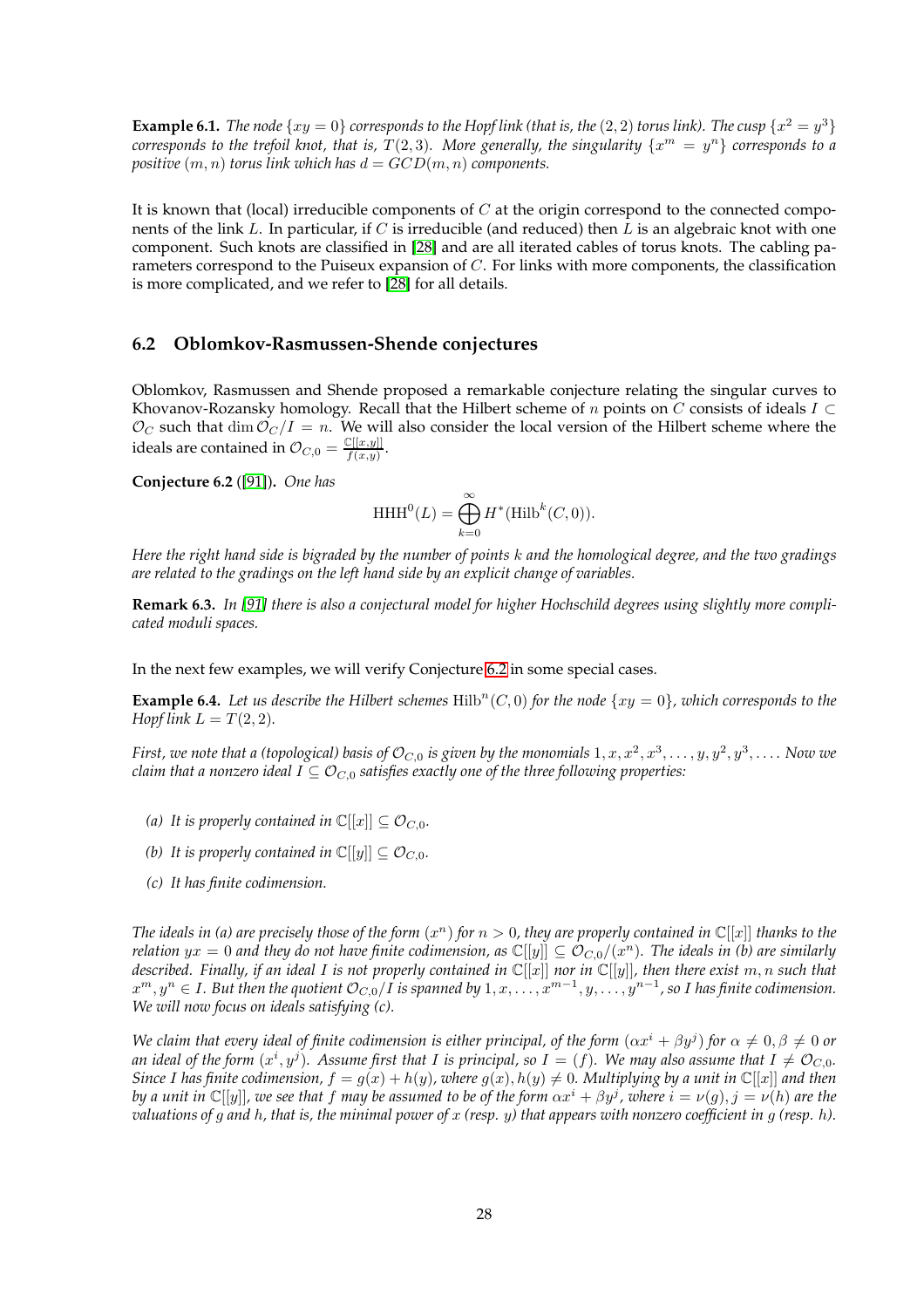*Now assume that* I is not principal, say  $I = (\alpha_k x^{i_k} + \beta_k y^{j_k})$  for some  $k > 1$ . Note that  $(\alpha x^i + \beta y^j) \supseteq$  $(\alpha' x^m + \beta' y^n)$  if  $i < m$  and  $j < n$ . From here, we can see that every non-principal ideal is of the form  $(x^i, y^j)$ .

 ${\sf Now, O}_{C,0}/(x^i, y^j)$  has basis  $1, x, \ldots, x^{i-1}, y, \ldots, y^{j-1}$ , so  $(x^i, y^j) \in \mathrm{Hilb}^{i+j-1}(C,0).$  On the other hand, note *that*  $(\alpha x^i + \beta y^j)$  *contains both*  $x^{i+1}$  *and*  $y^{j+1}$ *. From here, we can see that*  $(\alpha x^i + \beta y^j) \in \text{Hilb}^{i+j}(C, 0)$ *.* 

*Finally, since all the ideals of the form*  $(\alpha x^i + \beta y^j)$  *with*  $\alpha, \beta \neq 0$  *contain*  $y^{j+1}$  *and*  $x^{i+1}$ *, we see that* 

$$
\lim_{\alpha \to 0} (\alpha x^i + \beta y^j) = (x^{i+1}, y^j), \qquad \lim_{\beta \to 0} (\alpha x^i + \beta y^j) = (x^i, y^{j+1})
$$

so that  $\{(\alpha x^i + \beta y^j), (x^{i+1}, y^j), (x^i, y^{j+1}) \mid \alpha, \beta \neq 0\} = \mathbb{P}^1 \subseteq \text{Hilb}^{i+j}(C,0)$ , and we get that for  $n > 1$ ,  $\mathrm{Hilb}^n(C,0)$  is a chain of  $n-1$  projective lines  $\mathbb{P}^1$ , dual to the  $A_n$  Dynkin diagram, where each  $\mathbb{P}^1$  corresponds to a way of writing  $n$  as a sum of two positive integers. The remaining cases,  $\mathrm{Hilb}^1(C,0)$  and  $\mathrm{Hilb}^0(C,0)$  are clearly *just points.*

Let us verify Conjecture [6.2](#page-27-1) in this case. The generating function for the Poincaré polynomials of  $\mathrm{Hilb}^k(C,0)$ *equals*

$$
\sum_{k,i} q^k t^i \dim H^i(\text{Hilb}^k(C,0)) = 1 + q + q^2(1+t^2) + q^3(1+2t^2) + \ldots = \frac{1}{1-q} + \frac{q^2t^2}{(1-q)^2}.
$$

This agrees with the Poincaré polynomial of  $\mathrm{HHH}^0(L)$ , computed in Example [3.23,](#page-10-0) up to the change of variables  $t\mapsto 1/qt^2$  and the computation in Example [3.26](#page-11-1) up to the change of variables  $t\mapsto 1/q^2t.$ 

<span id="page-28-0"></span>**Example 6.5.** Let us describe the Hilbert schemes for the cusp  $\{x^3 = y^2\}$  which we can parametrize by  $x =$  $t^2, y = t^3$  so that  $\mathcal{O}_{C,0} = \mathbb{C}[[t^2, t^3]].$ 

First, we claim that a nonzero ideal  $I\subseteq \mathbb C[[t^2,t^3]]$  has finite codimension. Let I be such an ideal and  $0\neq f\in I$ . Let  $g(t)\in\mathbb C[[t]]$  be a unit such that  $gf=t^k.$  Note that  $g(t)$  may not belong to  $\mathbb C[[t^2,t^3]]$  but  $t^2g$  does. Thus,  $t^{k+2}\in I$ , and we have proved that every nonzero ideal contains a monomial. It remains to observe that  $\mathbb C[[t^2,t^3]]/(t^k)$  has  $1, t^2, t^3, \ldots, t^{k-1}, t^{k+1}$  as a basis, so every ideal generated by a monomial is finite codimensional and the claim *follows.*

*Now we claim that every proper ideal in*  $\mathbb{C}[[t^2,t^3]]$  *is either principal, of the form*  $(t^k+\lambda t^{k+1})$  *for some*  $\lambda\in\mathbb{C}$ *, or of the form*  $(t^k, t^{k+1})$ *. Assume first that* I *is principal, say*  $I = (f)$ *. Let*  $k = \nu(f)$ *. We have seen in the* paragraph above that  $t^{k+2}, t^{k+3}, \dots \in I$ , so we may assume  $f$  has the form  $t^k + \lambda t^{k+1}$ , as needed. Now note that  $(t^{\ell}+\mu t^{\ell+1})\subseteq (t^k+\lambda t^{k+1})$  if  $\ell>k+1.$  From here, it follows that the non-principal ideals have the form  $(t^k, t^{k+1}).$ 

*Now note that*  $\mathbb{C}[[t^2,t^3]]/(t^k,t^{k+1})$  has basis  $1,t^2,t^3,\ldots,t^{k-1}$ , so we have that  $(t^k,t^{k+1})\in \text{Hilb}^{k-1}(C,0)$ . On *the other hand,*  $\mathbb{C}[[t^2, t^3]]/(t^k + \lambda t^{k+1})$  *has basis* 1,  $t^2, t^3, ..., t^{k-1}, t^{k+1}$ *, and*  $(t^k + \lambda t^{k+1}) \in \text{Hilb}^k(C, 0)$ *.* 

To conclude, we have that  $\mathrm{Hilb}^0(C,0)$  and  $\mathrm{Hilb}^1(C,0)$  are both points, while for  $k\geq 2$ 

Hilb<sup>k</sup>(C, 0) = {
$$
(t^k + \lambda t^{k+1}), (t^{k+1}, t^{k+2}) | \lambda \in \mathbb{C}
$$
} =  $\mathbb{P}^1$ .

*The generating function has the form*

$$
1 + q + q^{2}(1 + t^{2}) + q^{3}(1 + t^{2}) + \ldots = \frac{1 + q^{2}t^{2}}{1 - q}.
$$

which again coincides with the Poincaré polynomial of  $\mathrm{HHH}^0(T(2,3))$ , computed in Example [3.23](#page-10-0) up to the *change of variables*  $t \mapsto 1/q^2t$ *.* 

<span id="page-28-1"></span>**Example 6.6.** *Similarly to Example* [6.5,](#page-28-0) let us describe the Hilbert schemes for the curve  $\{x^{2k+1} = y^2\}$ . Let us, first, classify the principal ideals in  $\mathbb C[[t^2,t^{2k+1}]]$ . Just as in Example [6.5,](#page-28-0) we can see that if  $I=(f)$  is a principal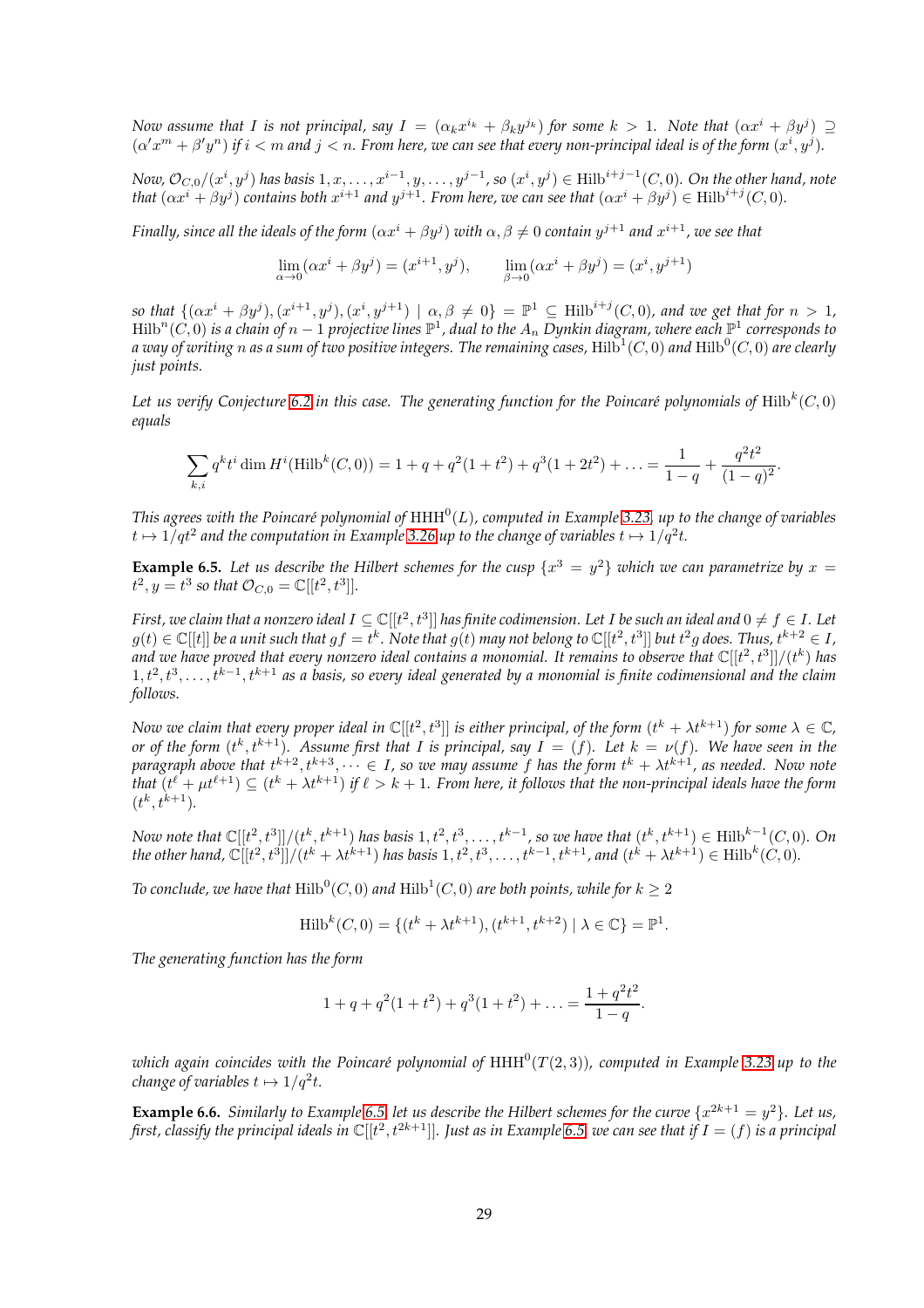ideal then we may assume  $f$  has the form  $f=t^m+a_1t^{m+1}+\cdots+a_{2k-1}t^{m+2k-1}.$  Note, however, that we may multiply  $f$  by powers of  $t^2$  to get rid of the monomials of the form  $t^{m+2i}$ . Thus, the principal ideals of  $\mathbb C[[t^2,t^{2k+1}]]$ *have the form:*

$$
(t^{2} + \lambda_{1}t^{2k+1}) \in \text{Hilb}^{2}(C, 0)
$$
  
\n
$$
(t^{4} + \lambda_{1}t^{2k+1} + \lambda_{2}t^{2k+3}) \in \text{Hilb}^{4}(C, 0)
$$
  
\n
$$
\vdots
$$
  
\n
$$
(t^{2k-2} + \lambda_{1}t^{2k+1} + \dots + \lambda_{k-1}t^{2k-2+2k-1}) \in \text{Hilb}^{2(k-1)}(C, 0)
$$
  
\n
$$
(t^{m} + \lambda_{1}t^{m+1} + \lambda_{t}^{m+3} + \dots + \lambda_{k}t^{m+2k-1}) \in \text{Hilb}^{m}(C, 0)
$$

*where*  $m \geq 2k$ *.* 

Assume now that I is not principal, say  $I=(f_i)_{i=1}^\ell$ . We may assume that each  $f_i$  has the form stated above, that is,  $f_i = t^{m_i} + \lambda_{i,1}t^{m_i+1} + \cdots + \lambda_{i,k}t^{m_i+2k-1}$ . Note that if  $m_1 := \min(m_i)$ , then I already contains all *monomials of the form*  $t^{m_1+2m+j}$ *. So we may assume that*  $m_1\leq m_i\leq m_1+2k-1$  *for all i. Moreover, if*  $m_i=m_j$  then we can replace  $(f_i,f_j)$  by  $(f_i,f_j-f_i)$  and we get rid of the  $t^{m_j}$  term in  $f_j.$  In other words, we may assume that  $m_i\neq m_j$  if  $i\neq j$ . Moreover, if  $m_j=m_i+2p$ , then we can substitute  $(f_i,f_j)$  with  $(f_i,f_j-t^{2p}f_i)$  to get rid of the t<sup>m</sup>1 term in  $f_j$ . So we may assume that all  $m_i$ 's have different parity. To recap: an ideal is generated *by at most* 2 *elements. We have*

$$
(t^{2}, t^{2k+1}) \in \text{Hilb}^{1}(C, 0)
$$
  
\n
$$
(t^{4}, t^{2k+1}) \in \text{Hilb}^{2}(C, 0), (t^{4} + \lambda_{1}t^{2k+1}, t^{2k+3}) \in \text{Hilb}^{3}(C, 0)
$$
  
\n
$$
(t^{6}, t^{2k+1}) \in \text{Hilb}^{3}(C, 0), (t^{6} + \lambda_{1}t^{2k+1}, t^{2k+3}) \in \text{Hilb}^{4}(C, 0),
$$
  
\n
$$
(t^{6} + \lambda_{1}t^{2k+1} + \lambda_{2}t^{2k+3}, t^{2k+5}) \in \text{Hilb}^{5}(C, 0)
$$
  
\n
$$
\vdots
$$
  
\n
$$
(t^{m}, t^{m+1}) \in \text{Hilb}^{m-k}(C, 0)
$$
  
\n
$$
(t^{m} + \lambda_{1}t^{m+1}, t^{m+3}) \in \text{Hilb}^{m-k+1}(C, 0)
$$
  
\n
$$
\vdots
$$
  
\n
$$
(t^{m} + \lambda_{1}t^{m+1} + \dots + \lambda_{k-1}t^{m+2k-3}, t^{m+2k-1}) \in \text{Hilb}^{m-1}(C, 0)
$$

*Let us briefly justify why we can assume the second generator, of higher degree, is simply a monomial. We do this in* the case  $I=(t^m,t^{m+1})$ , which is the most involved one. We will make heavy use of the fact that  $t^{m+2k}\mathbb{C}[[t]]\subseteq I.$ *A priori, we have the ideal*

$$
(t^{m} + \lambda_1 t^{m+1} + \dots + \lambda_k t^{m-2k+1}, t^{m+1} + \mu_1 t^{m+2} + \mu_2 t^{m+4} + \dots + \mu_{k-1} t^{m+2k-2})
$$

*We can multiply*  $f := t^m + \lambda_1 t^{m+1} + \cdots + \lambda_k t^{m-2k+1}$  *by*  $\mu_{k-1} t^{2k-2}$  *and subtract to*  $g := t^{m+1} + \mu_1 t^{m+2} +$  $\mu_2 t^{m+4}+\cdots+\mu_{k-1}t^{m+2k-2}$  to get rid of the  $\mu_{k-1}t^{m+2k-2}$  term. This introduces a monomial of the form  $t^{m+2k-1}$ *in g. But now we can multiply g by a scalar multiple of t<sup>2k−2</sup> to get rid of this term, too. We have substituted g*  $by~g_1=t^{m+1}+\mu_1t^{m+2}+\mu_2t^{m+4}+\cdots+\mu_{k-2}t^{m+2k-4}.$  Note that the coefficients  $\mu_1,\mu_2,\ldots,\mu_{k-2}$  have not *changed.*

*Now we can do the same trick and multiply f by an appropriate scalar multiple of t<sup>2k−4</sup> to get rid of the t<sup>2k−4</sup>* term in  $g_1$ . This will introduce t™<sup>+2k−3</sup> and t<sup>m+2k−1</sup> terms. As we have seen before, we can easily get rid of the t m+2k−1 *term. If we want to get rid of the* t m+2k−3 *term, we will introduce a* t m+2k−2 *term, without introducing any new* t m+2k−4 *terms. But we have seen that we can get rid of the* t m+2k−2 *term. We can then use recursion* to reduce g to simply  $t^{m+1}$ . Then use this monomial to simplify f to just  $t^m$ . Thus, we get:  $\text{Hilb}^0(C,0)$  and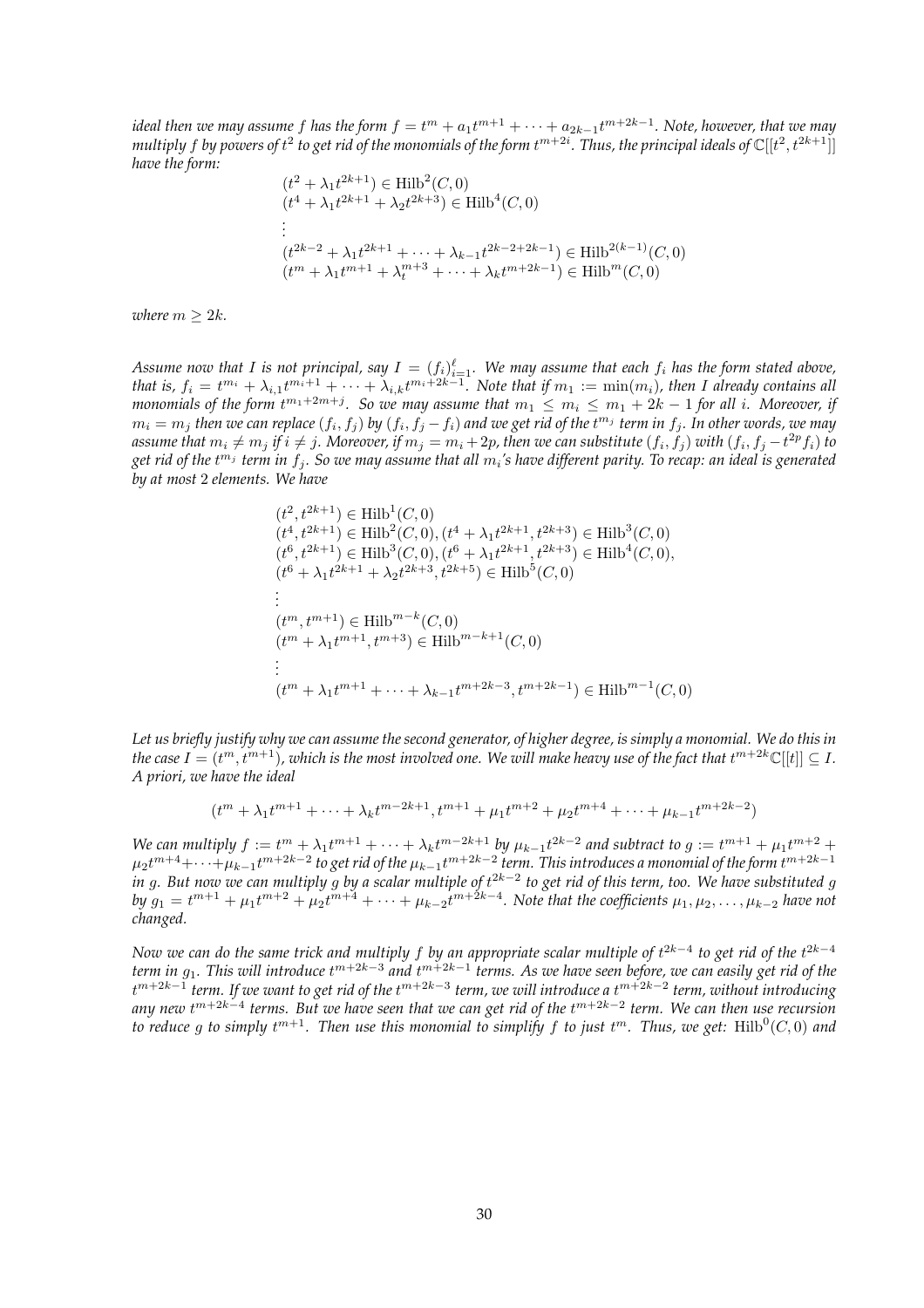$\mathrm{Hilb}^1(C,0)$  are both points, while:

$$
\text{Hilb}^{2}(C,0) = \{(t^{2} + \lambda_{1}t^{2k+1})\} \cup \{(t^{4}, t^{2k+1})\}
$$
\n
$$
\text{Hilb}^{3}(C,0) = \{(t^{4} + \lambda_{1}t^{2k+1}, t^{2k+3})\} \cup \{(t^{6}, t^{2k+1})\}
$$
\n
$$
\text{Hilb}^{4}(C,0) = \{(t^{4} + \lambda_{1}t^{2k+1} + \lambda_{2}t^{2k+3})\} \cup \{(t^{6} + \lambda_{1}t^{2k+1}, t^{2k+3})\} \cup \{(t^{8}, t^{2k+1})\}
$$
\n
$$
\vdots
$$
\n
$$
\text{Hilb}^{m}(C,0) = \{(t^{m} + \lambda_{1}t^{m+1} + \lambda_{t}^{m+3} + \dots + \lambda_{k}t^{m+2k-1})\} \cup \{(t^{m+k}, t^{m+k+1})\}
$$

*for*  $m \geq 2k$ . So we can pave Hilb<sup>m</sup>(C, 0) by affine spaces, and the closure of each one of these affine spaces equals the union of the affine spaces of smaller or equal dimension. Thus, we see that  $\text{Hilb}^2, \text{Hilb}^3$  are homeomorphic to  $\mathbb{P}^1$ , Hilb<sup>5</sup>, Hilb<sup>5</sup> have the homology of  $\mathbb{P}^2$ ,  $\dots$ , Hilb<sup>m</sup> have the homology of  $\mathbb{P}^k$  for  $m\,\geq\,2k$  (and, in fact,  $Hilb<sup>m</sup> \cong Hilb<sup>n</sup>$  *for*  $m, n \geq 2k$ *)*.

*The generating function has the form*

$$
1 + q + (q^2 + q^3)(1 + t^2) + (q^4 + q^5)(1 + t^2 + t^4) + \ldots + q^{2k}(1 + t^2 + \ldots + t^{2k}) + \ldots = \frac{1 + q^2t^2 + q^4t^4 + \ldots + q^{2k}t^{2k}}{1 - q}.
$$

Up to the change of variables  $t\mapsto 1/qt^2$ , this again coincides with the Poincaré polynomial of  $\mathrm{HHH}^{a=0}(T(2,$  $(2k+1)$  *computed in Example* [3.23.](#page-10-0)

In Examples [6.4–](#page-27-2)[6.6](#page-28-1) we have verified Conjecture [6.2](#page-27-1) for the Hopf link as well as for positive  $(2, 2k + 1)$ torus knots. However, Conjecture [6.2](#page-27-1) is wide open in general. Here we collect some facts and references for partial results:

(a) By a remarkable result of Maulik [\[80\]](#page-46-3), the generating function for the Euler characteristics of the Hilbert schemes matches the HOMFLY-PT polynomial:

$$
\sum_{k=0}^{\infty} q^k \chi(\text{Hilb}^k(C,0)) = \text{HOMFLY} - \text{PT}(L;q,a=0).
$$

- (b) For torus knots, both sides can be computed combinatorially and compared. The Khovanov-Rozansky homology is computed by Theorem [3.25](#page-11-2) above, while  $\mathrm{Hilb}^k(C,0)$  has an explicit paving by affine cells. The combinatorial formula for the dimension of these cells is given in [\[91\]](#page-47-0) (see more details below), this yields an explicit formula for the Poincaré polynomial of the homology.
- (c) Recall that for an *r*-component link L its homology  $HHH^0(L)$  has a natural action of the polynomial algebra  $\mathbb{C}[x_1,\ldots,x_r]$ . For  $r=1$ , this action on the Hilbert scheme side was constructed in [\[86,](#page-46-1) [81,](#page-46-2) [107\]](#page-47-17) and for  $r > 1$  it was constructed in [\[72\]](#page-46-19). Roughly speaking, the operator  $x_i$  adds a point on *i*-th component of the curve  $C$ , but one needs to use a versal deformation of  $C$  to make it precise. We refer to [\[72\]](#page-46-19) for more details.

#### <span id="page-30-0"></span>**6.3 Affine Springer theory**

Next, we would like to give yet another interpretation of  $\mathrm{Hilb}^n(C,0)$  using geometric representation theory. Let us choose a projection of  $C$  to some line, and let  $n$  be the degree of this projection. We will regard the line as a local model for the "base curve" and  $C$  as a "spectral curve".

**Remark 6.7.** *The choice of the projection naturally splits the unit sphere in* C 2 *as a union of two solid tori. Indeed, the equation of the sphere is*  $|x|^2 + |y|^2 = \varepsilon^2$  and the solid tori are  $|x|^2 \leq \frac{\varepsilon^2}{2}$  $\frac{\varepsilon^2}{2}$  and  $|y|^2 \leq \frac{\varepsilon^2}{2}$  $\frac{1}{2}$ *.* For  $\varepsilon$  small *the intersection of* C *with a sphere defines a closed* n*-strand braid which is contained in one of the tori. This is known as a braid monodromy construction, see e. g. [\[2\]](#page-43-15) and references therein.*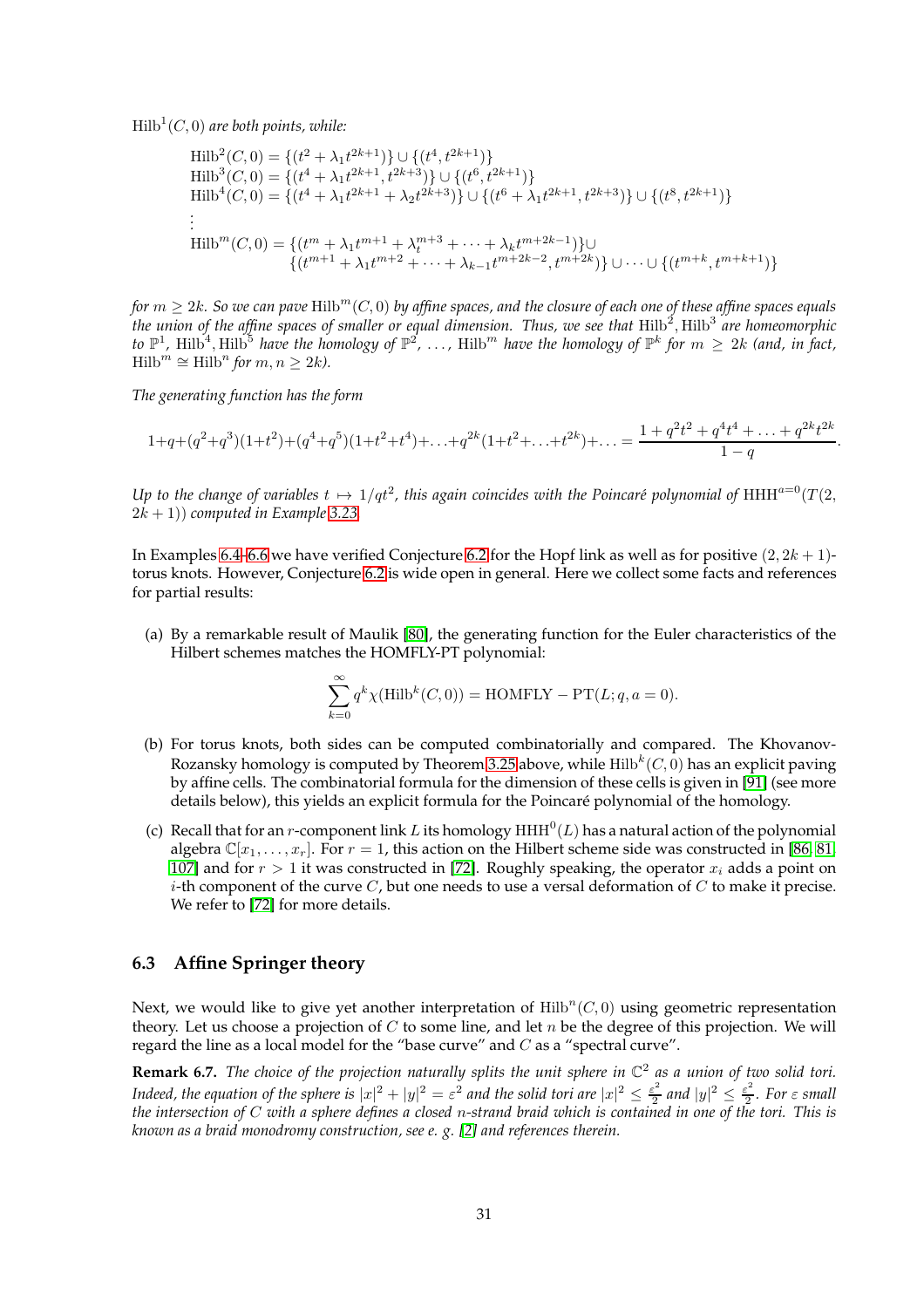We will use the following results.

<span id="page-31-0"></span>**Lemma 6.8.** Let C be a germ of an arbitrary plane curve (possibly non-reduced) given by the equation  $\{f(x, y) = f(x, y) = f(x, y) = f(x, y) = f(x, y) = f(x, y)$ 0}*.*

*(a) One can replace*  $f(x, y)$  *by a polynomial of some degree* n *in* x with coefficients given by power series in y.

*(b) A (topological) basis in*  $\mathcal{O}_{C,0}$  *is given by monomials of the form*  $x^a y^b$ *,*  $a\leq n-1$ *. In other words,*  $\mathcal{O}_{C,0}$  *is a free*  $\mathbb{C}[[y]]$ –module of rank  $n$  with basis  $1, \ldots, x^{n-1}$ .

*(c) The multiplication by* x *and* y *in this basis is given by the matrices:*

$$
Y \mapsto \begin{pmatrix} y & 0 & 0 & \cdots & 0 \\ 0 & y & 0 & \cdots & 0 \\ 0 & 0 & y & \cdots & 0 \\ \vdots & \vdots & \vdots & \ddots & \vdots \\ 0 & 0 & 0 & \cdots & y \end{pmatrix}, \qquad X \mapsto \begin{pmatrix} 0 & 0 & 0 & \cdots & -f_0(y) \\ 1 & 0 & 0 & \cdots & -f_1(y) \\ 0 & 1 & 0 & \cdots & -f_2(y) \\ \vdots & \vdots & \vdots & \ddots & \vdots \\ 0 & 0 & 0 & \cdots & -f_{n-1}(y) \end{pmatrix}
$$

*In particular, the characteristic polynomial of the second matrix equals*  $det(X - x \cdot I) = f(x, y)$ *.* 

*Proof.* (a) We may assume that  $f(0, 0) = 0$ . The Weierstrass preparation theorem says that in the local ring  $\mathbb{C}[[x, y]]$  we can write f as

$$
f = u(x^{n} + f_{n-1}(y)x^{n-1} + \dots + f_0(y))
$$

where u is a unit and  $f_{n-1}(y),..., f_0(y) \in \mathbb{C}[[y]]$ . Thus, we can write the local ring  $\mathcal{O}_{C,0} = \mathbb{C}[[x,y]]/(f)$ as  $\mathbb{C}[[x,y]]/(x^n + \cdots + f_0(y))$ . The value n is the degree of the projection of the curve  $f(x,y) = 0$  to the y-axis (i.e. the number of solutions of  $f(x, y_0) = 0$  for generic  $y_0$ ).

(b) Thanks to part (a), we may replace f by a polynomial of the form  $x^n + f_{n-1}(y)x^{n-1} + \cdots + f_0(y)$ . Thus,  $\mathcal{O}_{C,0}$  is the quotient of the algebra  $\mathbb{C}[[x,y]]$  modulo the relation  $x^n = -f_{n-1}(y)x^{n-1} - \cdots - f_0y$ . It is easy to see that this is a free  $\mathbb{C}[[y]]$ -module with basis  $1, x, x^2, \ldots, x^{n-1}$ .

(c) Clearly,  $y(x^a y^b) = x^a y^{b+1}$ , while

$$
x(x^{a}y^{b}) = \begin{cases} x^{a+1}y^{b} & a < n-1 \\ (-f_{n-1}(y)x^{n-1} - \dots - f_{0}(y))y^{b} & a = n-1 \end{cases}
$$

Which coincides with the formula in part (c).

**Remark 6.9.** *Note that in this presentation the roles of* x *and* y *are not symmetric, and the value of* n *depends on the choice of the projection.*

<span id="page-31-1"></span>**Example 6.10.** For the cusp  $C = \{x^2 = y^3\}$  we have  $\mathcal{O}_{C,0} = \mathbb{C}[[x]]\langle 1, y, y^2 \rangle$  so that

$$
Y = \begin{pmatrix} 0 & 0 & x^2 \\ 1 & 0 & 0 \\ 0 & 1 & 0 \end{pmatrix}.
$$

*On the other hand, we can choose a different projection and write*  $\mathcal{O}_{C,0} = \mathbb{C}[[y]]\langle 1, x \rangle$  *so that* 

$$
X = \begin{pmatrix} 0 & y^3 \\ 1 & 0 \end{pmatrix}.
$$

In both cases the characteristic polynomial equals (up to sign)  $x^2-y^3$ .

 $\Box$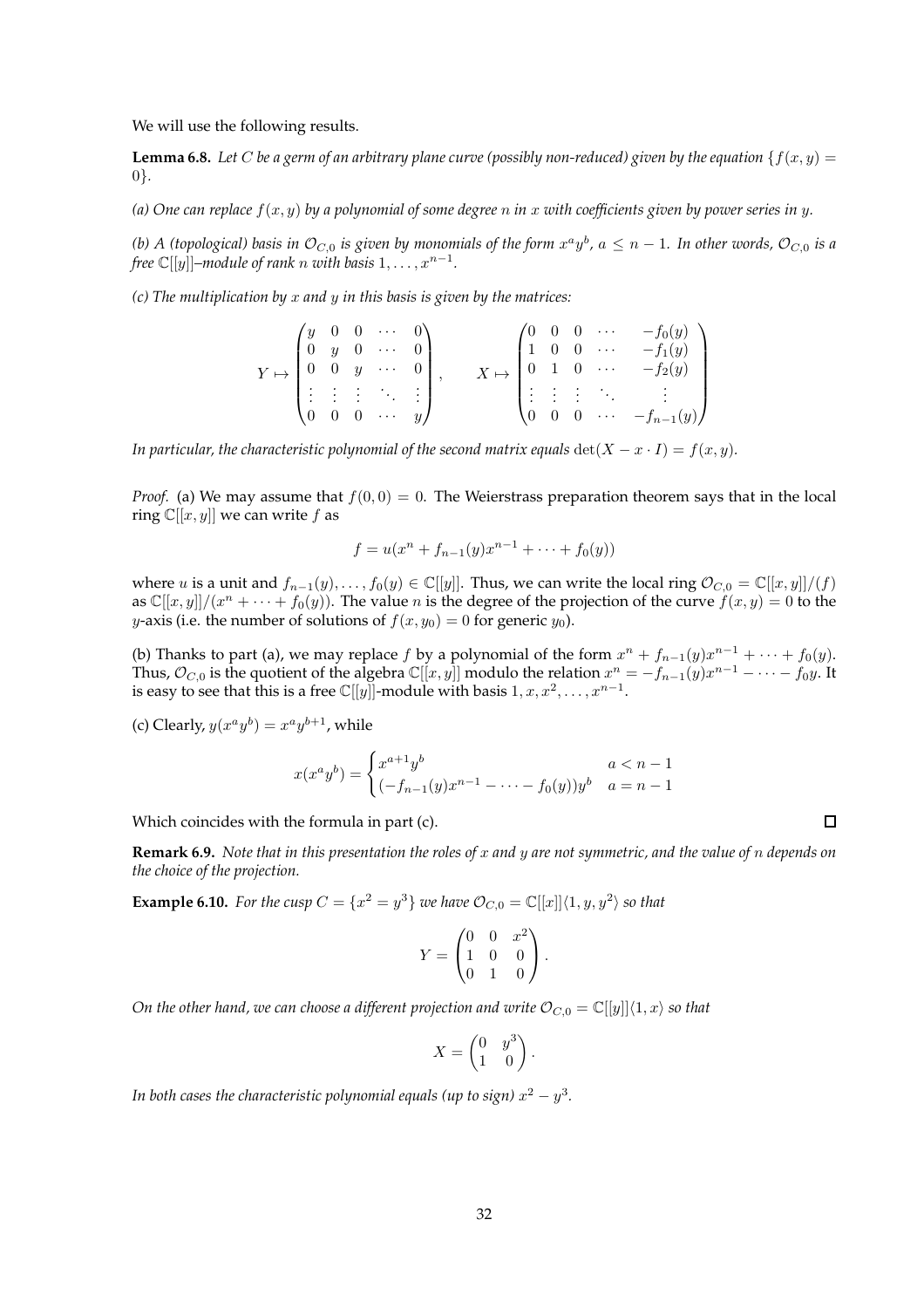We will use Lemma [6.8](#page-31-0) to give a description of  $Hilb<sup>N</sup>(C, 0)$  when  $N \gg 0$  and C is irreducible, see also Section [6.4](#page-36-0) below. First, let us recall that for the group  $SL_n$  the **affine Grassmannian** is the ind-variety

$$
Gr_{SL_n}:=SL_n(\mathbb{C}((x)))/SL_n(\mathbb{C}[[x]]).
$$

The affine Grassmannian  $Gr_{SL_n}$  has the following interpretation. A **lattice**  $V \subseteq \mathbb{C}((x))^n = \mathbb{C}^n((x))$  is a free  $\mathbb{C}[[x]]$ -submodule of rank  $n$  such that  $V \otimes_{\mathbb{C}[[x]]} \mathbb{C}((x)) = \mathbb{C}^n((x))$ . In other words, a lattice  $V$  is the  $\mathbb{C}[[x]]$ -span of a  $\mathbb{C}((x))$ -basis  $(v_1,\ldots,v_n)$  of  $\mathbb{C}^n((x))$ . Let us say that a lattice V is of  $SL_n$ -type if we can find such a basis so that the determinant of the matrix with columns  $v_1, \ldots, v_n$  is 1. It is known then that the affine Grassmannian parametrizes such lattices,

$$
Gr_{SL_n} = \{ V \subseteq \mathbb{C}^n((x)) : V \text{ is a lattice of } SL_n\text{-type} \}.
$$

**Remark 6.11.** *Of course, one can do a similar construction with*  $GL_n$  *instead of*  $SL_n$ *, and obtain that the affine*  $Grasmannian$   $\check{Gr}_{GL_n}=GL_n(\mathbb{C}((x)))/GL_n(\mathbb{C}[[x]])$  parametrizes all lattices in  $\mathbb{C}^n((x))$ .

Using this description, if Y is an  $n \times n$ -matrix with coefficients in  $\mathbb{C}((x))$  we can define the **affine Springer fiber**

$$
Sp_Y := \{ V \in Gr_{SL_n} \mid YV \subseteq V \} \subseteq Gr_{SL_n}.
$$

We will be interested in the case when the matrix Y comes from a polynomial  $f(x, y)$  via the Weierstrass preparation theorem, as in Lemma [6.8](#page-31-0) (with the roles of x and y interchanged) and Example [6.10.](#page-31-1) In this case, the affine Springer fiber  $Sp<sub>Y</sub>$  has the following properties:

- (a) If  $(C,0)$  is irreducible then  $\mathrm{Sp}_Y$  is isomorphic to the compactified Jacobian of  $C$ , that is, the moduli space of rank 1 torsion free sheaves "of degree zero" on  $C$  (see e.g. [\[81\]](#page-46-2)). It is also isomorphic to the Hilbert scheme  $\mathrm{Hilb}^N(C,0)$  for  $N\gg 0.$  In particular,  $\mathrm{Sp}_Y$  is a projective variety.
- (b) If  $(C, 0)$  has r components then there is an action of  $\mathbb{Z}^{r-1}$  on  $\text{Sp}_Y$  by translations, and of  $(\mathbb{C}^*)^{r-1}$ . In particular,  $\mathrm{Sp}_Y$  is an ind-variety with infinitely many irreducible components, all of the same dimension, which are permuted by the action of  $\mathbb{Z}^{r-1}$ .

**Remark 6.12.** In the  $GL_n$ -case we drop the degree condition in part (a) above, and in (b) we get an action of  $\mathbb{Z}^n$ . *The* GLn*-affine Springer fibers can be interpreted as the compactified Picard schemes of* C*, and in this generality are simply unions of*  $\mathbb{Z} = \pi_1(GL_n)$  *copies of the*  $SL_n$ -*affine Springer fibers.* 

<span id="page-32-0"></span>**Remark 6.13.** *Alternatively, one can define compactified Jacobian of* (C, 0) *by considering a parameterization of the curve*  $(x(t), y(t))$  *so that*  $\mathcal{O}_{C,0} = \mathbb{C}[[x(t), y(t)]]$ . In this case the compactified Jacobian is the moduli space of  $\mathcal{O}_{C,0}$ -submodules of  $\mathbb{C}[[t]]$  up to a shift by a power of t.

If  $C$  is irreducible and reduced, there is a deep cohomological relationship between the affine Springer fiber/compactified Jacobian and the Hilbert schemes on  $(C, 0)$ , coming from the natural Abel-Jacobi map interpreting ideal sheaves as torsion-free sheaves.

<span id="page-32-1"></span>**Theorem 6.14** ([\[81,](#page-46-2) [86\]](#page-46-1))**.** *One has*

$$
\bigoplus_{k=0}^{\infty} H^*(\text{Hilb}^k(C,0)) = \text{gr}_P H^*(\text{Sp}_Y) \otimes \mathbb{C}[x],
$$

where  $\rm{gr}_{P}$  refers to the associated graded with respect to a certain "perverse" filtration on the cohomology of  $\rm{Sp}_{Y}.$ 

*Furthermore, there is an action of*  $\mathfrak{sl}_2$  *on*  $H^*(\mathrm{Sp}_Y)$  *satisfying "curious hard Lefshetz" property with respect to the perverse filtration.*

**Remark 6.15.** *A slightly weaker version of the Theorem also holds for the reducible case with appropriate modifications, as shown in [\[81,](#page-46-2) Theorem 3.11]. A representation-theoretic proof in the irreducible case is given in [\[107\]](#page-47-17).*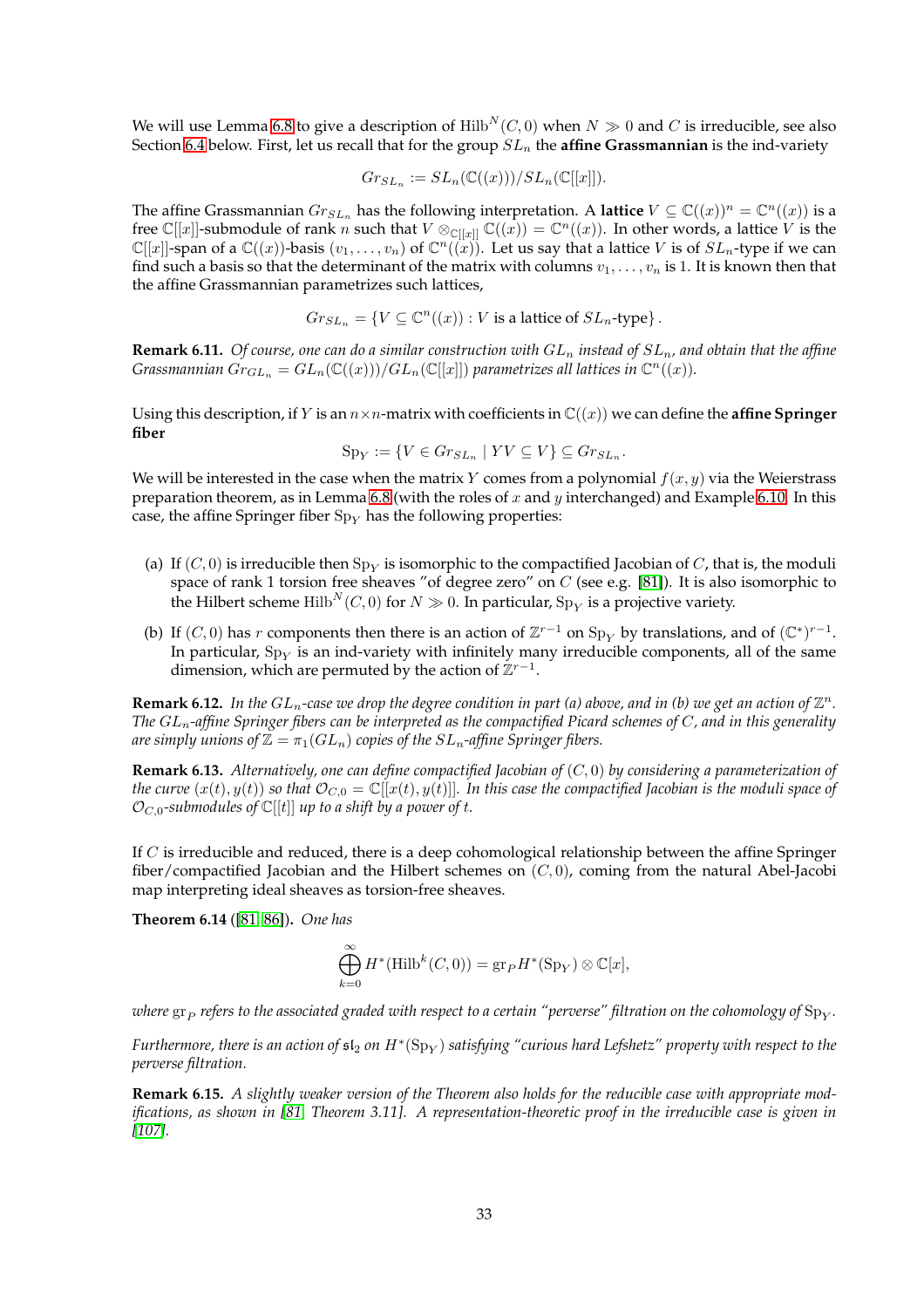The action of  $sI_2$  is similar to the action on the cohomology of the braid variety (with weight filtration) from Theorem [5.19](#page-26-5) and to the action in link homology from Theorem [5.17.](#page-25-1)

<span id="page-33-0"></span>**Conjecture 6.16** (Shende [\[113\]](#page-48-2))**.** *Let* C *be an irreducible plane curve singularity,* L *the corresponding algebraic knot and* β *the corresponding braid on* n *strands. Then one has the isomorphism of the compactly supported cohomology of the braid variety and the singular cohomology of the affine Springer fiber*

$$
H_c^*(X(\beta \Delta; w_0)/(\mathbb{C}^*)^{n-1}) \simeq H^*(\mathrm{Sp}_Y)
$$

*where the (halved) weight filtration on the left hand side matches the perverse filtration on the right.*

**Remark 6.17.** Conjecture [6.16](#page-33-0) is closely related to the framework of so-called  $P = W$  conjectures of de Cataldo-*Hausel-Migliorini [\[22\]](#page-44-4) relating the weight filtration on the cohomology of the character varieties and their cousins (such as braid varieties) and the perverse filtration on the cohomology of the Hitchin moduli spaces and their cousins (such as affine Springer fibres). We refer to [\[22\]](#page-44-4) for more context.*

**Example 6.18.** *Let*  $C = \{x^2 = y^2\}$ *, then* 

$$
X = \begin{pmatrix} 0 & y^2 \\ 1 & 0 \end{pmatrix}.
$$

*The corresponding affine Springer fiber is an infinite chain of* P 1 *, with the lattice* Z *acting by translations.*

**Example 6.19.** Let us compute the homology of the compactified Jacobian of the singularity  $\{x^m = y^n\}$ . As in *Remark* [6.13](#page-32-0) we are classifying  $\mathbb{C}[[t^n, t^m]]$ -submodules  $M \subseteq \mathbb{C}[[t]]$ . Any element of  $\mathbb{C}[[t]]$  has an order, that is, *minimal degree in* t *with a nonzero coefficient. Up to a shift by a power of* t*, we can assume that such a module* M *contains an element of order 0 in t. Let*  $\Gamma_{m,n}$  *denote the semigroup generated by* m *and* n, *then for each element of* Γm,n *there is a corresponding element of* M *and it is completely determined by the element of order 0. Also,* Γm,n  $\alpha$  contains all integers starting from  $(m-1)(n-1)$ , hence  $t^{(m-1)(n-1)}\mathbb{C}[[t]]\subset M.$  We have the following cases:

(a)  $(m, n) = (2, 3)$ . We have  $\Gamma_{2,3} = \{0, 2, 3, 4, \ldots\}$  and there are two types of  $\mathbb{C}[[t^2, t^3]]$ -modules:

 $(1 + \lambda t), (1, t) = \mathbb{C}[[t]].$ 

*The first family of modules forms an affine line, so altogether we get*  $\overline{JC_{2,3}} = \mathbb{P}^1.$ 

*(b)*  $(m, n) = (2, 2k + 1)$ *. We have* 

$$
\Gamma_{2,2k+1} = \{0, 2, \dots, 2k, 2k+1, 2k+2, \dots\}
$$

and there are the following types of  $\mathbb C[[t^2,t^{2k+1}]]$ –modules:

$$
(1 + \lambda_1 t + \ldots + \lambda_k t^{2k-1}),
$$
  
\n
$$
(1 + \lambda_1 t + \ldots + \lambda_{k-1} t^{2k-3}, t^{k-1}),
$$
  
\n
$$
\vdots
$$
  
\n
$$
(1 + \lambda_1 t, t^3, \ldots, t^{k-1}),
$$
  
\n
$$
(1, t, t^3, \ldots, t^{k-1}) = \mathbb{C}[[t]].
$$

*This yields a cell decomposition of the compactified Jacobian with one cell of dimensions* k, k − 1, . . . , 1, 0*. The reader should compare this with Example [6.6.](#page-28-1)*

 $(c)$   $(m, n) = (3, 4)$ *. We have* 

$$
\Gamma_{3,4} = \{0,3,4,6,7,\ldots\}
$$

and there are the following types of  $\mathbb C[[t^3,t^4]]$ –modules:

$$
(1 + \lambda_1 t + \lambda_2 t^2 + \lambda_3 t^5),
$$
  
\n
$$
(1 + \lambda_1 t + \lambda_2 t^2, t^5),
$$
  
\n
$$
(1 + \lambda_1 t, t^2, t^5),
$$
  
\n
$$
(1 + \lambda_1 t + \lambda_2 t^2, t + \mu t^2, t^5),
$$
  
\n
$$
(1, t, t^2) = \mathbb{C}[[t]].
$$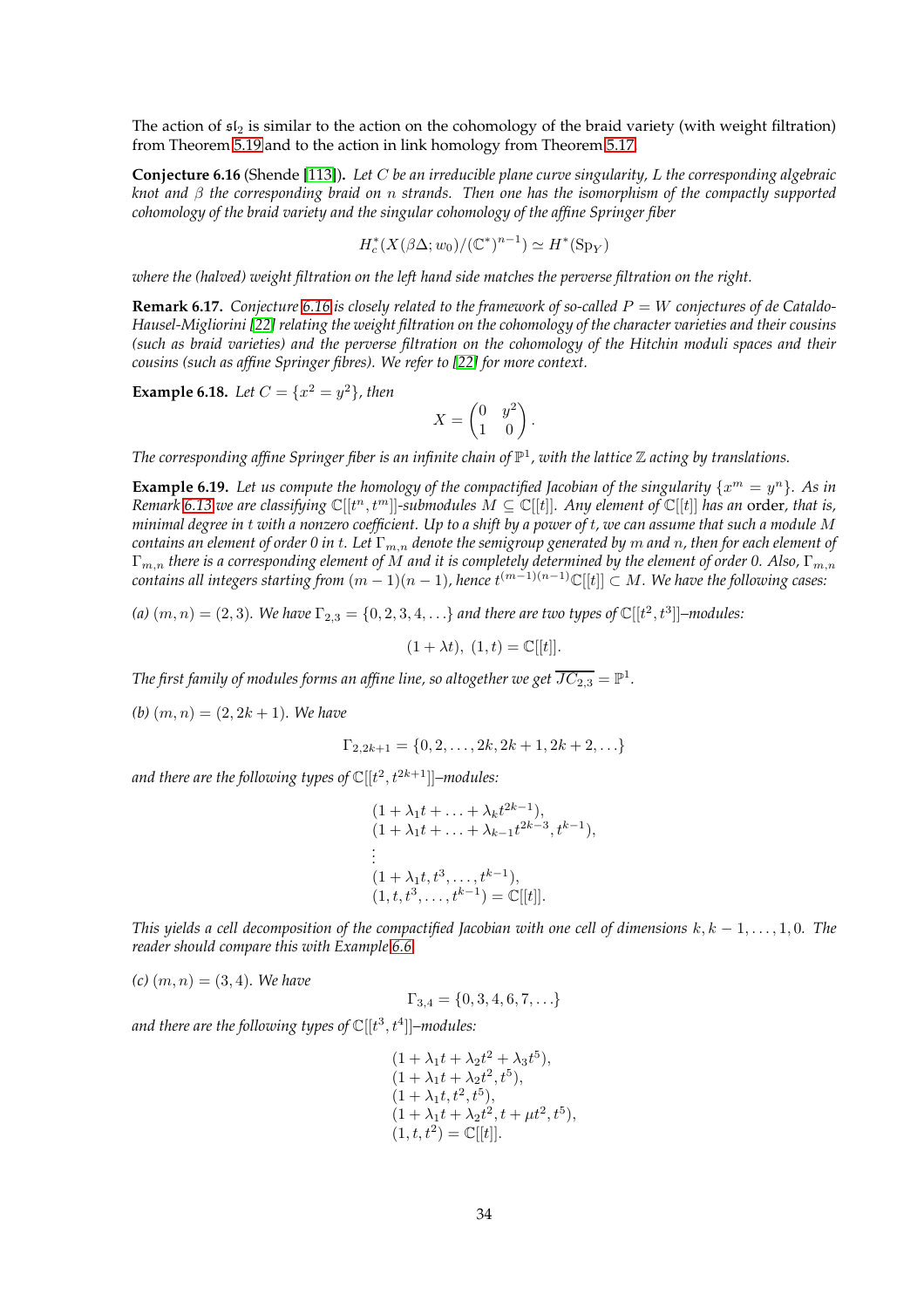*In the fourth case we can change basis to*

$$
(1 + (\lambda_2 - \mu \lambda_1)t^2, t + \mu t^2, t^5),
$$

*so we can assume*  $\lambda_1 = 0$  *and there are two parameters*  $\mu, \lambda_2$ . The compactified Jacobian then has one 3-cell (first *case), two 2-cells (second and fourth cases), one 1-cell and one 0-cell. It is a singular 3-dimensional variety with homology given by the following table*

|  | -2 | $H^3$ $H^4$ | $H^{\mathfrak{d}}$ |  |
|--|----|-------------|--------------------|--|
|  |    |             |                    |  |
|  |    |             |                    |  |

*The rows indicate the difference between the homological degree and the perverse filtration, so that* H<sup>4</sup> *has rank* 2 *and nontrivial perverse filtration. This table matches the one in Example [4.19.](#page-18-2)*

For general coprime  $(m, n)$  the compactified Jacobian of  $C = \{x^m = y^n\}$  is always paved by affine cells, and the dimensions of these cells can be computed by a combinatorial formula which can be written in several different ways [\[61,](#page-45-14) [49,](#page-45-15) [47,](#page-45-16) [48,](#page-45-17) [78,](#page-46-5) [103\]](#page-47-18). We will not write an explicit formula but mention the following:

**Lemma 6.20.** *The Euler characteristic of the compactified Jacobian of*  $C = \{x^m = y^n\}$  *equals the* **rational Catalan number***:*

$$
c_{m,n} = \frac{(m+n-1)!}{m!n!} = \frac{1}{m+n} \binom{m+n}{n}.
$$

*Proof.* The natural C<sup>\*</sup>-action on the curve lifts to the C<sup>\*</sup> action on the Hilbert scheme of points and on the compactified Jacobian. It is easy to see that (if  $m, n$  are coprime) the only fixed points of this action are ideals (resp. submodules) generated by monomials in  $t$ . The fixed points in the compactified Jacobian then correspond (up to translation by an integer) to the subsets  $\Delta \subset \mathbb{Z}_{\geq 0}$  which are invariant under both shifts by m and n, that is,  $\Delta + m \subset \Delta$ ,  $\Delta + n \subset \Delta$ . There are several ways to enumerate such subsets, here is one.

Since we are considering invariant subsets of  $\mathbb{Z}_{\geq 0}$  up to translation by an integer, we may assume that  $0 \in \Delta$ , so that the whole semigroup  $\Gamma_{m,n}$  is contained in  $\Delta$ . Consider the  $m \times n$  rectangle and fill it with numbers  $mn - mx - ny$  where we assume that the bottom left box has coordinates  $(x, y) = (1, 1)$ . Here is an example for  $(m, n) = (3, 4)$ :

| -3 | 6              | $-9$ | $-12$ |
|----|----------------|------|-------|
|    |                | 5    | 8     |
| 5  | $\overline{2}$ |      |       |

One can check that all nonnegative integers in  $\mathbb{Z}_{\geq 0} \setminus \Gamma_{m,n}$  appear exactly once in this rectangle in the cells strictly below the diagonal. It follows that the  $(m, n)$ -invariant subsets  $\Delta$  containing 0 correspond to Young diagrams in this rectangle contained strictly below the diagonal, or, equivalently, the lattice paths from northwest to southeast corner which stay below the diagonal. Here is an example for the subset  $\Delta = \{0, 1, 3, 4, 5, 6, \ldots\}$  where we mark in bold the numbers added to  $\Gamma_{3,4}$ :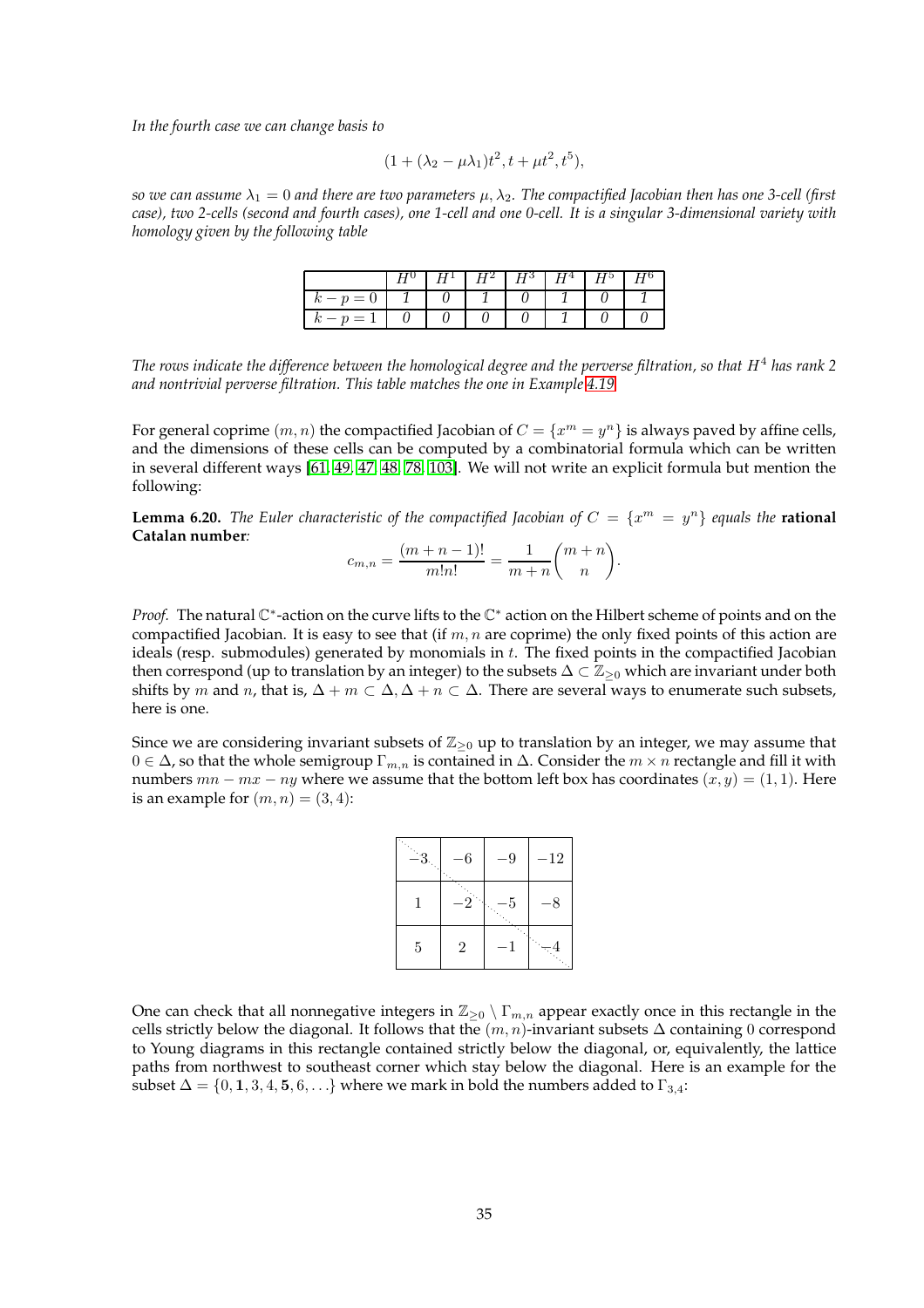| $-3$ | 6              | $\cdot 9$ | $-12$ |
|------|----------------|-----------|-------|
| 1    |                | 5         | 8     |
| 5    | $\overline{2}$ |           |       |

The number of such paths equals

$$
c_{m,n} = \frac{(m+n-1)!}{m!n!} = \frac{1}{m+n} \binom{m+n}{n}.
$$

**Theorem 6.21** ([\[50\]](#page-45-18)). The dimensions of the cells in the compactified Jacobians of  $\{x^m = y^n\}$ ,  $GCD(m, n) = 1$ *are given by a recursive formula, which matches the recursion for Khovanov-Rozansky homology of torus knots in Theorem [3.25](#page-11-2) and in [\[65\]](#page-45-11).*

We refer to [\[50\]](#page-45-18) for more details. Also, we have the following description of the cohomology ring of the compactified Jacobian in this case.

<span id="page-35-0"></span>**Theorem 6.22** ([\[100,](#page-47-19) [101\]](#page-47-20)). *The cohomology ring of the compactified Jacobian of*  $\{x^m = y^n\}$ ,  $GCD(m, n) = 1$ *is generated by tautological classes of degrees*  $2, 4, \ldots, 2n - 2$  *satisfying certain explicit relations* [\[101\]](#page-47-20)*.* 

**Remark 6.23.** *It is natural to expect that the tautological classes in Theorem [6.22](#page-35-0) are related to the ones in link homology, defined in Theorem [5.17.](#page-25-1) The precise relation between these is yet to be established.*

Next, we consider curves with more components. Consider the curve  $\{x^{kn}=y^n\}$  which corresponds to the  $(n, kn)$  torus link. The companion matrix of the polynomial  $x^{kn} - y^n$  is conjugate in  $GL(n, \mathbb{C}((t)))$ , or even  $SL_n(\mathbb{C}((t)))$ , to the matrix

$$
Y = \begin{pmatrix} \zeta_1 x^n & \cdots & 0 \\ \vdots & \ddots & \vdots \\ 0 & \cdots & \zeta_n x^n \end{pmatrix},
$$

where  $\zeta_1,\ldots,\zeta_n$  are distinct roots of unity of degree n. There is an action of the lattice  $\mathbb{Z}^{n-1}$  on  $\text{Sp}_Y$  by translations, as well as of the diagonal torus  $(\mathbb{C}^*)^{n-1}$ , both coming from the natural centralizer action on  $\mathrm{Sp}_Y.$  In [\[73\]](#page-46-20) the second author compared the equivariant Borel-Moore homology of  $\mathrm{Sp}_Y$  in this case with the homology of  $(n, kn)$  torus link following Theorem [5.10.](#page-22-0)

**Theorem 6.24** ([\[73\]](#page-46-20))**.** *(a) One has*

$$
H_{*,BM}(\mathrm{Sp}_Y) = \mathrm{HHH}^0(T(n,kn)) \bigotimes_{\mathbb{C}[x_1,\ldots,x_n]/(\prod_i x_i - 1)} \mathbb{C}[x_1^{\pm},\ldots,x_n^{\pm}]/\left(\prod_i x_i - 1\right)
$$

 $\nu$ here the action of  $x_i$  on the left hand side is given by the lattice  $\mathbb{Z}^{n-1}$ , and on the right hand side by Theorem *[5.10.](#page-22-0)*

*(b) Similarly,*

$$
H_{*,BM}^T(\mathrm{Sp}_Y) = \mathrm{HY}^0(T(n,kn)) \bigotimes_{\mathbb{C}[x_1,\ldots,x_n]/\prod_i x_i - 1} \mathbb{C}[x_1^{\pm},\ldots,x_n^{\pm}]/\left(\prod_i x_i - 1\right)
$$

 $w$ here  $T = (\mathbb{C}^*)^{n-1}$  and the equivariant parameters  $y_1,\ldots,y_n$  with  $\sum_i y_i = 0$  match the ones appearing in the y*-ification on the right. One can avoid the restrictions to the codimension 1 subtori by considering the* GLn*-affine Springer fibers instead.*

 $\Box$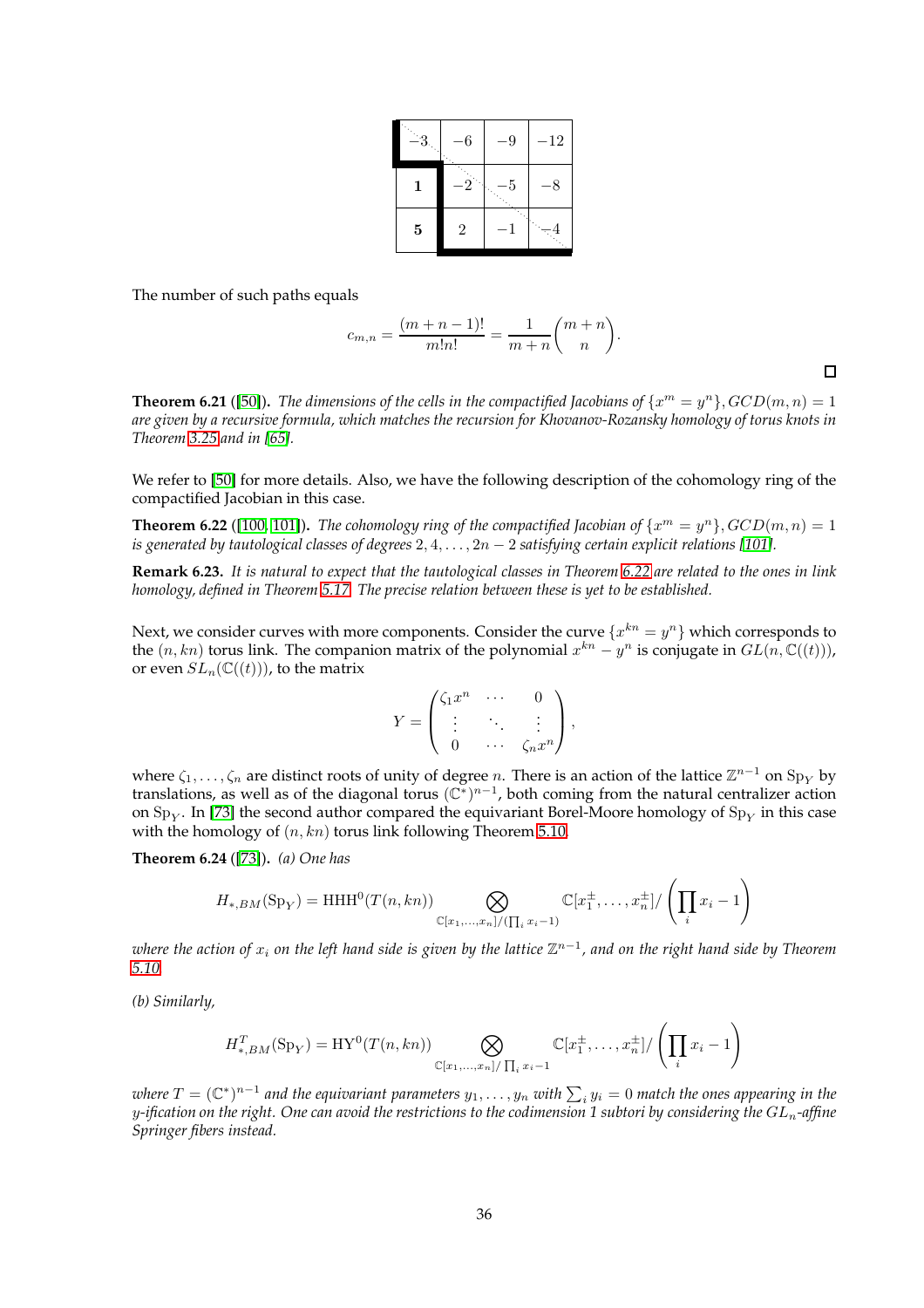For more details on the geometry of the affine Springer fibers corresponding to  $(n, kn)$  torus links, and its connections to quantum groups we refer the reader to [\[5,](#page-43-16) [10,](#page-43-17) [39\]](#page-44-21). The braid variety for  $(n, kn)$  torus links is discussed in [\[60,](#page-45-19) [9\]](#page-43-13).

### <span id="page-36-0"></span>**6.4 Generalized affine Springer fibers**

In [\[14,](#page-43-2) [15\]](#page-43-3) Braverman, Finkelberg and Nakajima defined a remarkable family of algebras, called Coulomb branch algebras, associated to a reductive group  $G$  and its representation  $N$ . In fact, they defined both a commutative algebra  $A_{G,N}$  and its quantization  $A_{G,N}^{\hbar}$ . In [\[40\]](#page-44-22) Goresky-Kottwitz-MacPherson defined a **generalized affine Springer fiber** for  $(G, N)$  parametrized by a vector in  $N((t))$  and in [\[62,](#page-45-0) [36\]](#page-44-3) Hilburn-Kamnitzer-Weekes and Garner-Kivinen proved (under some mild assumptions), that  $A_{G,N}$  acts on its Borel-Moore homology while  $\mathcal{A}_{G,N}^{\hbar}$  acts on its loop rotation-equivariant Borel-Moore homology.

It turns out that **all** Hilbert schemes of points on singular curves are special cases of this construction.

<span id="page-36-3"></span>**Theorem 6.25** ([\[36\]](#page-44-3)). (a) For any curve C (not necessarily reduced!) the union  $\sqcup_k\text{Hilb}^k(C,0)$  is isomorphic to a  $c$ ertain generalized affine Springer fiber for  $G=GL(n),$   $\bar{N}=\mathfrak{gl}(n)\oplus \mathbb{C}^n.$  Here  $n$ , as above, denotes the degree of *the projection of* C *onto some line.*

*(b)* There is an action of  $\mathcal{A}_{G,N}$  on  $\bigoplus_k H^*(\mathrm{Hilb}^k(C,0))$ 

(c) If the curve  $C$  is quasi-homogeneous then there is a  $\mathbb C^*$ -action on  $\rm Hilb^k(C,0)$  and  ${\cal A}_{G,N}^{\hbar}$  acts in the correspond*ing equivariant cohomology.*

<span id="page-36-4"></span> $\bf{Remark 6.26.}$  *By the work of Kodera and Nakajima* [\[76\]](#page-46-21), the quantized BFN algebra  ${\cal A}_{G,N}^{\hbar}$  for

$$
(G, N) = (GL(n), \mathfrak{gl}(n) \oplus \mathbb{C}^n)
$$

*is isomorphic to the* **spherical rational Cherednik algebra** *of type*  $S_n$ . We refer to [\[54\]](#page-45-5) for more details and the  $\epsilon$ ombinatorial description of the action of the rational Cherednik algebra on  $\bigoplus_k H^*_{{\mathbb C}^*}(\mathrm{Hilb}^k(C,0)).$ 

# <span id="page-36-2"></span><span id="page-36-1"></span>**7** Hilb<sup>n</sup>( $\mathbb{C}^2$ ) and link homology

#### **7.1 Hilbert scheme and its properties**

In this lecture we outline some results and conjectures relating the Hilbert scheme of points on the plane to link homology. First, we recall the definition and main properties of the Hilbert scheme, and refer to the book [\[88\]](#page-46-22) for all details.

The Hilbert scheme is defined as

$$
\operatorname{Hilb}^n(\mathbb{C}^2) := \{ I \subset \mathbb{C}[x, y] \text{ ideal} : \dim \mathbb{C}[x, y] / I = n \}.
$$

It is a smooth algebraic symplectic variety of dimension 2n. It is also a **conical symplectic resolution** in the sense of [\[12,](#page-43-18) [13\]](#page-43-19): the natural map  $\pi$  : Hilb<sup>n</sup>( $\mathbb{C}^2$ )  $\to$   $S^n(C^2)$  which sends an ideal to its support is a resolution of singularities, and

$$
S^n\mathbb{C}^2 = \mathrm{Spec} \ \mathbb{C}[x_1,\ldots,x_n,y_1,\ldots,y_n]^{S_n}
$$

is a singular affine Poisson variety in a way that is compatible with the map  $\pi$ . The two  $\mathbb{C}^*$  actions on  $\mathbb{C}^2$  which scale the coordinates lift to an action of  $(\mathbb{C}^*)^2$  on the Hilbert scheme. Inside  $(\mathbb{C}^*)^2$ , we have two distinguished one-dimensional tori.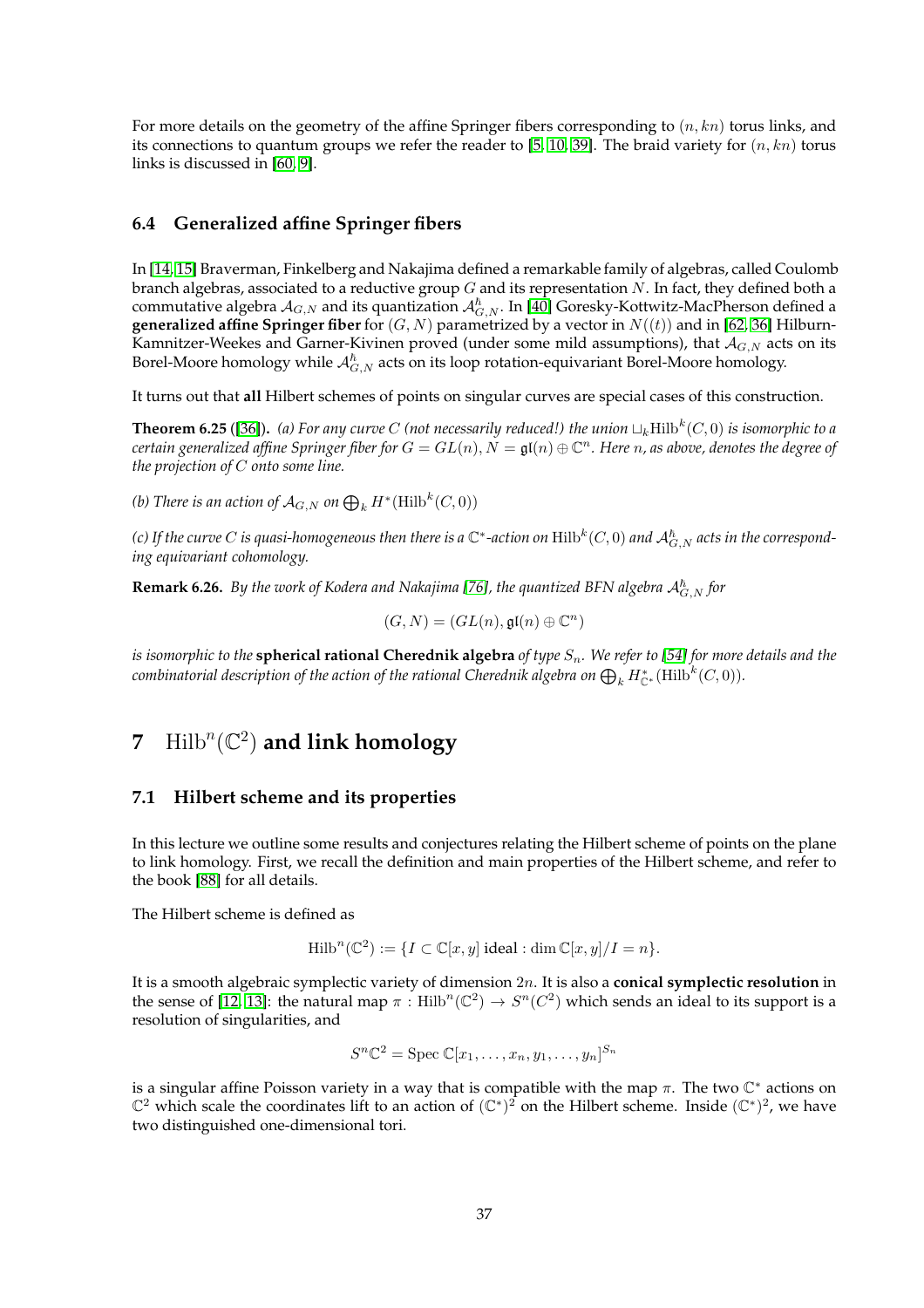- The Hamiltonian torus  $H = \{(h, h^{-1}) \mid h \in \mathbb{C}^*\}$  acts as  $(x, y) \mapsto (hx, h^{-1}y)$ . The reason it is called Hamiltonian is that it preserves the symplectic form.
- The scaling torus  $S = \{(s, s) | s \in \mathbb{C}^*\}$  acts as  $(x, y) \mapsto (sx, sy)$ . Note that it scales the symplectic form by  $s^2$ . It contracts the whole  $S^n\mathbb{C}^2$  to the origin.

**Remark 7.1.** Abusing the notation, let us denote by s and t the gradings on a  $(\mathbb{C}^* \times \mathbb{C}^*)$ -equivariant sheaf on  $\mathrm{Hilb}^n(\mathbb{C}^2)$  *induced by the actions of S and T, respectively. Likewise, we denote by q and t the gradings*  $\alpha$  *corresponding to the left and right, respectively,*  $\mathbb{C}^*$  -factors in  $\mathbb{C}^*\times\mathbb{C}^*$ . Note that we have  $h=qt^{-1}$  and  $s=qt.$ 

The action of the torus S is the reason why we have the adjective **conical** in conical symplectic resolution, for it contracts the affinization  $S^n(\mathbb{C}^2)$  of Hilb $^n(\mathbb{C}^2)$  to a single point. The Hamiltonian torus H has the following properties.

• The attracting subvariety

$$
L = \{ p \in \text{Hilb}^n(\mathbb{C}^2) : \lim_{h \to 0} h.p \text{ exists} \}
$$

is Lagrangian in Hilb $^n(\mathbb{C}^2)$  and coincides with  $\mathrm{Hilb}^n(\mathbb{C}^2,\mathbb{C})=\pi^{-1}(\{y=0\})$  (since  $\lim_{h\to 0}(hx,h^{-1}y)$ exists if and only if  $y = 0$ ).

• The H-fixed points are isolated and correspond to monomial ideals. The monomial ideals in  $\mathrm{Hilb}^n(\mathbb{C}^2)$  are in correspondence with partitions of n, as follows. Given a Young diagram  $\lambda$  of size n (in French notation), the monomial ideal  $I_\lambda$  is generated by all monomials outside  $\lambda$ .

| $\boldsymbol{y}^4$ |                  |                    |        |                    |         |       |  |
|--------------------|------------------|--------------------|--------|--------------------|---------|-------|--|
| $y^3\,$            | $xy^3$           |                    |        |                    |         |       |  |
| $y^2\,$            | $xy^2$           | $x^2y^2$           |        |                    |         |       |  |
| $\boldsymbol{y}$   | $xy$             | $x^2y$             | $x^3y$ | $x^4y$             | $x^5y$  |       |  |
| $\mathbf{1}$       | $\boldsymbol{x}$ | $\boldsymbol{x}^2$ | $x^3$  | $\boldsymbol{x}^4$ | $x^5\,$ | $x^6$ |  |

For example, the diagram  $\lambda = (6,5,2,1)$  corresponds to the ideal  $I_\lambda = (x^6,x^5y,x^2y^2,xy^3,y^4).$ 

Note that there is a tautological rank n bundle  $T$  on the Hilbert scheme, whose fiber over an ideal I given by  $\mathbb{C}[x, y]/I$ . We will need a line bundle

$$
\det \mathcal{T}=\wedge^n \mathcal{T}=:\mathcal{O}(1).
$$

Finally, to connect to Section [6.4,](#page-36-0) in the terminology of  $[14, 15]$  $[14, 15]$ ,  $\text{Hilb}^n(\mathbb{C}^2)$  is **both** the Higgs branch and the Coulomb branch for the 3d  $N = 4$  gauge theory corresponding to  $(G, N) = (GL(n), \mathfrak{gl}(n) \oplus \mathbb{C}^n)$ (compare with Theorem [6.25](#page-36-3) and Remark [6.26](#page-36-4) above) and to the quiver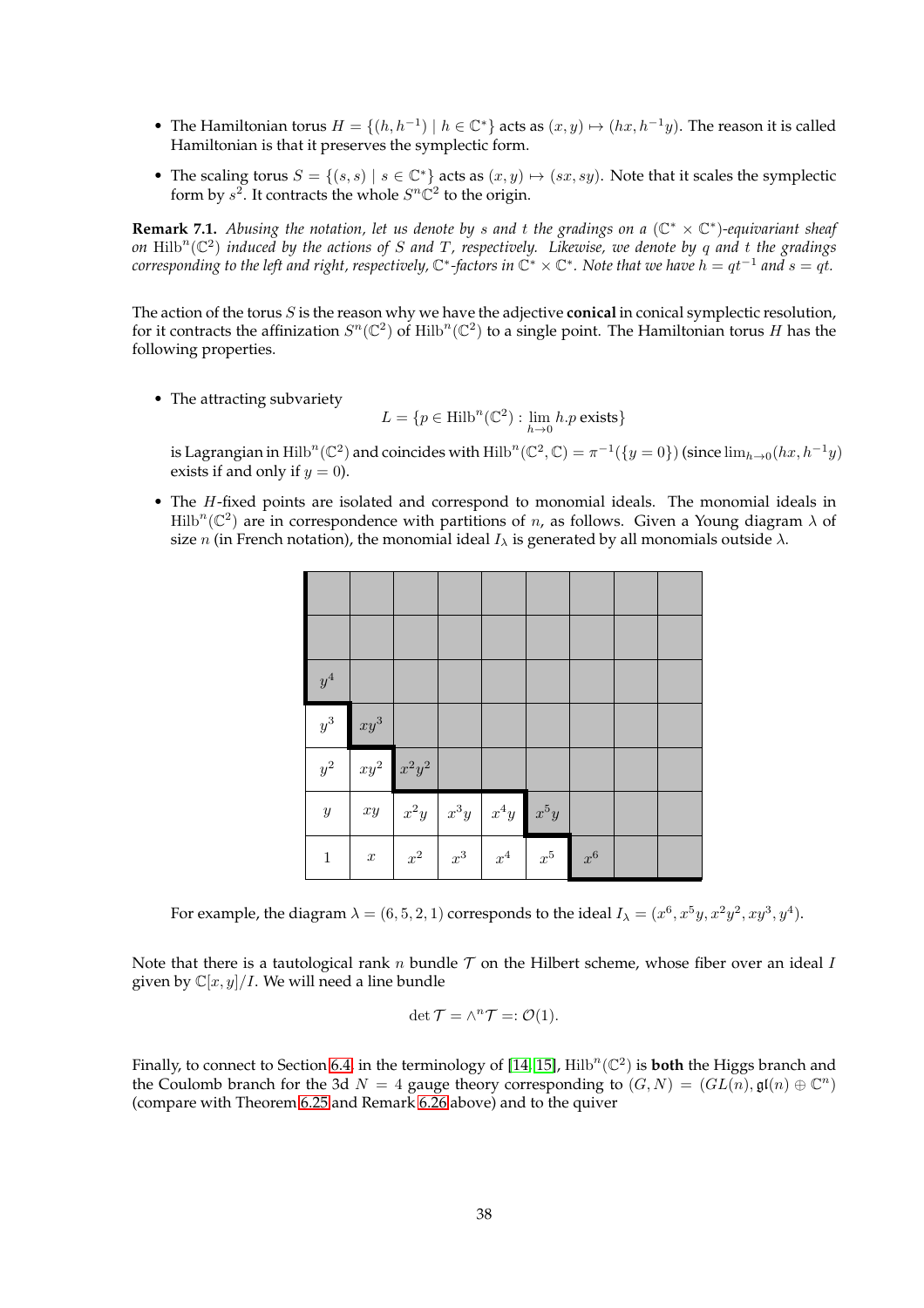

<span id="page-38-0"></span>of affine type  $\widehat{A_1}$ .

### **7.2 Hilbert schemes and link homology**

We are ready to discuss the relation between the Hilbert scheme and link homology. The following conjecture was formulated in [\[52\]](#page-45-1) and mostly proved in a series of papers by Oblomkov and Rozansky [\[92,](#page-47-1) [93,](#page-47-2) [94,](#page-47-3) [95,](#page-47-4) [96,](#page-47-5) [97,](#page-47-6) [98,](#page-47-7) [99\]](#page-47-8).

<span id="page-38-1"></span>**Conjecture 7.2.** To a braid  $\beta$  on n strands one can associate a  $\mathbb{C}^* \times \mathbb{C}^*$ -equivariant coherent sheaf  $\mathcal{F}_{\beta}$  on  $\mathrm{Hilb}^n(\mathbb{C}^2,\mathbb{C})$  with the following properties:

*(a) One has*

$$
\mathrm{HHH}(\beta)\simeq H^*_{\mathbb{C}^*\times\mathbb{C}^*}\left(\mathrm{Hilb}^n(\mathbb{C}^2,\mathbb{C}),\mathcal{F}_\beta\otimes\wedge^\bullet\mathcal{T}^\vee\right)
$$

*as triply graded vector spaces. The* q *and* t *gradings on the right hand side correspond to the* C <sup>∗</sup> ×C ∗ *action,* and the a-grading corresponds to the power of  $\wedge^{\bullet}T^{\vee}$ . The relation between the gradings  $(a,q,t)$  on the *right and*  $(A, Q, T)$  *on the left is given by*  $(3.4)$ *.* 

*(b)* The action of symmetric functions in  $x_i$  on the left corresponds to the action of

 $\mathbb{C}[x_1,\ldots,x_n]^{S_n} \subset \mathbb{C}[x_1,\ldots,x_n,y_1,\ldots,y_n]^{S_n} = H^0(\mathrm{Hilb}^n(\mathbb{C}^2),\mathcal{O})$ 

*on the right hand side. In particular, the action of*  $x_i$  *on* HHH( $\beta$ ) *determines the support of*  $\mathcal{F}_{\beta}$ *.* 

- *(c)* In particular, (b) implies that for  $\beta$  which closes up to a knot all  $x_i$  act the same way, and  $\mathcal{F}_\beta$  is supported *on*  $\text{Hilb}^n(\mathbb{C}^2,0) \times \mathbb{C} \subset \text{Hilb}^n(\mathbb{C}^2,\mathbb{C})$ .
- (d) Adding a full twist  $FT = (\sigma_1 \cdots \sigma_{n-1})^n$  to a braid  $\beta$  corresponds to tensoring the sheaf  $\mathcal{F}_{\beta}$  by  $\mathcal{O}(1)$ .
- *(e)* The sheaf  $\mathcal{F}_{\beta}$  extends to a sheaf  $\widetilde{\mathcal{F}}_{\beta}$  on the whole  $\text{Hilb}^n(\mathbb{C}^2)$  which corresponds to the y-ified homology  $HY(\beta)$ *.*

**Example 7.3.** *The torus braid*  $\beta = T(n, kn + 1)$  *corresponds to the line bundle*  $\mathcal{O}(k)$  *on the punctual Hilbert* scheme  $\text{Hilb}^n(\mathbb{C}^2,0)$ . In particular,  $T(2,3)$  corresponds to  $\mathcal{O}(1)$  on  $\text{Hilb}^2(\mathbb{C}^2,0)=\mathbb{P}^1$ ,  $T(2,2k+1)$  corresponds to  $\mathcal{O}(k)$  on  $\text{Hilb}^2(\mathbb{C}^2,0)$ , and it is easy to see that for  $k>0$  the bigraded space of sections of  $\mathcal{O}(k)$  on  $\mathbb{P}^1$  matches  $HHH<sup>0</sup>(T(2, 2k + 1))$  *computed in Example* [3.18](#page-8-1) *up to regrading*.

Furthermore,  $T(3,4)$  corresponds to  $\mathcal{O}(1)$  on  $\rm{Hilb}^3(\mathbb{C}^2,0)$  which is isomorphic to the (projective) cone over twisted *cubic in* P 3 *. One can check that*

$$
\dim H^0(\text{Hilb}^3(\mathbb{C}^2,0), \mathcal{O}(1)) = 5.
$$

More generally, by [\[57\]](#page-45-7) one can compute  $H^0(\mathrm{Hilb}^n(\mathbb{C}^2,0),\mathcal{O}(1))$  and match it with the  $q,t$ -Catalan numbers *[\[37\]](#page-44-8).*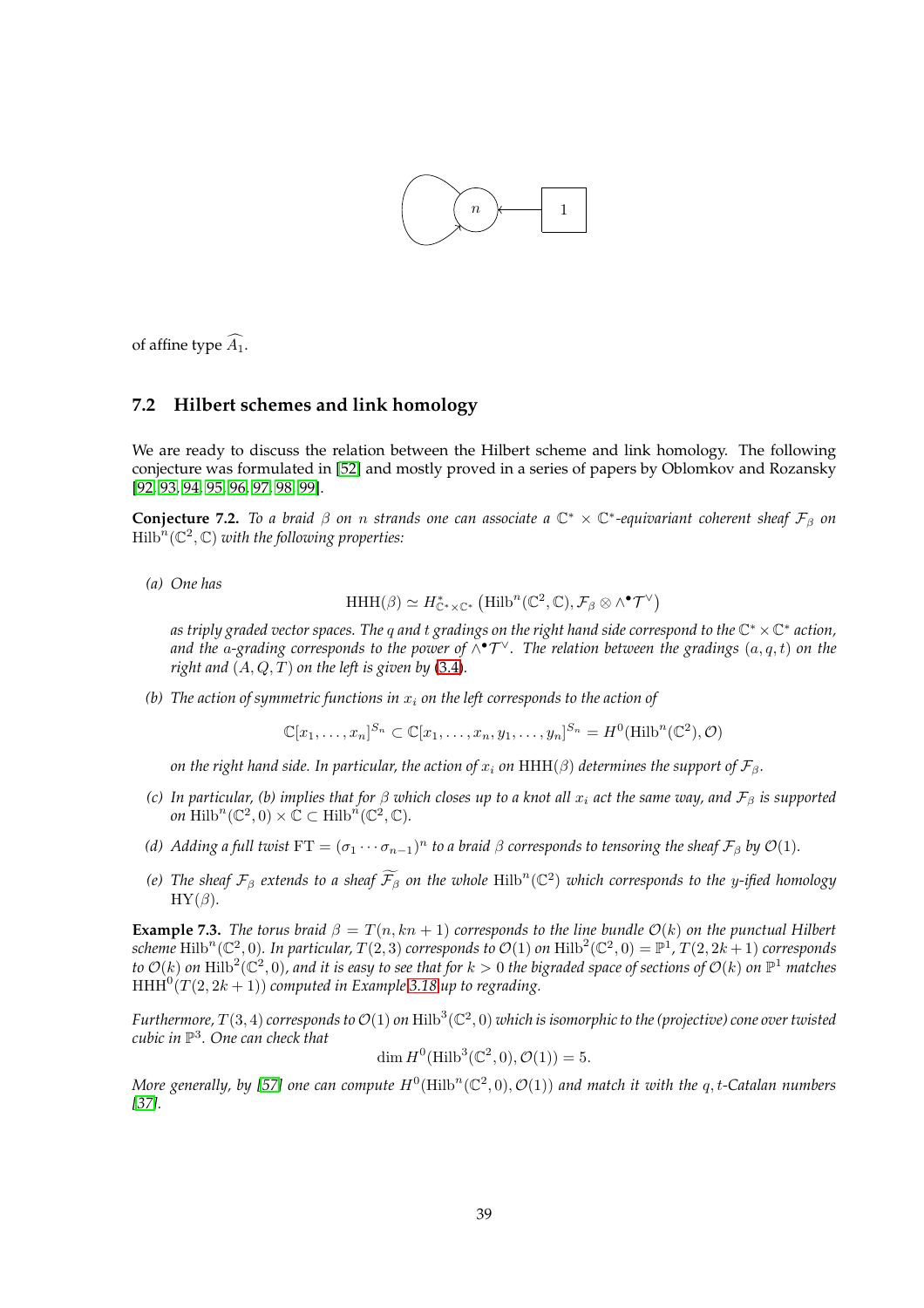For general torus braids  $\beta = T(m, n)$  the description of  $\mathcal{F}_{\beta}$  is more complicated. Consider the flag **Hilbert scheme**

$$
\operatorname{FHilb}^n(\mathbb{C}^2,0) := \{ \mathbb{C}[x,y] \supset I_1 \supset \ldots \supset I_n \},
$$

where all  $I_k$  are ideals in  $\mathbb{C}[x, y]$  of codimension k supported at the origin. It is a very singular space, which can be equipped with the structure of a virtual complete intersection (or of a dg scheme) [\[52\]](#page-45-1). It comes with the projection

$$
p: \text{FHilb}^n(\mathbb{C}^2, 0) \to \text{Hilb}^n(\mathbb{C}^2, 0), (I_1, \ldots, I_n) \mapsto I_n
$$

and a collection of line bundles  $\mathcal{L}_k = I_{k-1}/I_k$ .

<span id="page-39-1"></span>**Theorem 7.4** ([\[51,](#page-45-2) [52,](#page-45-1) [94\]](#page-47-3)). *Suppose that*  $GCD(m, n) = 1$ . The sheaf  $\mathcal{F}_{m,n}$  corresponding to  $\beta = T(m, n)$  is *given by*

$$
\mathcal{F}_{m,n}=p_*(\mathcal{L}_1^{a_1}\cdots \mathcal{L}_n^{a_n}),
$$

*where*  $a_k = \lceil \frac{km}{n} \rceil - \lceil \frac{(k-1)m}{n} \rceil$ .

Note that here we consider  $p_{*}$  as the derived pushforward for the morphism of dg schemes. We refer the reader to [\[51,](#page-45-2) [52,](#page-45-1) [94\]](#page-47-3) for more details.

**Remark 7.5.** One can consider the sheaves  $p_*(\mathcal{L}_1^{a_1}\cdots\mathcal{L}_n^{a_n})$  for arbitrary exponents  $a_1,\ldots,a_n$ . These correspond *to the braids*

 $\beta(a_1,\ldots,a_n):=\ell_1^{a_1}\cdots\ell_n^{a_n}\sigma_1\cdots\sigma_n$ 

*where*

 $\ell_i = \sigma_{i-1} \cdots \sigma_1 \sigma_1 \cdots \sigma_{i-1}$ 

*are Jucys-Murphy braids. We refer to [\[52,](#page-45-1) [94\]](#page-47-3) for more details on the relation between such sheaves and braids (called Coxeter braids in [\[94\]](#page-47-3)) and to [\[42,](#page-44-9) [8\]](#page-43-6) for the corresponding combinatorial results and identities.*

### <span id="page-39-0"></span>**7.3 Procesi bundle and the identity braid**

Next, we would like to associate sheaves to the identity braid and the powers of the full twist. For this, we will need the following constructions of Haiman [\[58,](#page-45-8) [59\]](#page-45-9). Let  $X_n$  denote the reduced fiber product of Hilb<sup>n</sup>( $\mathbb{C}^2$ ) with  $(\mathbb{C}^2)^n$  over  $S^n(\mathbb{C}^2)$ :

$$
X_n \longrightarrow (\mathbb{C}^2)^n
$$
  
\n
$$
\downarrow q \qquad \qquad \downarrow
$$
  
\nHilb<sup>n</sup>( $\mathbb{C}^2$ )  $\xrightarrow{\pi} S^n(\mathbb{C}^2)$ 

<span id="page-39-2"></span>**Theorem 7.6** ([\[58\]](#page-45-8)). *The space*  $X_n$  *satisfies the following properties:* 

- (a)  $X_n$  *is the blowup of*  $(\mathbb{C}^2)^n$  along the the union of all diagonals  $\{P_i = P_j\}$ .
- *(b)*  $X_n = \text{Proj } \bigoplus_{k=0}^{\infty} J^k$  *where*

$$
J = \bigcap_{i \neq j} (x_i - x_j, y_i - y_j)
$$

is the ideal defining the union of diagonals. Also,  $J^k$  is free over  $\mathbb{C}[y_1,\ldots,y_n].$ 

- *(c)*  $q_*\mathcal{O}_{X_n} = \mathcal{P}$  *is a vector bundle on*  $\text{Hilb}^n(\mathbb{C}^2)$  *of rank n!. It is called the* **Procesi bundle.**
- *(d) We have the following diagram:*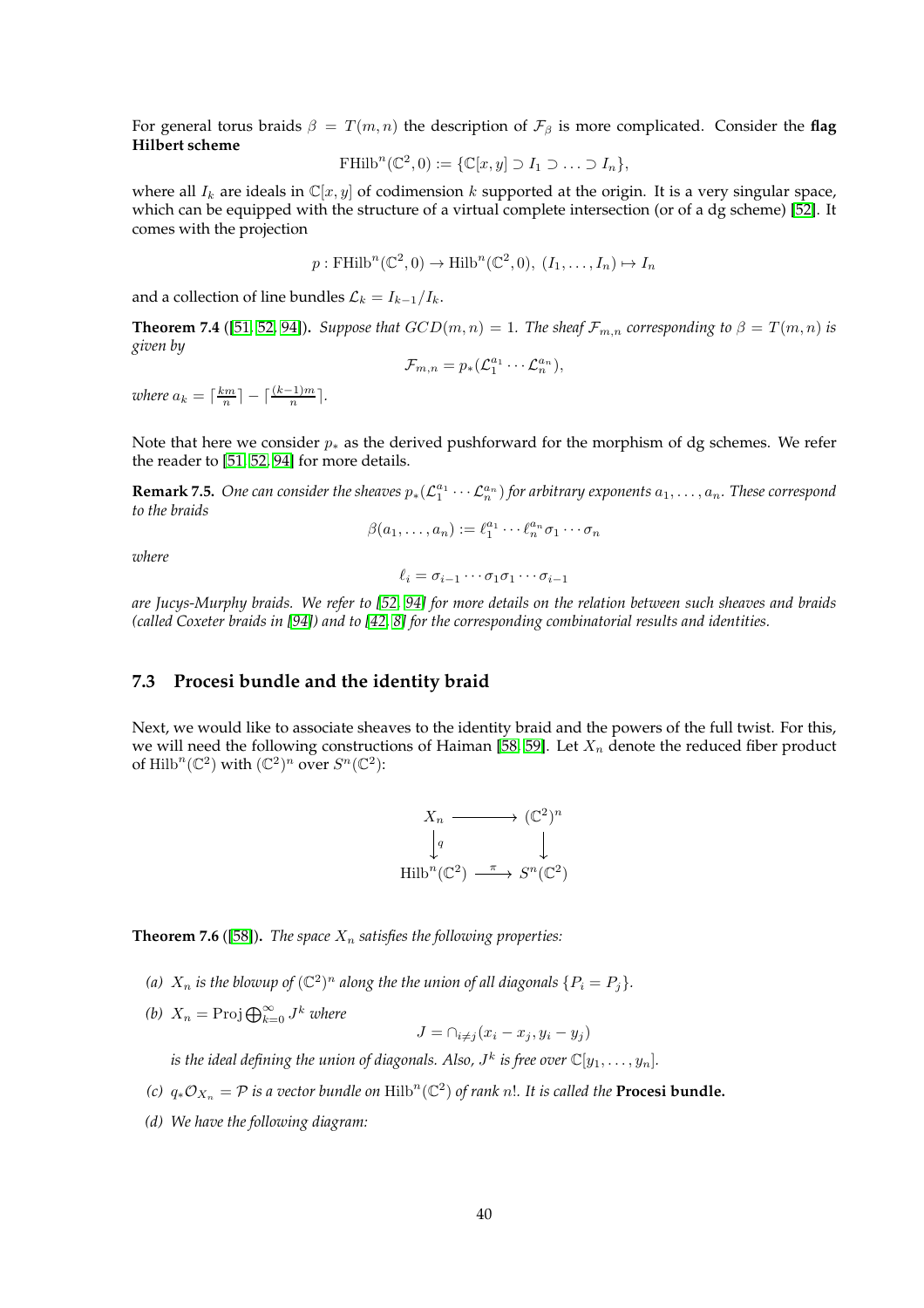

*where the maps* p and q are as above, and r sends a flag of ideals  $(I_1, \ldots, I_n)$  to the ordered collection of *supports of* Ik−1/Ik*. Then*

$$
p_*\mathcal{O}_{\mathrm{FHilb}^n(\mathbb{C}^2)} = q_*\mathcal{O}_{X_n} = \mathcal{P}.
$$

Part (d) of the theorem is implicit in [\[58\]](#page-45-8) and proved in [\[52\]](#page-45-1) in more detail.

Finally, the sheaf  $\mathcal{F}_1$  corresponding to the identity braid coincides with  $p_*\mathcal{O}_{\mathrm{FHilb}^n(\mathbb{C}^2,\mathbb{C})}$  (similarly to Theorem [7.4\)](#page-39-1) and hence is isomorphic to the Procesi bundle  $P$  restricted to Hilb<sup>n</sup>( $\mathbb{C}^2$ , $\mathbb{C}$ ). Similarly,  $\beta = T(n, kn)$  correspond to the vector bundle

$$
\mathcal{F}_{n,kn}=\mathcal{P}\otimes\mathcal{O}(k).
$$

restricted to  $\mathrm{Hilb}^n(\mathbb{C}^2,\mathbb{C})$ . Note that for  $k\geq 0$  by the projection formula we have

$$
H^{0}(\mathrm{Hilb}^{n}(\mathbb{C}^{2}, \mathbb{C}), \mathcal{P} \otimes \mathcal{O}(k)) = H^{0}(X_{n}(\mathbb{C}^{2}, \mathbb{C}), \mathcal{O}(k)) = J^{k}/(y)J^{k}
$$

since  $H^0(X_n, \mathcal{O}(k)) = J^k$  is free over  $\mathbb{C}[y_1, \ldots, y_n]$ . This agrees with the Khovanov-Rozansky homology of the full twist by Theorem [5.10.](#page-22-0)

## <span id="page-40-0"></span>**7.4** y**-ification and symmetry**

Many interesting structures in link homology become transparent when considering  $\text{Hilb}^n(\mathbb{C}^2)$ . As we mentioned above, y-ification corresponds to the extension of the sheaf  $\mathcal{F}_{\beta}$  from Hilb<sup>n</sup>( $\mathbb{C}^2$ , $\mathbb{C}$ ) to a sheaf  $\widetilde{\mathcal{F}}_{\beta}$  on the whole Hilbert scheme of points. More precisely, we have the following y-ified version of Conjecture [7.2:](#page-38-1)

**Conjecture 7.7.** To a braid  $\beta$  on n strands one can associate a  $\mathbb{C}^* \times \mathbb{C}^*$ -equivariant coherent sheaf  $\widetilde{\mathcal{F}}_\beta$  on  $\mathrm{Hilb}^n(\mathbb{C}^2)$  with the following properties:

*(a) One has*

$$
\mathrm{HY}(\beta)\simeq H^*_{{\mathbb C}^*\times{\mathbb C}^*}\left(\mathrm{Hilb}^n({\mathbb C}^2),\widetilde{\mathcal{F}_{\beta}}\otimes\wedge^\bullet\mathcal{T}^\vee\right)
$$

*as triply graded vector spaces (with the same grading conventions as in Conjecture [7.2\)](#page-38-1).*

*(b)* The action of symmetric functions in  $x_i$  and  $y_u$  on the left corresponds to the action of

$$
\mathbb{C}[x_1,\ldots,x_n,y_1,\ldots,y_n]^{S_n}=H^0(\mathrm{Hilb}^n(\mathbb{C}^2),\mathcal{O})
$$

*on the right hand side.*

- *(c)* In particular, *(b)* implies that for  $\beta$  which closes up to a knot the sheaf  $\widetilde{\mathcal{F}}_\beta$  is supported on  $\text{Hilb}^n(\mathbb{C}^2,0) \times$  $\mathbb{C}^2 \subset \operatorname{Hilb}^n(\mathbb{C}^2)$ , and agrees with the trivial extension of  $\mathcal{F}_{\beta}$
- (d) Adding a full twist  $FT = (\sigma_1 \cdots \sigma_{n-1})^n$  to a braid  $\beta$  corresponds to tensoring the sheaf  $\mathcal{F}_{\beta}$  by  $\mathcal{O}(1)$ .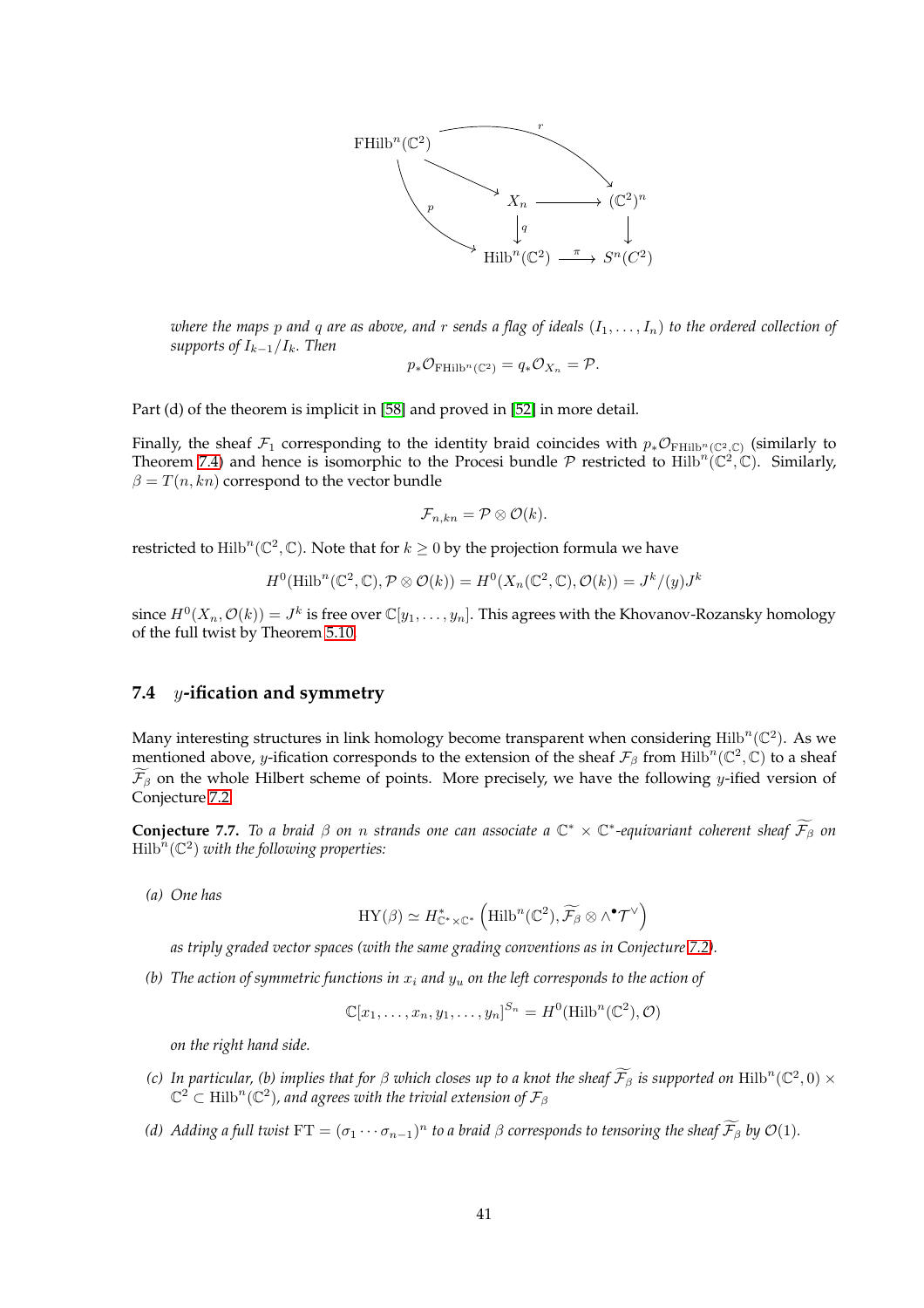*(e)* The restriction of  $\widetilde{\mathcal{F}}_\beta$  to  $\mathrm{Hilb}^n(\mathbb{C}^2,\mathbb{C})$  agrees with  $\mathcal{F}_\beta$ .

For example, for the identity braid we get the Procesi bundle  $\widetilde{\mathcal{F}_1} = \mathcal{P}$ . Similarly,  $\beta = T(n, kn)$  correspond to the vector bundle

$$
\widetilde{\mathcal{F}_{n,kn}}=\mathcal{P}\otimes \mathcal{O}(k).
$$

As above, by Theorem [7.6](#page-39-2) the space of sections of this bundle agree with  $\mathrm{HY}^0(T(n,kn))$  computed in Theorem [5.10.](#page-22-0)

Finally, we can comment on the  $q - t$  symmetry and  $\mathfrak{sl}_2$  action in link homology which we saw in Theorems [5.17,](#page-25-1) [5.19](#page-26-5) and [6.14.](#page-32-1) The group  $SL(2) \subset GL(2)$  naturally acts on  $\mathbb{C}^2$  by linear changes of coordinates, and this action extends to the action of  $SL(2)$  on  $\mathrm{Hilb}^n(\mathbb{C}^2)$ .

One then expects that the sheaf  $\mathcal{F}_{\beta}$  is equivariant with respect to this action. Since  $\wedge^{\bullet} \mathcal{T}^{\vee}$  is also  $SL(2)$ equivariant, we get a natural action of the group  $SL(2)$  and its Lie algebra  $\mathfrak{sl}_2$  on the corresponding link cohomology. Since the action extends to the action of  $GL(2)$ , it is easy to see that the generators of  $\mathfrak{sl}_2$ interact with q and t gradings (corresponding to  $\mathbb{C}^* \times \mathbb{C}^* \subset GL(2)$ ) correctly. The symmetry between q and t is then realized by the action of the Weyl group  $S_2 \subset SL(2)$ .

Note that  $\text{Hilb}^n(\mathbb{C}^2,\mathbb{C})$  is not preserved by the action of  $SL(2)$ , so one cannot expect the action of  $SL(2)$ in HHH( $\beta$ ) for arbitrary links. On the other hand, Hilb<sup>n</sup>( $\mathbb{C}^2$ , 0) is preserved by this action, so one indeed has an action of  $SL(2)$  in the reduced homology  $\overline{\text{HHH}}(\beta)$  if  $\beta$  closes up to a knot.

## <span id="page-41-0"></span>**7.5 Approaches to the proof**

In this subsection we outline some of the approaches to the proof of Conjecture [7.2.](#page-38-1) The first, and the only complete at the moment is realized by Oblomkov and Rozansky [\[92,](#page-47-1) [93,](#page-47-2) [94,](#page-47-3) [95,](#page-47-4) [96,](#page-47-5) [97,](#page-47-6) [98,](#page-47-7) [99\]](#page-47-8). In short, they define a new link homology theory using matrix factorizations on a complicated algebraic variety related to the flag Hilbert scheme  $\mathrm{FHilb}^n(\mathbb{C}^2)$  (or rather a certain smooth ambient space where  $\text{FHilb}^n(\mathbb{C}^2)$  is cut out by certain equations). In [\[92\]](#page-47-1) Oblomkov and Rozansky prove that their construction satisfies braid relations and is invariant under Markov moves, so it does indeed define a link invariant. In further papers, they formalize the relation between their invariant,  $FHilb^{n}(\mathbb{C}^{2})$  and  $Hilb^{n}(\mathbb{C}^{2})$ , and associate a sheaf on  $Hilb^{n}(\mathbb{C}^{2})$  to any braid. Finally, in [\[99\]](#page-47-8) they construct a functor from their category of matrix factorizations to the category of Soergel bimodules, and prove that their invariant agrees with Khovanov-Rozansky homology defined using the latter. We refer the reader to [\[90\]](#page-47-14) for an introduction to Oblomkov-Rozansky theory.

Another approach, due to the first author, Hogancamp and Wedrich relates the derived category of the Hilbert scheme to the "annular" category of links in the solid torus. The proper definition of the latter [\[46,](#page-45-20) [55\]](#page-45-21) uses the machinery of derived categorical traces and is out of scope of these notes. Still, we would like to note that by [\[16,](#page-43-20) [58,](#page-45-8) [59\]](#page-45-9) the derived category of  $\mathrm{Hilb}^n(\mathbb{C}^2)$  is generated by the Procesi bundle  $P$  and its direct summands, so it is essentially determined by the endomorphism algebra

$$
End(\mathcal{P}) = \mathbb{C}[x_1,\ldots,x_n,y_1,\ldots,y_n] \rtimes S_n.
$$

On the other hand, the annular category is generated by the object  $Tr(1)$  which is the closure of the identity braid. It is proved in [\[46\]](#page-45-20) that

$$
End(\mathrm{Tr}(1))=\mathbb{C}[x_1,\ldots,x_n,\theta_1,\ldots,\theta_n]\rtimes S_n,
$$

where  $\theta_i$  are odd variables while  $x_i$  are, as above even. Experts in geometric representation theory might recognise the connection with character sheaves following [\[108,](#page-47-21) [109\]](#page-47-22). The similarity of these results suggest a direct relation between the two categories, but the detailed proofs are yet to be completed.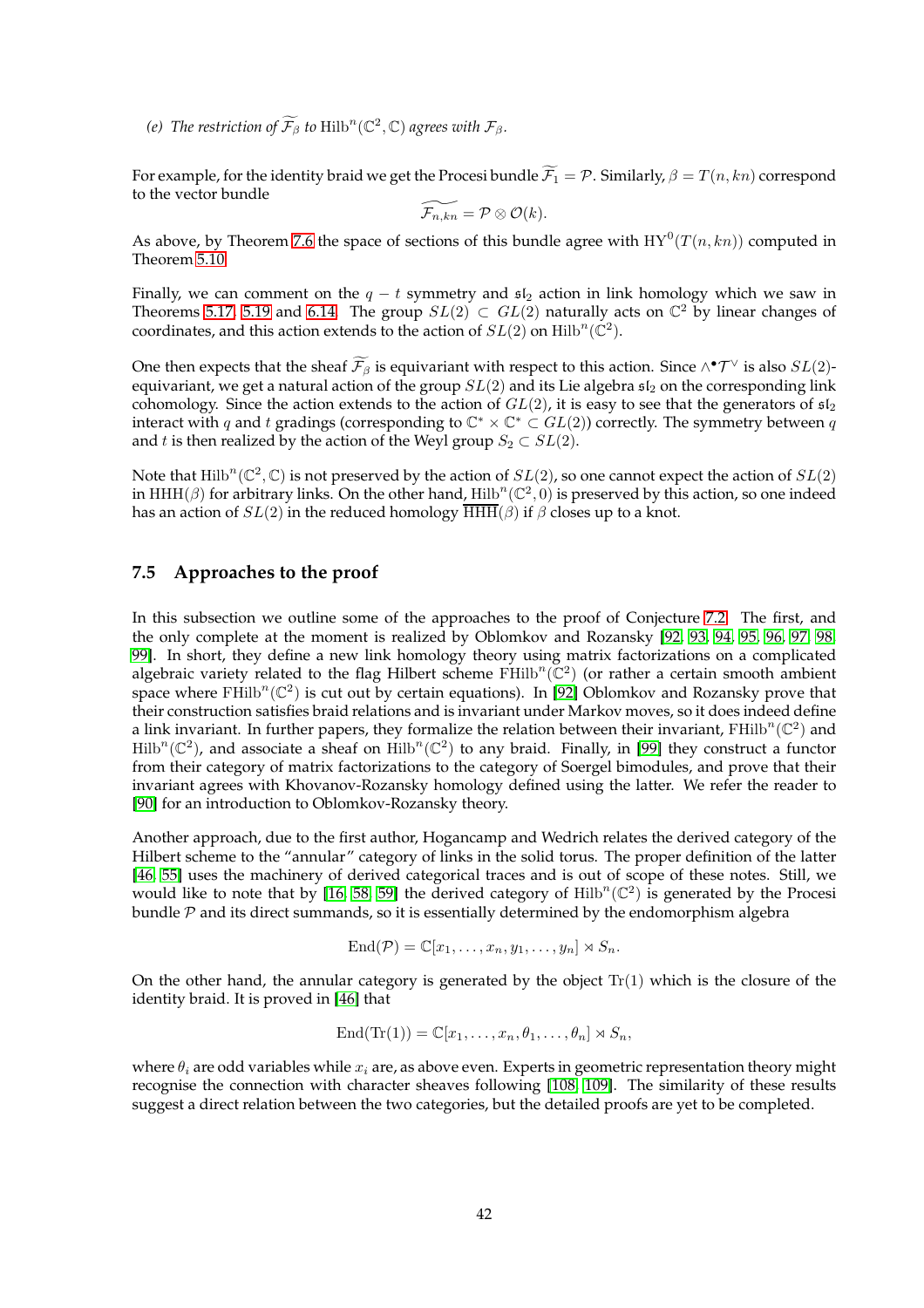Finally, let us sketch the third approach, as outlined in [\[52\]](#page-45-1). Consider the graded algebra

$$
\mathcal{G}:=\bigoplus_{k=0}^\infty \mathrm{Hom}(R,\mathrm{FT}^k),
$$

where  $FT = (\sigma_1 \cdots \sigma_{n-1})^n$  is the full twist as above. The multiplication is given by the natural product (coming from the invertibility of FT)

$$
\operatorname{Hom}(R, \operatorname{FT}^k) \otimes \operatorname{Hom}(R, \operatorname{FT}^{\ell}) \to \operatorname{Hom}(R, \operatorname{FT}^{k+\ell})
$$

Recall that by Theorem [5.10](#page-22-0) we have

$$
\operatorname{Hom}(R, \operatorname{FT}^k) = J^k/(y)J^k, J = \cap_{i \neq j} (x_i - x_j, y_i - y_j).
$$

so in fact by Theorem [7.6\(](#page-39-2)b) the graded algebra  $G$  coincides with the graded coordinate algebra of  $X_n(\mathbb{C}^2,\mathbb{C})$ . Given an arbitrary braid  $\beta$ , we can consider a graded module

$$
\bigoplus_{k=0}^{\infty} \text{Hom}(R, \beta \cdot \text{FT}^k),
$$

over the graded algebra G, and hence a sheaf on Proj  $G = X_n(\mathbb{C}^2, \mathbb{C})$ . By pushing forward along q, we obtain a sheaf on  $\mathrm{Hilb}^n(\mathbb{C}^2)$ . In [\[52\]](#page-45-1), this construction is expected to lift to a dg functor

$$
\mathcal{K}^b(\text{SBim}_n) \to D^b(\text{Hilb}^n)
$$

satisfying Conjecture [7.2.](#page-38-1) As with the previous approach, there are significant homological algebra subtleties that have to be overcome to complete the proof.

<span id="page-42-0"></span>**Example 7.8.** Let us compute the graded algebra G for  $n = 2$ . Recall that  $T(2, 2k)$  correspond to the following *complexes of Soergel bimodules:*

$$
T(2,0) = R
$$
  
\n
$$
T(2,2) = [B \to B \to R]
$$
  
\n
$$
T(2,4) = [B \to B \to B \to B \to R]
$$

*and*

Hom
$$
(R, T(2, 0)) = R
$$
  
\nHom $(R, T(2, 2)) = [R \xrightarrow{0} R \xrightarrow{x_1-x_2} R]$   
\nHom $(R, T(2, 4)) = [R \xrightarrow{0} R \xrightarrow{x_1-x_2} R \xrightarrow{0} R \xrightarrow{x_1-x_2} R]$   
\n...

*In particular,* Hom $(R, T(2, 2))$  *has two generators* z and w and one relation  $w(x_1 - x_2) = 0$ . One can check *that*  $\text{Hom}(R, T(2,4))$  has generators  $z^2, zw, w^2$  and no more new relations (that is,  $w(x_1 - x_2) = 0$  implies  $zw(x_1-x_2) = w^2(x_1-x_2) = 0$ . Similarly, Hom $(R, T(2, 2k))$  has generators  $z^k, z^{k-1}w, \ldots, w^k$  and all *relations follow from*  $w(x_1 - x_2) = 0$ . By taking the direct sum over k, we get

$$
G = \frac{R[z, w]}{w(x_1 - x_2) = 0} = \frac{\mathbb{C}[x_1, x_2, z, w]}{w(x_1 - x_2) = 0}.
$$

*Here*  $x_1, x_2$  *are in degree zero and*  $z, w$  *are in degree* 1.

**Example 7.9.** *Let us do the same computation in the* y*-ified category. This is very similar to Example [7.8](#page-42-0) but now the relation reads*  $w(x_1 - x_2) = z(y_1 - y_2)$ *, see Example* [5.8](#page-21-1) *for details. We get the graded algebra* 

$$
\mathcal{G}_y = \frac{R[y][z, w]}{w(x_1 - x_2) = z(y_1 - y_2)} = \frac{\mathbb{C}[x_1, x_2, y_1, y_2, z, w]}{w(x_1 - x_2) = z(y_1 - y_2)}
$$

where  $x_1,x_2,y_1,y_2$  are in degree zero and  $z,w$  are in degree 1. Note that  $\rm Proj\,\mathcal G_y$  is the blowup of  $(\mathbb C^2)^2$  along the *diagonal*  $\{x_1 = x_2, y_1 = y_2\}$  *which is isomorphic to the isospectral Hilbert scheme*  $X_2$ *.*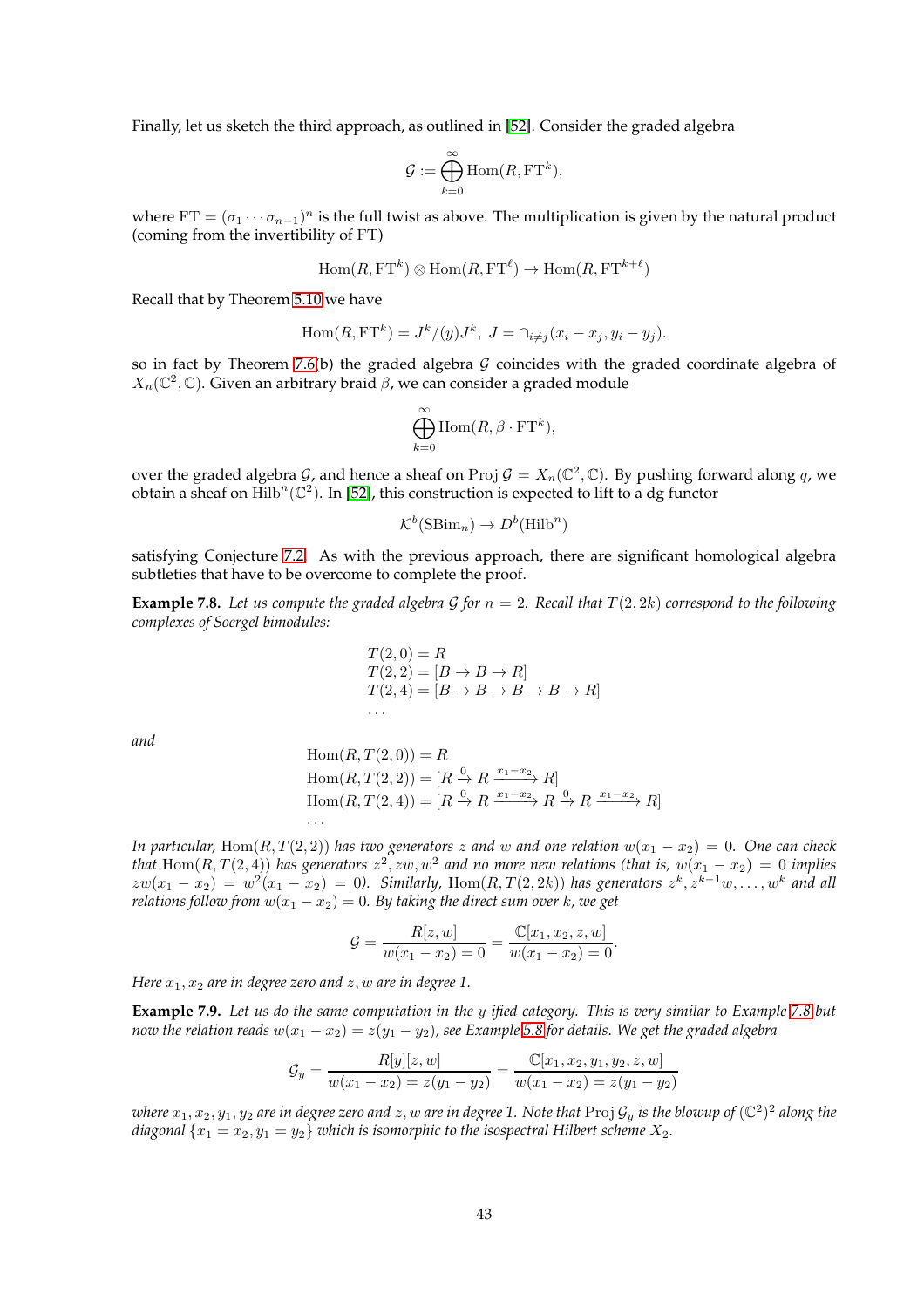# <span id="page-43-7"></span><span id="page-43-0"></span>**References**

- <span id="page-43-15"></span>[1] J. Alexander, A lemma on a system of knotted curves, Proc. Nat. Acad. Sci. USA. 9 (1923), 93–95.
- [2] E. Artal Bartolo, J. Carmona Ruber, J. Cogolludo Agustín. Braid monodromy and topology of plane curves. Duke Math. J. 118 (2003), no. 2, 261–278.
- <span id="page-43-4"></span>[3] M. Aganagic, S. Shakirov. Refined Chern–Simons theory and knot homology. String-Math 2011, 3–31, Proc. Sympos. Pure Math., 85, Amer. Math. Soc., Providence, RI, 2012
- <span id="page-43-16"></span><span id="page-43-5"></span>[4] F. Bergeron, A. Garsia, E. Sergel Leven, G. Xin. Compositional (km, kn)-shuffle conjectures. Int. Math. Res. Not. IMRN 2016, no. 14, 4229–4270.
- [5] R. Bezrukavnikov, P. Boixeda Alvarez, P. Shan, E. Vasserot. Cohomology of affine Springer fibers and the center of small quantum groups. To appear.
- <span id="page-43-9"></span><span id="page-43-8"></span>[6] R. Bezrukavnikov, K. Tolmachov. Monodromic model for Khovanov-Rozansky homology. arXiv:2008.11379
- <span id="page-43-6"></span>[7] J. Birman. Braids, links and mapping class groups. Annals of Math. Studies 82 (1974).
- <span id="page-43-13"></span>[8] J. Blasiak, M. Haiman, J. Morse, A. Pun, G. Seelinger. A Shuffle Theorem for Paths Under Any Line. arXiv:2102.07931
- [9] P. Boalch. Geometry and braiding of Stokes data; fission and wild character varieties. Ann. of Math. (2) 179 (2014), no. 1, 301–365.
- <span id="page-43-17"></span><span id="page-43-14"></span>[10] P. Boixeda Alvarez, I. Losev. Affine Springer Fibers, Procesi bundles, and Cherednik algebras. arXiv:2104.09543
- [11] R. Bott, H. Shulman, and J. Stasheff, On the de Rham theory of certain classifying spaces, Advances in Math. 20 (1976), no. 1, 43–56.
- <span id="page-43-18"></span>[12] T. Braden, N. Proudfoot, B. Webster. Quantizations of conical symplectic resolutions I: local and global structure. Astérisque No. 384 (2016), 1–73.
- <span id="page-43-19"></span>[13] T. Braden, A. Licata, N. Proudfoot, B. Webster. Quantizations of conical symplectic resolutions II: category  $O$  and symplectic duality. with an appendix by I. Losev. Astérisque No. 384 (2016), 75-179.
- <span id="page-43-2"></span>[14] A. Braverman, M. Finkelberg, H. Nakajima. Towards a mathematical definition of Coulomb branches of 3-dimensional  $N = 4$  gauge theories, II. Adv. Theor. Math. Phys. 22 (2018), no. 5, 1071–1147.
- <span id="page-43-3"></span>[15] A. Braverman, M. Finkelberg, H. Nakajima. Coulomb branches of 3d  $N = 4$  quiver gauge theories and slices in the affine Grassmannian. With two appendices by Braverman, Finkelberg, Joel Kamnitzer, Ryosuke Kodera, Nakajima, Ben Webster and Alex Weekes. Adv. Theor. Math. Phys. 23 (2019), no. 1, 75–166.
- <span id="page-43-20"></span>[16] T. Bridgeland, A. King, M. Reid. The McKay correspondence as an equivalence of derived categories. J. Amer. Math. Soc. 14 (2001), no. 3, 535–554.
- <span id="page-43-11"></span>[17] M. Brion. Lectures on the geometry of flag varieties. In Topics in cohomological studies of algebraic varieties, pages 33–85. Springer, 2005.
- <span id="page-43-12"></span>[18] M. Broué, J. Michel. Sur certains éléments réguliers des groupes de Weyl et les variétiés de Deligne-Lusztig associées. Finite Reductive Groups: Related Structures and Representations. Ed. M. Cabanes. Birkhäuser Boston (1997), 73–139
- <span id="page-43-10"></span><span id="page-43-1"></span>[19] R. Casals, E. Gorsky, M. Gorsky, J. Simental. Algebraic Weaves and Braid Varieties. arXiv:2012.06931
- [20] R. Casals, E. Gorsky, M. Gorsky, J. Simental. Positroid Links and Braid varieties. arXiv:2105.13948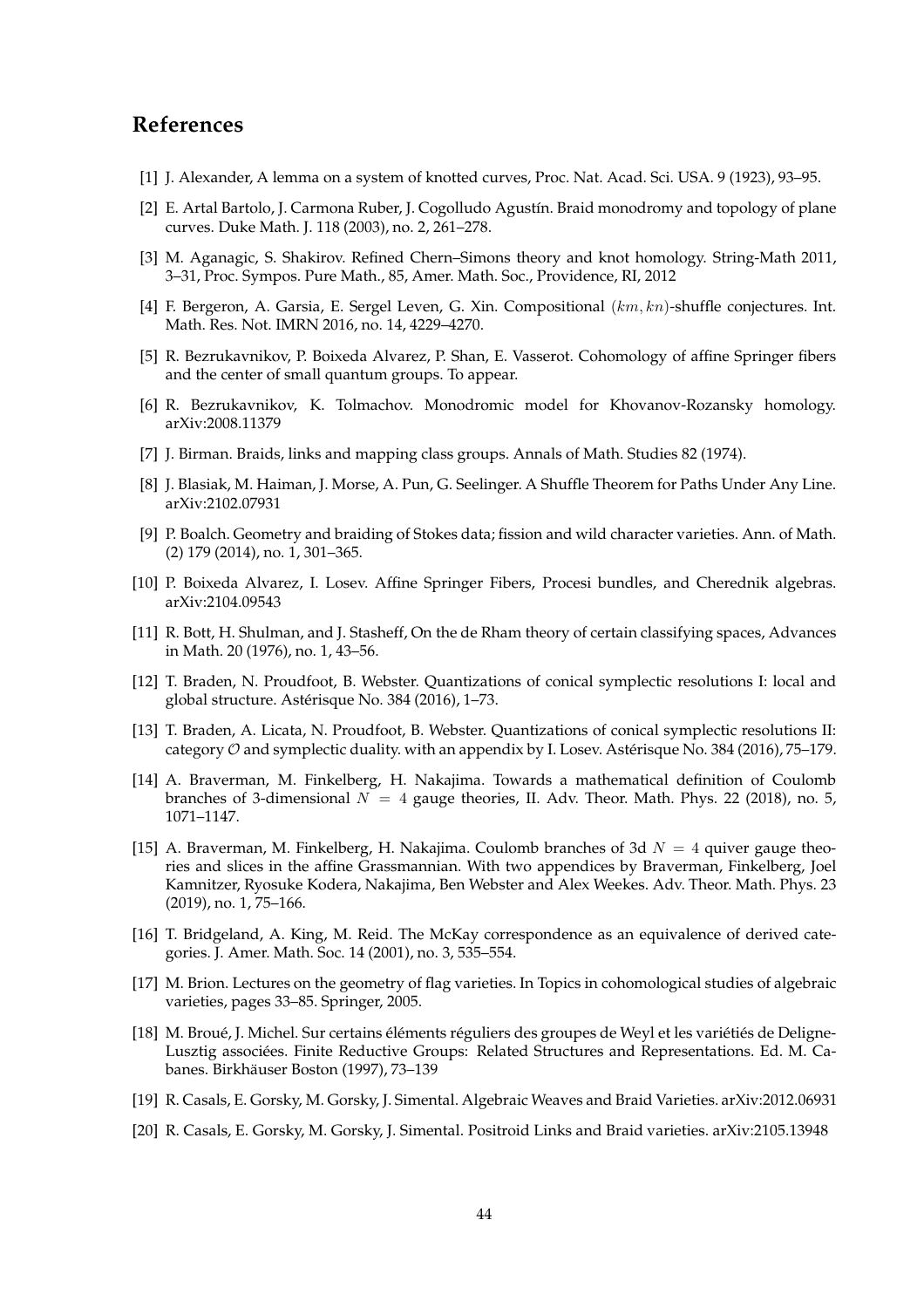- <span id="page-44-14"></span><span id="page-44-4"></span>[21] R. Casals, L. Ng. Braid loops with infinite monodromy on the Legendrian contact dga. arXiv:2101.02318
- <span id="page-44-15"></span>[22] M. de Cataldo, T. Hausel, L. Migliorini. Topology of Hitchin systems and Hodge theory of character varieties: the case  $A_1$ . Ann. of Math. (2) 175 (2012), no. 3, 1329-1407.
- <span id="page-44-6"></span>[23] Y. Chekanov. Differential algebra of Legendrian links. Inventiones mathematicae, 150(3):441–483, 2002.
- <span id="page-44-16"></span>[24] I. Cherednik. Jones polynomials of torus knots via DAHA. Int. Math. Res. Not. IMRN 2013, no. 23, 5366–5425.
- <span id="page-44-17"></span>[25] P. Deligne. Action du groupe des tresses sur une catégorie. Invent. math., 128 (1997), 159–175.
- <span id="page-44-12"></span>[26] P. Deligne, G. Lusztig. Representations of Reductive Groups over Finite Fields. Ann. of Math. (2), 103(1) (1976), 103–161.
- [27] N. Dunfield, S. Gukov, J. Rasmussen, The superpolynomial for knot homologies, Experiment. Math. 15 (2006), no. 2, 129–159.
- <span id="page-44-20"></span>[28] D. Eisenbud, W. Neumann. Three-dimensional link theory and invariants of plane curve singularities. Annals of Mathematics Studies, 110. Princeton University Press, Princeton, NJ, 1985.
- <span id="page-44-10"></span>[29] B. Elias, M. Hogancamp. On the computation of torus link homology. Compos. Math. 155 (2019), no. 1, 164–205. arXiv:1603.00407
- <span id="page-44-7"></span>[30] B. Elias, S. Makisumi, U. Thiel, G. Williamson. Introduction to Soergel bimodules. RSME Springer Series, 5. Springer, 2020
- <span id="page-44-13"></span>[31] L. Escobar. Brick manifolds and toric varieties of brick polytopes. The Electronic Journal of Combinatorics. (2016), 2–25.
- <span id="page-44-1"></span><span id="page-44-0"></span>[32] P. Galashin, T. Lam. Positroids, Knots, and q, t–Catalan Numbers. arXiv:2012.09745
- <span id="page-44-2"></span>[33] P. Galashin, T. Lam. Positroid Catalan numbers. arXiv:2104.05701
- <span id="page-44-18"></span>[34] P. Galashin, T. Lam. Positroid varieties and cluster algebras. arXiv:1906.03501
- <span id="page-44-3"></span>[35] H. Gao, L. Shen, D. Weng. Augmentations, Fillings, and Clusters. arXiv:2008.10793
- <span id="page-44-8"></span>[36] N. Garner, O. Kivinen. Generalized affine Springer theory and Hilbert schemes on planar curves. arXiv:2004.15024
- [37] A. Garsia, M. Haiman. A remarkable  $q, t$ –Catalan sequence and  $q$ -Lagrange inversion. J. Algebraic Combin. 5 (1996), no. 3, 191–244.
- <span id="page-44-19"></span>[38] M. Gekhtman, M. Shapiro, and A. Vainshtein, Cluster algebras and Poisson geometry. Mathematical Surveys and Monographs, 167. American Mathematical Society, Providence, RI, 2010.
- <span id="page-44-21"></span>[39] M. Goresky, R. Kottwitz, R. Macpherson. Homology of affine Springer fibers in the unramified case. Duke Math. J. 121 (2004), no. 3, 509–561.
- <span id="page-44-22"></span>[40] M. Goresky, R. Kottwitz, R. MacPherson. Purity of equivalued affine Springer fibers. Represent. Theory 10 (2006), 130–146.
- <span id="page-44-11"></span>[41] E. Gorsky. q, t-Catalan numbers and knot homology. Zeta functions in algebra and geometry, 213– 232, Contemp. Math., 566, Amer. Math. Soc., Providence, RI, 2012.
- <span id="page-44-9"></span>[42] E. Gorsky, G. Hawkes, A. Schilling, J. Rainbolt. Generalized  $q, t$ -Catalan numbers. Algebr. Comb. 3 (2020), no. 4, 855–886.
- <span id="page-44-5"></span>[43] E. Gorsky, M. Hogancamp. Hilbert schemes and y-ification of Khovanov-Rozansky homology. To appear in Geometry & Topology, arXiv:1712.03938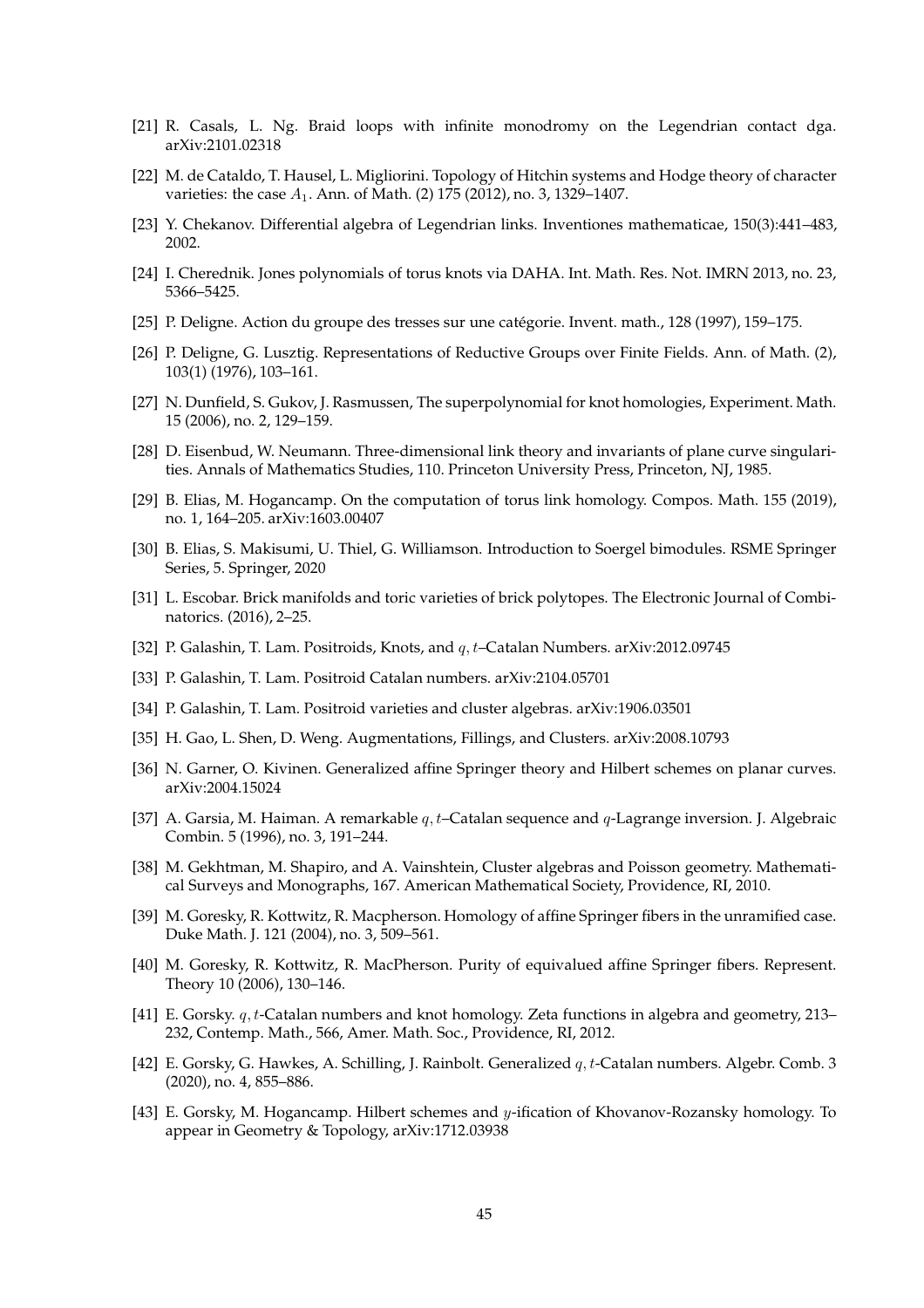- <span id="page-45-3"></span>[44] E. Gorsky, M. Hogancamp, A. Mellit. Tautological classes and symmetry in Khovanov-Rozansky homology. arXiv:2103.01212
- <span id="page-45-13"></span>[45] E. Gorsky, M. Hogancamp, A. Mellit, K. Nakagane. Serre Duality for Khovanov—Rozansky Homology. Selecta Math. (N. S.), 25(79) (2019), 33 pp.
- <span id="page-45-20"></span>[46] E. Gorsky, M. Hogancamp, P. Wedrich. Derived traces of Soergel categories. arXiv:2002.06110. To appear in IMRN.
- <span id="page-45-17"></span><span id="page-45-16"></span>[47] E. Gorsky, M. Mazin. Compactified Jacobians and q, t-Catalan numbers, I. J. Combin. Theory Ser. A 120 (2013), no. 1, 49–63.
- <span id="page-45-15"></span>[48] E. Gorsky, M. Mazin. Compactified Jacobians and q, t-Catalan numbers, II. J. Algebraic Combin. 39 (2014), no. 1, 153–186.
- [49] E. Gorsky, M. Mazin, M. Vazirani. Affine permutations and rational slope parking functions. Trans. Amer. Math. Soc. 368 (2016), no. 12, 8403–8445.
- <span id="page-45-18"></span>[50] E. Gorsky, M. Mazin, M. Vazirani. Recursions for rational q, t-Catalan numbers. J. Combin. Theory Ser. A 173 (2020), 105237, 28 pp.
- <span id="page-45-2"></span><span id="page-45-1"></span>[51] E. Gorsky, A. Negut, . Refined knot invariants and Hilbert schemes. J. Math. Pures Appl. (9) 104 (2015), no. 3, 403–435.
- [52] E. Gorsky, A. Neguț, J. Rasmussen. Flag Hilbert schemes, colored projectors and Khovanov-Rozansky homology. Adv. Math. 378 (2021), Paper No. 107542, 115 pp.
- <span id="page-45-4"></span>[53] E. Gorsky, A. Oblomkov, J. Rasmussen, V. Shende. Torus knots and the rational DAHA. Duke Math. J. 163 (2014), no. 14, 2709–2794.
- <span id="page-45-21"></span><span id="page-45-5"></span>[54] E. Gorsky, J. Simental, M. Vazirani. Parabolic Hilbert schemes via the Dunkl-Opdam subalgebra. arXiv:2004.14873
- <span id="page-45-6"></span>[55] E. Gorsky, P. Wedrich. Evaluations of annular Khovanov–Rozansky homology. arXiv:1904.04481
- [56] J. Haglund. The  $q, t$ –Catalan numbers and the space of diagonal harmonics. With an appendix on the combinatorics of Macdonald polynomials. University Lecture Series, 41. American Mathematical Society, Providence, RI, 2008.
- <span id="page-45-7"></span>[57] M. Haiman.  $t, q$ -Catalan numbers and the Hilbert scheme. Selected papers in honor of Adriano Garsia (Taormina, 1994). Discrete Math. 193 (1998), no. 1–3, 201–224.
- <span id="page-45-8"></span>[58] M. Haiman. Hilbert schemes, polygraphs and the Macdonald positivity conjecture. J. Amer. Math. Soc. 14 (2001), no. 4, 941–1006.
- <span id="page-45-9"></span>[59] M. Haiman. Vanishing theorems and character formulas for the Hilbert scheme of points in the plane. Invent. Math. 149 (2002), no. 2, 371–407.
- <span id="page-45-19"></span>[60] T. Hausel, M. Mereb, M. Wong. Arithmetic and representation theory of wild character varieties. J. Eur. Math. Soc. (JEMS) 21 (2019), no. 10, 2995–3052.
- <span id="page-45-14"></span>[61] T. Hikita. Affine Springer fibers of type A and combinatorics of diagonal coinvariants. Adv. Math. 263 (2014), 88–122.
- <span id="page-45-12"></span><span id="page-45-0"></span>[62] J. Hilburn, J. Kamnitzer, A. Weekes. BFN Springer Theory. arXiv:2004.14998
- [63] M. Hogancamp. Categorified Young symmetrizers and stable homology of torus links. Geom. Topol. 22 (2018), no. 5, 2943–3002.
- <span id="page-45-11"></span><span id="page-45-10"></span>[64] M. Hogancamp.Khovanov-Rozansky homology and higher Catalan sequences. arXiv:1704.01562
- [65] M. Hogancamp, A. Mellit. Torus link homology. arXiv:1909.00418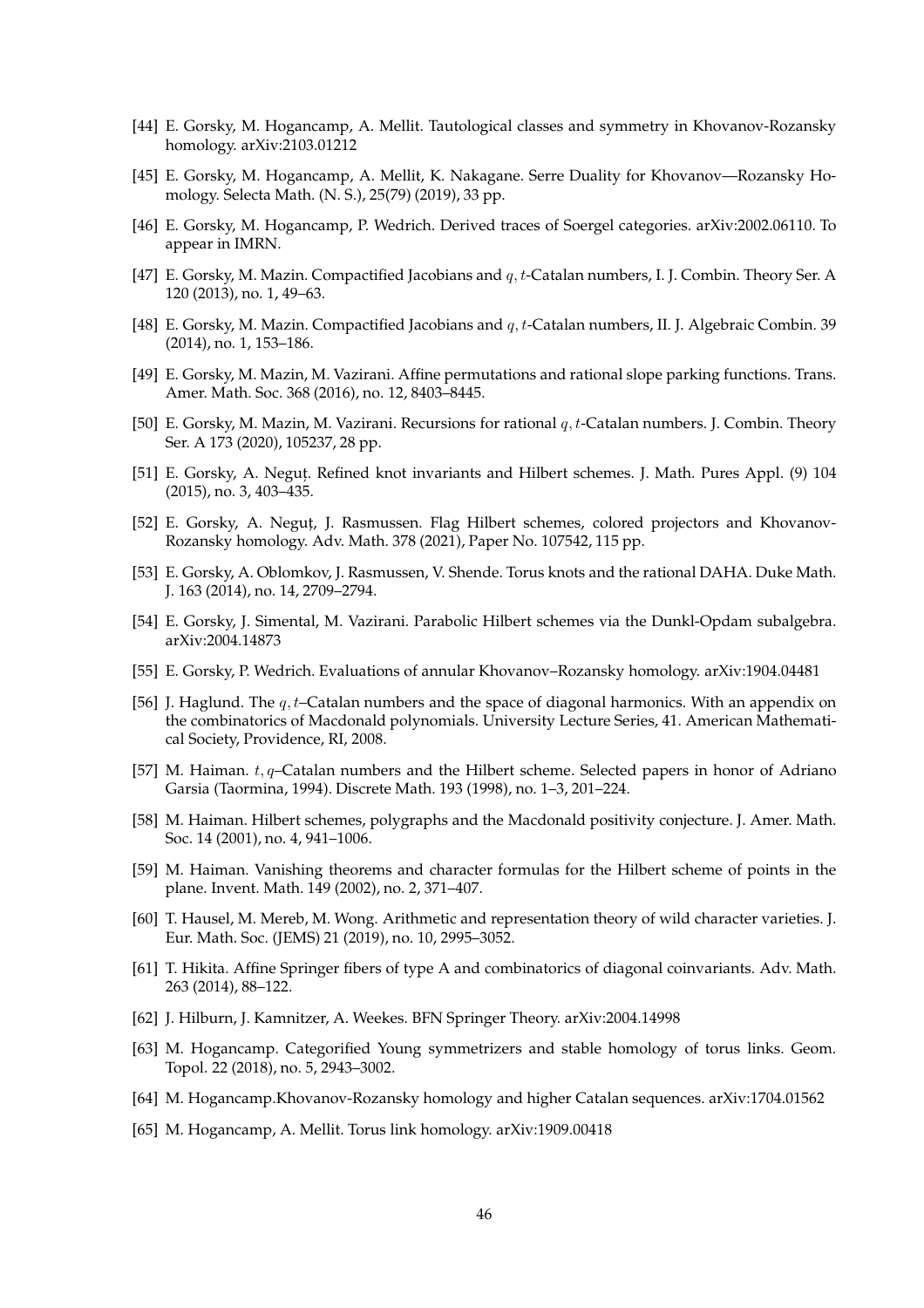- <span id="page-46-17"></span><span id="page-46-14"></span>[66] L. Jeffrey, Group cohomology construction of the cohomology of moduli spaces of flat connections on 2-manifolds, Duke Math. J. 77 (1995), no. 2, 407–429.
- <span id="page-46-7"></span>[67] T. Kálmán. Braid-positive Legendrian links. Int. Math. Res. Not., pages Art ID 14874, 29, 2006.
- <span id="page-46-12"></span>[68] M. Khovanov. A categorification of the Jones polynomial. Duke Math. J. 101 (2000), no. 3, 359–426.
- <span id="page-46-8"></span>[69] M. Khovanov. Triply-graded link homology and Hochschild homology of Soergel bimodules. Internat. J. Math. 18 (2007), no. 8, 869–885.
- <span id="page-46-11"></span>[70] M. Khovanov, L. Rozansky. Matrix factorizations and link homology. Fund. Math. 199 (2008), no. 1, 1–91.
- <span id="page-46-19"></span>[71] M. Khovanov, L. Rozansky. Matrix factorizations and link homology. II. Geom. Topol. 12 (2008), no. 3, 1387–1425.
- [72] O. Kivinen. Hecke correspondences for Hilbert schemes of reducible locally planar curves. Algebr. Geom. 6 (2019), no. 5, 530–547.
- <span id="page-46-20"></span>[73] O. Kivinen. Unramified affine Springer fibers and isospectral Hilbert schemes. Selecta Math. (N.S.) 26 (2020), no. 4, Paper No. 61, 42 pp.
- <span id="page-46-16"></span>[74] A. Knutson, T. Lam, D. Speyer. Positroid varieties: juggling and geometry. Compos. Math. 149 (2013), no. 10, 1710–1752.
- <span id="page-46-21"></span><span id="page-46-13"></span>[75] A. Knutson, E. Miller. Subword complexes in Coxeter groups. Adv. Math. 184 (2004), no. 1, 161–176.
- [76] R. Kodera, H. Nakajima. Quantized Coulomb branches of Jordan quiver gauge theories and cyclotomic rational Cherednik algebras. String-Math 2016, 49–78, Proc. Sympos. Pure Math., 98, Amer. Math. Soc., Providence, RI, 2018.
- <span id="page-46-15"></span><span id="page-46-5"></span>[77] T. Lam, D. Speyer. Cohomology of cluster varieties. I. Locally acyclic case. arXiv:1604.06843
- <span id="page-46-10"></span>[78] G. Lusztig, J. Smelt. Fixed point varieties on the space of lattices. Bull. London Math. Soc. 23 (1991), no. 3, 213–218.
- [79] A.A. Markov, Über die freie Äquivalenz der geschlossenen Zöpfe. Recueil Math. Moscou , 1 (1935) pp. 73–78.
- <span id="page-46-3"></span><span id="page-46-2"></span>[80] D. Maulik. Stable pairs and the HOMFLY polynomial. Invent. Math. 204 (2016), no. 3, 787–831.
- [81] D. Maulik, Z. Yun. Macdonald formula for curves with planar singularities. J. Reine Angew. Math. 694 (2014), 27–48.
- <span id="page-46-6"></span><span id="page-46-4"></span>[82] A. Mellit. Toric braids and  $(m, n)$ –parking functions. arXiv:1604.07456
- <span id="page-46-0"></span>[83] A. Mellit. Homology of torus knots. arXiv:1704.07630
- <span id="page-46-9"></span>[84] A. Mellit. Cell decompositions of character varieties. arXiv:1905.10685
- [85] L. Migliorini. Homfly polynomials from the Hilbert schemes of a planar curve [after D. Maulik, A. Oblomkov, V. Shende,...]. Astérisque No. 422, Séminaire Bourbaki. Vol. 2018/2019. Exposés 1151– 1165 (2020), 355–389.
- <span id="page-46-1"></span>[86] L. Migliorini, V. Shende. A support theorem for Hilbert schemes of planar curves. J. Eur. Math. Soc. (JEMS) 15 (2013), no. 6, 2353–2367.
- <span id="page-46-18"></span>[87] J. Milnor. Singular points of complex hypersurfaces. Annals of Mathematics Studies, No. 61 Princeton University Press, Princeton, N.J.; University of Tokyo Press, Tokyo 1968.
- <span id="page-46-22"></span>[88] H. Nakajima. Lectures on Hilbert schemes of points on surfaces. University Lecture Series, 18. American Mathematical Society, Providence, RI, 1999.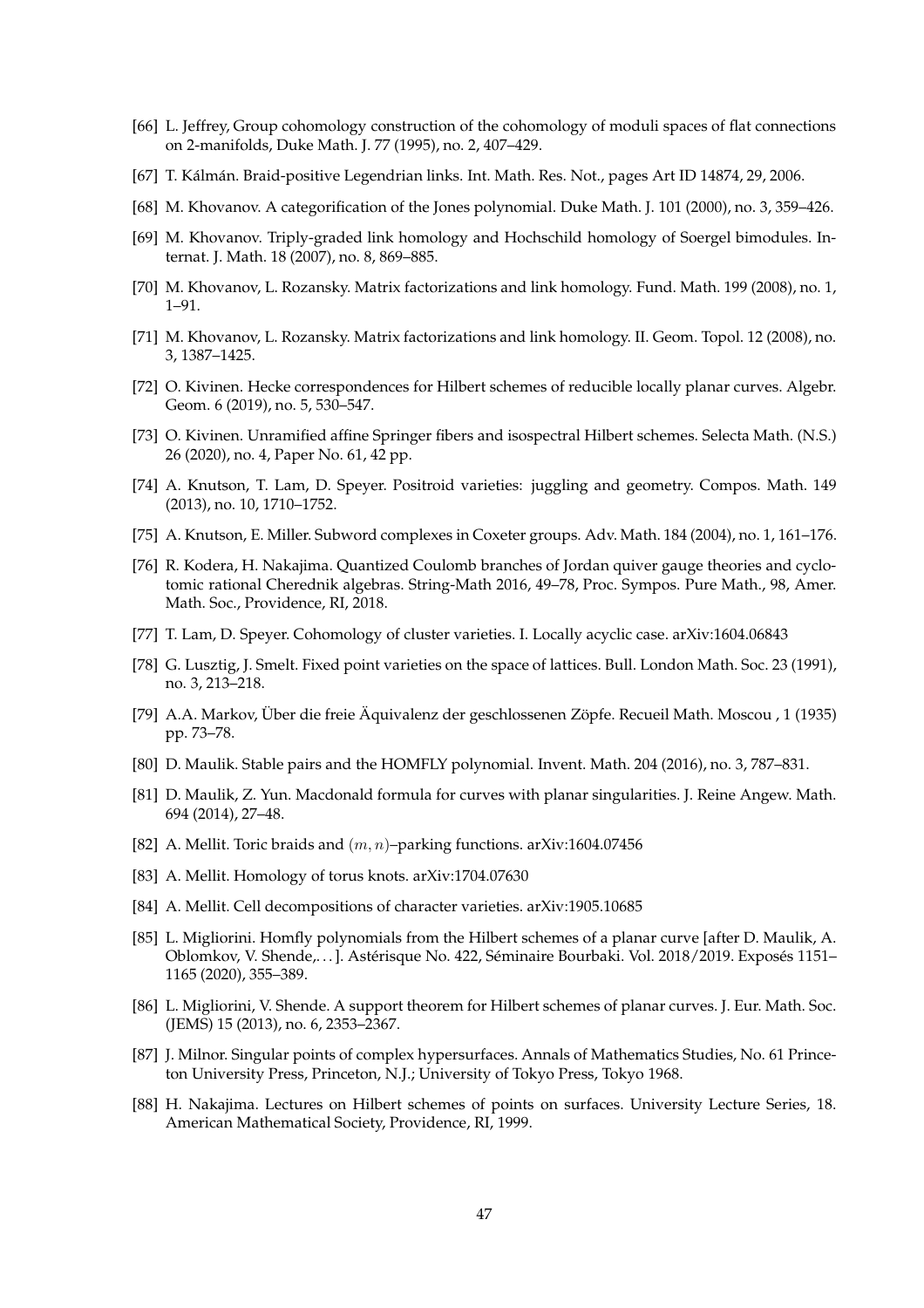- <span id="page-47-13"></span>[89] S. Nawata, A. Oblomkov. Lectures on knot homology. Physics and mathematics of link homology, 137–177, Contemp. Math., 680, Centre Rech. Math. Proc., Amer. Math. Soc., Providence, RI, 2016.
- <span id="page-47-14"></span><span id="page-47-0"></span>[90] A. Oblomkov. Notes on matrix factorizations and knot homology. arXiv:1901.04052
- [91] A. Oblomkov, J. Rasmussen, V. Shende. The Hilbert scheme of a plane curve singularity and the HOMFLY homology of its link. With an appendix by Eugene Gorsky. Geom. Topol. 22 (2018), no. 2, 645–691.
- <span id="page-47-1"></span>[92] A. Oblomkov, L. Rozansky. Knot homology and sheaves on the Hilbert scheme of points on the plane. Selecta Math. (N.S.) 24 (2018), no. 3, 2351–2454.
- <span id="page-47-2"></span>[93] A. Oblomkov, L. Rozansky. Affine braid group, JM elements and knot homology. Transform. Groups 24 (2019), no. 2, 531–544.
- <span id="page-47-4"></span><span id="page-47-3"></span>[94] A. Oblomkov, L. Rozansky. HOMFLYPT homology of Coxeter links. arXiv:1706.00124
- <span id="page-47-5"></span>[95] A. Oblomkov, L. Rozansky. A categorification of a cyclotomic Hecke algebra. arXiv:1801.06201
- <span id="page-47-6"></span>[96] A. Oblomkov, L. Rozansky. Categorical Chern character and braid groups. arXiv:1811.03257
- <span id="page-47-7"></span>[97] A. Oblomkov, L. Rozansky.3D TQFT and HOMFLYPT homology. arXiv:1812.06340
- <span id="page-47-8"></span>[98] A. Oblomkov, L. Rozansky. Dualizable link homology. arXiv:1905.06511
- <span id="page-47-19"></span>[99] A. Oblomkov, L. Rozansky. Soergel bimodules and matrix factorizations. arXiv:2010.14546
- [100] A. Oblomkov, Z. Yun. Geometric representations of graded and rational Cherednik algebras. Adv. Math. 292 (2016), 601–706.
- <span id="page-47-20"></span><span id="page-47-15"></span>[101] A. Oblomkov, Z. Yun. The cohomology ring of certain compactified Jacobians. arXiv:1710.05391
- [102] Online seminar on homology of torus (and other) knots. [https://www.math.ucdavis.edu/˜egorskiy/TorusKnots/](https://www.math.ucdavis.edu/~egorskiy/TorusKnots/)
- <span id="page-47-18"></span><span id="page-47-9"></span>[103] J. Piontkowski. Topology of the compactified Jacobians of singular curves. Math. Z. 255 (2007), no. 1, 195–226.
- [104] H. Queffelec, D. E. V. Rose. The  $\mathfrak{sl}_n$  foam 2-category: a combinatorial formulation of Khovanov-Rozansky homology via categorical skew Howe duality. Adv. Math. 302 (2016), 1251–1339.
- <span id="page-47-11"></span>[105] J. Rasmussen. Some differentials on Khovanov-Rozansky homology. Geom. Topol. 19 (2015), no. 6, 3031–3104.
- <span id="page-47-12"></span>[106] J. Rasmussen. Knots, Polynomials, and Categorification. PCMI lecture notes, [https://www.dpmms.cam.ac.uk/˜jar60/PCMINotes.pdf](https://www.dpmms.cam.ac.uk/~jar60/PCMINotes.pdf)
- <span id="page-47-17"></span>[107] J. Rennemo. Homology of Hilbert schemes of points on a locally planar curve. J. Eur. Math. Soc. (JEMS) 20 (2018), no. 7, 1629–1654.
- <span id="page-47-21"></span>[108] L. Rider. Formality for the nilpotent cone and a derived Springer correspondence. Adv. Math. 235 (2013), 208–236.
- <span id="page-47-22"></span>[109] L. Rider, A. Russell. Perverse sheaves on the nilpotent cone and Lusztig's generalized Springer correspondence. Lie algebras, Lie superalgebras, vertex algebras and related topics, 273–292, Proc. Sympos. Pure Math., 92, Amer. Math. Soc., Providence, RI, 2016.
- <span id="page-47-10"></span>[110] L.-H. Robert, E. Wagner. A closed formula for the evaluation of foams. Quantum Topol. 11 (2020), no. 3, 411–487.
- <span id="page-47-16"></span>[111] R. Rouquier. Categorification of the braid groups. arXiv:math/0409593